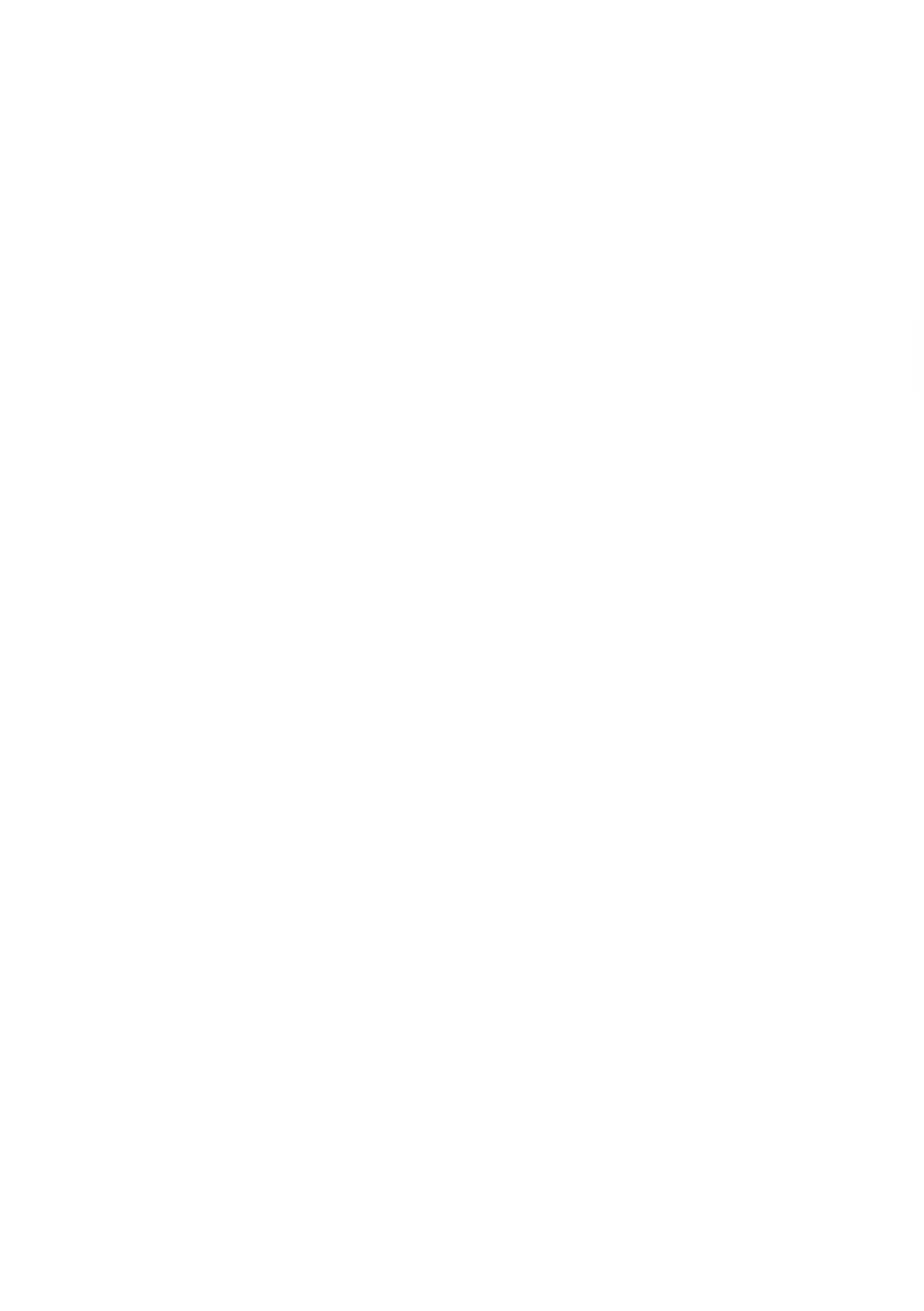

REPORT ON THE PROTECTION AND VIOLATION OF THE HUMAN RIGHTS OF SEX WORKERS IN UGANDA

With contributions from

**Alliance for Women Advocating for Change (AWAC)**



### **Human Rights Awareness and Promotion Forum (HRAPF)**

Plot 1, Nsubuga Road, off Ntinda - Kiwatule Road Ntinda, Kampala P.O. Box 25603, Kampala - Uganda Tel: +256 414 530683 and +256 312 530683 Toll-free line: 0800130683 Email: [info@hrapf.org](mailto:info@hrapf.org)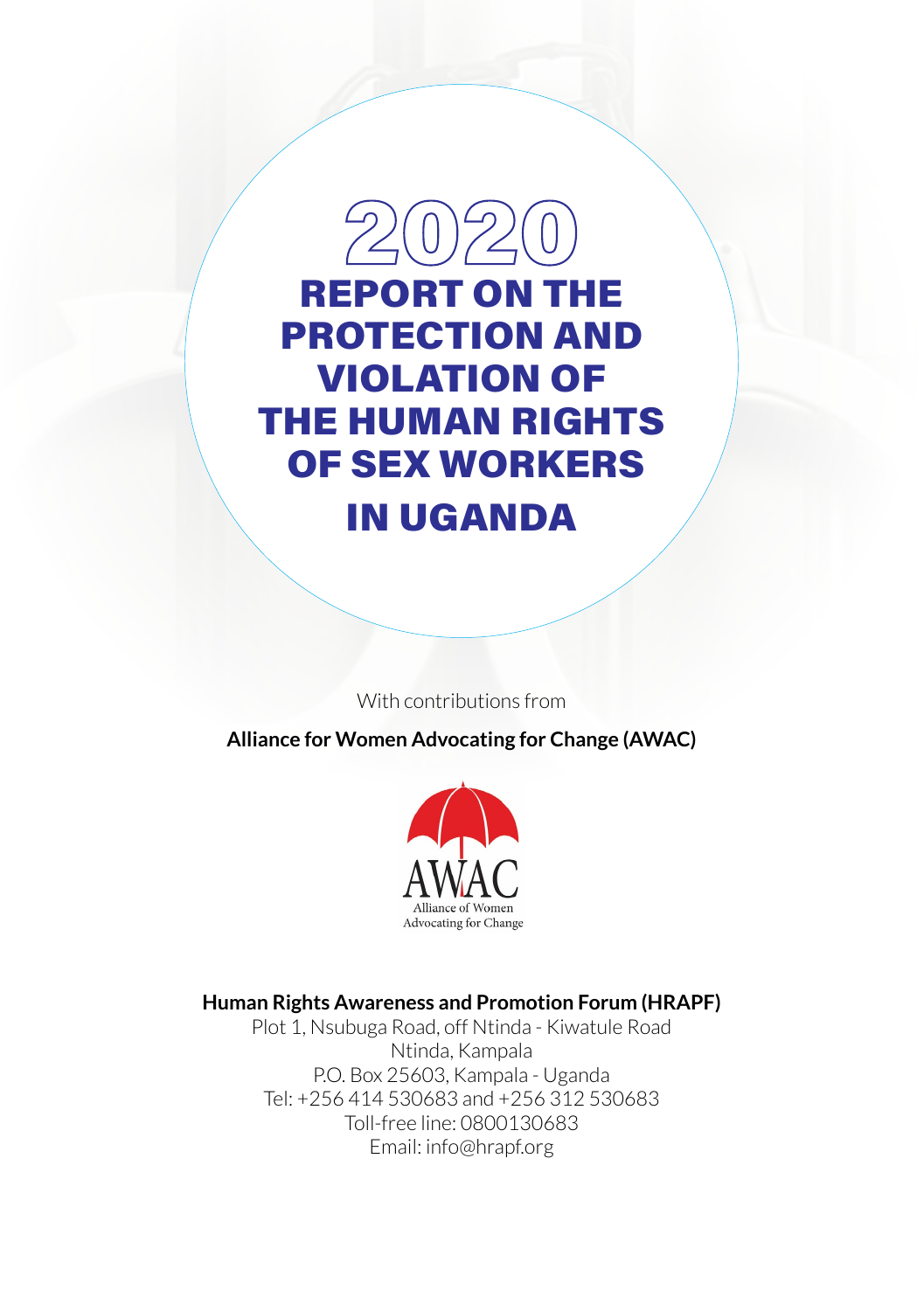# About Human Rights Awareness and Promotion Forum

Human Rights Awareness and Promotion Forum (HRAPF) is an independent, non-partisan non-governmental organisation that works towards the protection of rights of marginalised communities in Uganda through the direct provision of legal aid services, legislative advocacy, human rights awareness, research and documentation, and community capacity enhancement. HRAPF operates a specialised legal aid clinic for marginalised persons and Most at Risk Populations (MARPS) in Uganda.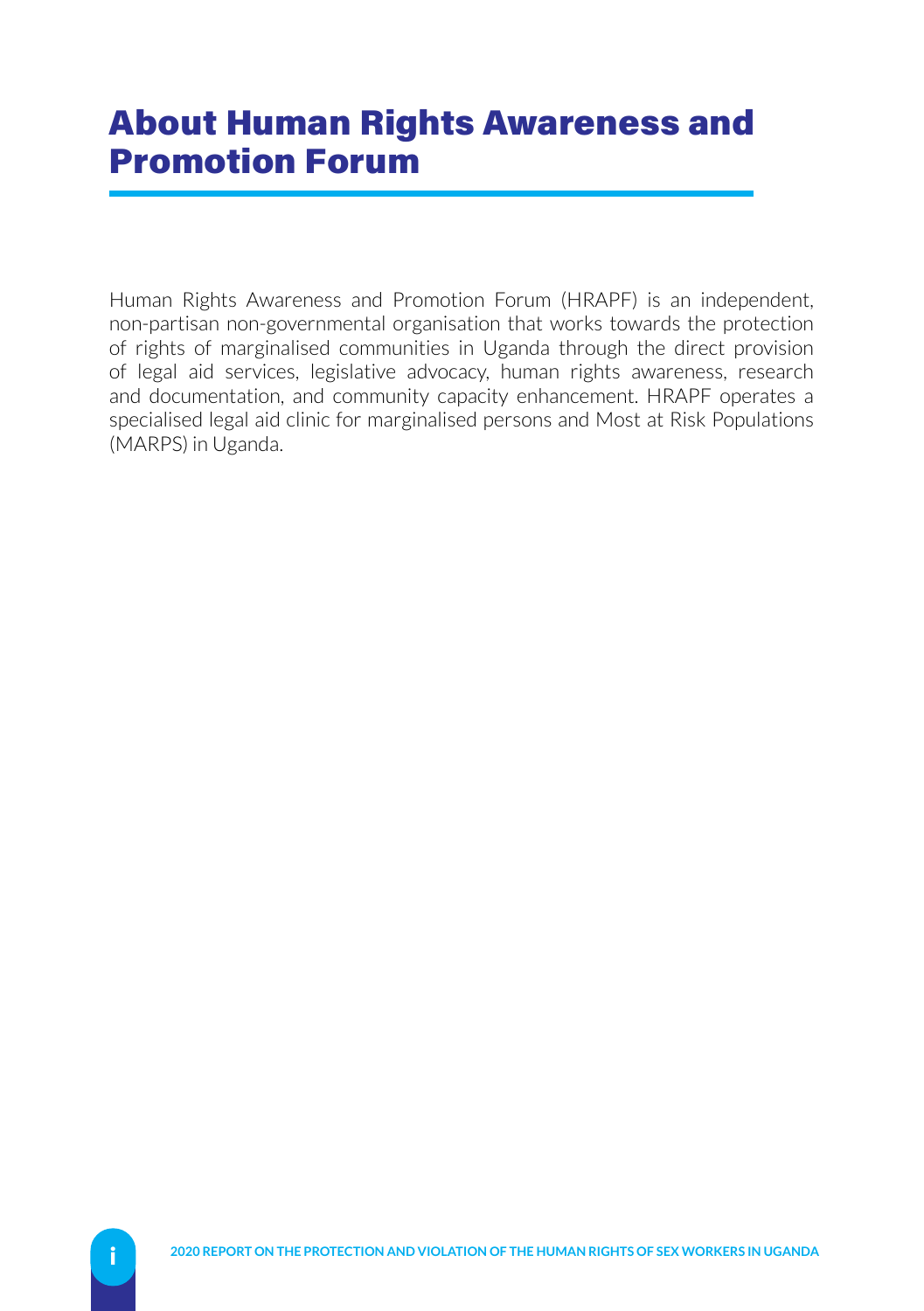# About the Contributing Organisations

### **The Alliance of Women Advocating for Change**

The Alliance of Women Advocating for Change is a sex-worker led organisation working towards improving the health and livelihoods of female sex workers in Uganda and greater respect for their rights and dignity. It was founded in 2016 and has contributed to the building of a strong and vibrant sex workers' movement in Uganda, with a special focus on upcountry based CBOs for sex workers across the country as well as sex workers with disabilities.

### **Health Rights Initiative (HRI)**

Health and Rights Initiative (HRI) is an organisation working with LGBTI persons, sex workers and PWUIDs in the Northern and West Nile regions of Uganda. The vision of the organisation is a society that provides equal opportunities and justice for all, and they work to advocate for justice and equal opportunities for marginalised persons through social and economic empowerment, advocacy and research on issues affecting KPs in the rural areas. HRI is committed to improving the livelihoods of KPs in the region and is also currently the host of HRAPF's regional legal aid centre in the Northern Region.

#### **HOPE Mbale**

HOPE Mbale is a non-profit organisation that promotes and advocates for human rights observance, quality health service provision and equal opportunities for all persons, particularly KPs, and is based in the Eastern Region of Uganda. The organisation offers health and legal support services to the LGBTQ community and sex workers in the area, and is currently the host of HRAPF's regional legal aid centre in the Eastern Region.

#### **HUREED Initiative (Human Rights and Economic Empowerment Development)**

Human Rights and Economic Empowerment Development (HUREED) is a Ugandan nonprofit, non-governmental organisation established in 2017. HUREED seeks to promote the highest standard of health and economic well-being for all LGBTI persons and sex workers through providing support, information, tackling violence, stigma and discrimination and advocating for equitable access to health, legal justice and social inclusion for LGBTI persons and sex workers in Uganda.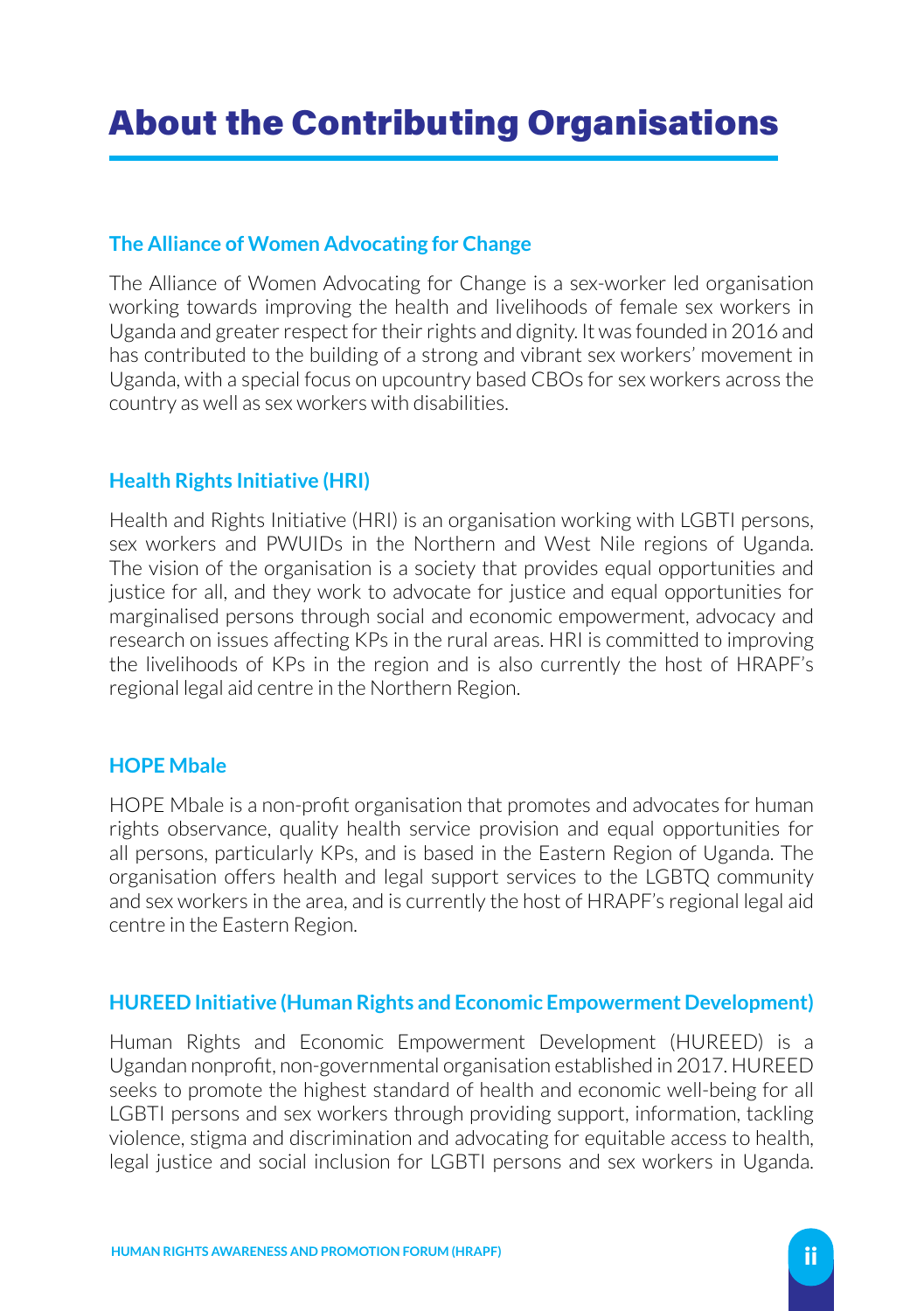HUREED's overarching goal is to represent and advocate for the rights, needs and best interests of all LGBT persons and sex workers in Uganda as well as empowering the communities to recognize and work towards resolving LGBTI Persons' issues and challenges in Uganda. Throughout 2020, HUREED Initiative hosted HRAPF's legal aid centre dedicated to provision of legal aid services to LGBT persons, sex workers and PWUIDs in the rural central region.

### **Mbarara Rise Foundation**

Mbarara Rise Foundation (MRF) was founded in 2016 by a group of social activists and educators to advocate for high quality health services and the fundamental human rights of the LGBTQ community in western Uganda. The organisation is based in Mbarara and is the host of HRAPF's legal aid centre in the Western Region. The work of MRF focuses on improving access to health services, social justice and economic empowerment for KPs in the Western Region of Uganda.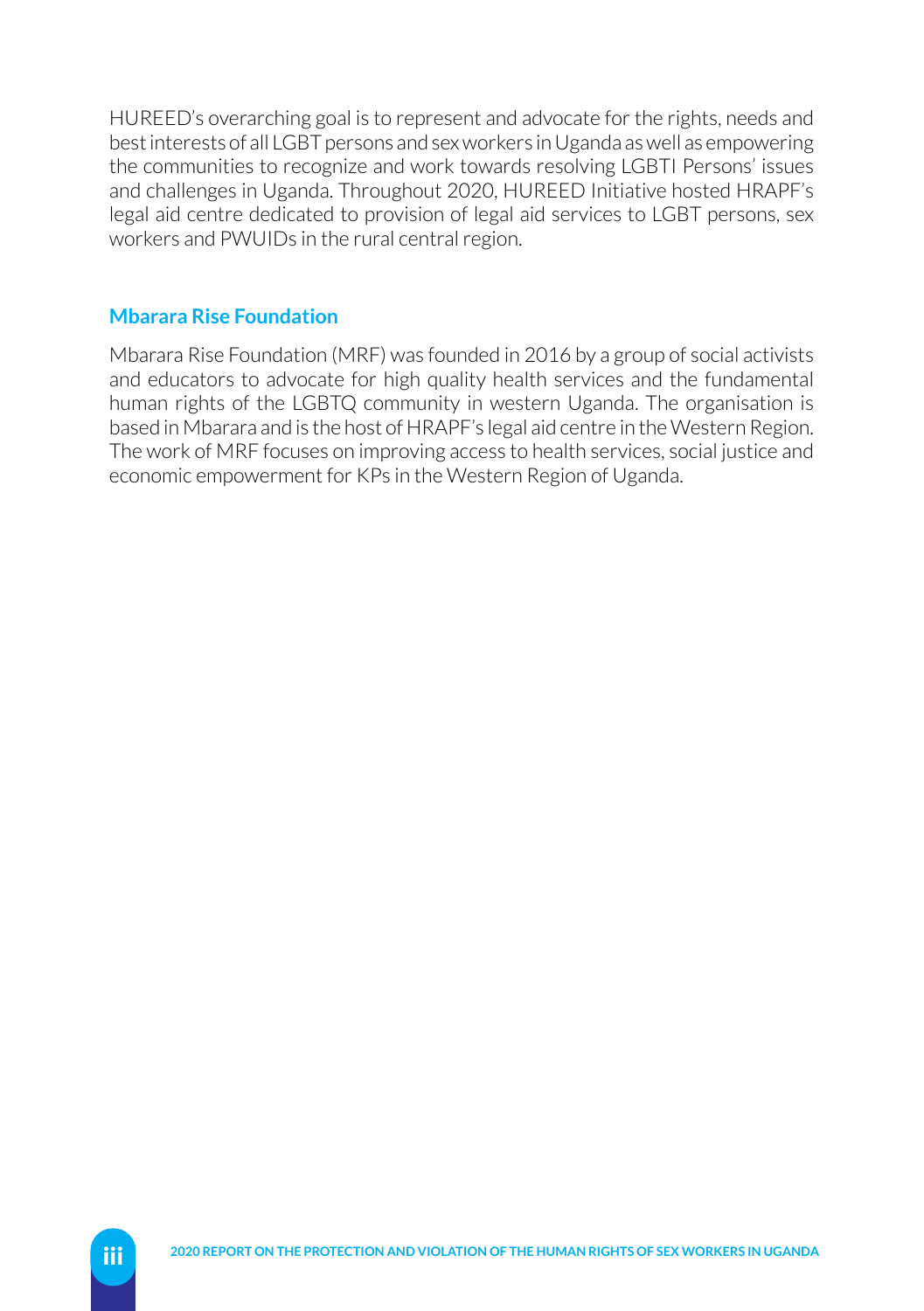

The Report on the Protection and Violation of Human Rights of Sex workers in Uganda is an annual publication of Human Rights Awareness and Promotion Forum (HRAPF) that examines the protection and violation of the rights of sex workers by state actors and non state actors every year. It has been published since 2017.

This is the 5<sup>th</sup> edition of the Report on the Protection and Violation of Human Rights of Sex workers in Uganda, and it presents cases of protection and violations of human rights of sex workers that were recorded and verified by HRAPF and AWAC in 2020.

Since its inception in 2016, this report series has tracked a trend of improved protection of the rights of sex workers and a reduction in incidents of violations of the rights of sex workers in Uganda that has remained fairly steady over the past 5 years. Although there was a general improvement in the treatment of sex workers by the Police over the past few years, 2020 differed greatly from this trend.

Sex workers as a vulnerable group in society are frequently at the receiving end of acts of violence and other violations of their human dignity. The criminalisation of sex work and the enforcement of the various criminal laws that affect sex workers all contribute to the vulnerability of sex workers to violence and human rights abuses, and compound their marginalisation in society. Unfortunately, these violations in most cases go without redress. Even though the trends as discussed in this report and the previous reports show that the Police are progressively refraining from committing human rights violations against sex workers, they are complicit in the violations suffered by sex workers committed by non-state actors whenever they fail to treat violations suffered by sex workers with the required level of seriousness.

The year 2020 was unique and presented a new challenge in the form of the COVID-19 pandemic. The Government passed a series of regulations to curb the pandemic. These regulations imposed restrictions on movement and work including: institution of a 7pm to 5.00am curfew, the banning of public transport (later reduced to restrictions on public transport) as well as a total shut down of most public sectors including schools, entertainment venues, places of worship, etc. These posed an existential threat to sex workers as the majority of them had to choose between obeying the rules instituted for the prevention of the spread of the virus and basic survival.

These Regulations, often enforced through mass arrests for the offences of "disobeying lawful orders" under section 117 and "doing a negligent act likely to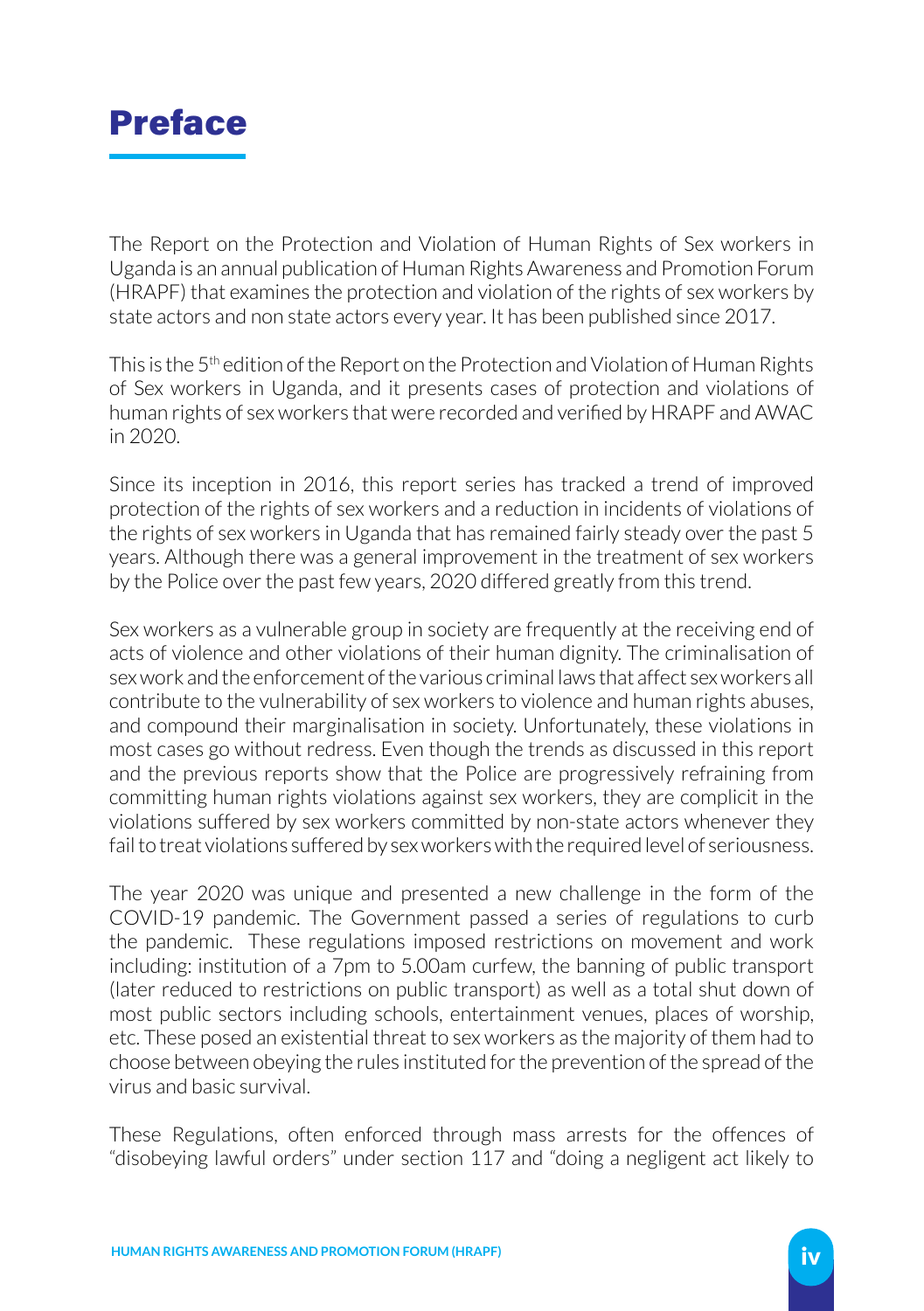spread infection of disease" under section 171 of the Penal Code Act Cap.120, provided added cover to acts of human rights violations against sex workers by law enforcement authorities in Uganda. Sex workers were also specifically seen as one of the main vectors for COVID-19 due to their supposed liaisons with truck drivers, who were seen as the main pathway through which the virus entered the country, and so were targeted during enforcement of these Regulations.

The report also contains a section on the protection of the human rights of sex workers by different actors. This is intended to acknowledge the important role that different stakeholders, particularly within the state machinery, play in this regard, and to encourage other stakeholders in similar positions to similarly protect the rights of sex workers with whom they come into contact in future. These instances of protection are vey much welcomed and commended, and the report therefore deliberately recognises the persons and institutions, especially the state actors, who fulfil their duty to respect and protect the rights of all, including sex workers.

Unfortunately, the majority of the incidents recorded are of human rights violations suffered by sex workers. These are categorised and a clear distinction is drawn between violations committed by state actors and those committed by non-state actors. The report highlights some of the cases verified, thereby giving an insight into the determination of a human rights violation and the eventual impact of the human rights violations on the individual lives of the sex workers affected. It also further scrutinises the general human rights situation for sex workers in the year 2020, and advances recommendations to various duty bearers on what can be done to protect, respect, fulfil and promote the rights of sex workers in Uganda.

The report is centred on documented human rights abuses and violations against sex workers based on their status as sex workers. Nevertheless, the report does not include all cases of such violations against sex workers in the year 2020, as it only includes cases documented by HRAPF and partner organisations within HRAPF's legal aid network, that is, organisations hosting HRAPF legal aid centres, the Alliance of Women Advocating for Change and community paralegals trained by HRAPF and reporting cases to HRAPF. This leaves several cases unreported as the network so far does not cover the whole country. At the same time, 2020, with its unique challenges, saw a reduction in reporting of cases of violations as law firms, legal aid service providers and courts of law were either closed entirely or operating largely at reduced capacity. Additionally, the report does not include all cases reported to HRAPF and AWAC and through the regional centre at HRI, HOPE Mbale, HUREED Initiative and MRF as well as to the paralegals, containing only those cases in which violations that could be independently verified occurred.

All the cases mentioned in this report have been independently verified through reference to physical case files, interviews with the lawyers and paralegals that handled the cases and, in some cases, interviews with the victims of the violations.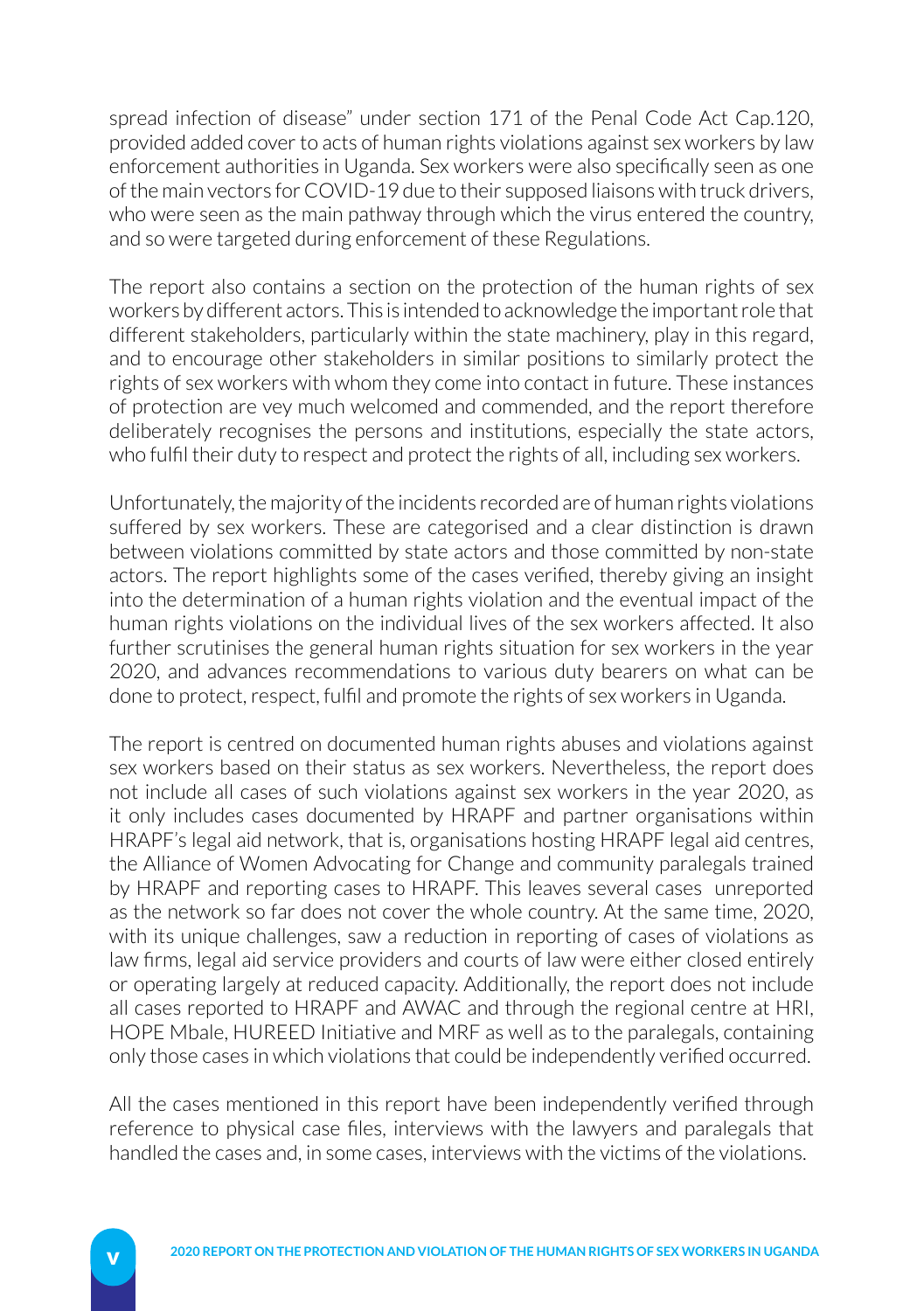This report is a tool for evidence-based advocacy for an improved human rights situation for sex workers in Uganda, providing evidence of the human violations suffered as well as the protections enjoyed by sex workers in the year under review.

We hope that this report contributes to the record of human rights violations based on involvement in sex work, and in particular, that this issue highlights the added layers of vulnerability to violence and human rights violations suffered by sex workers as a result of the restrictions imposed to curb the spread of the COVID-19 pandemic.

**Dr. Adrian Jjuuko Executive Director, HRAPF**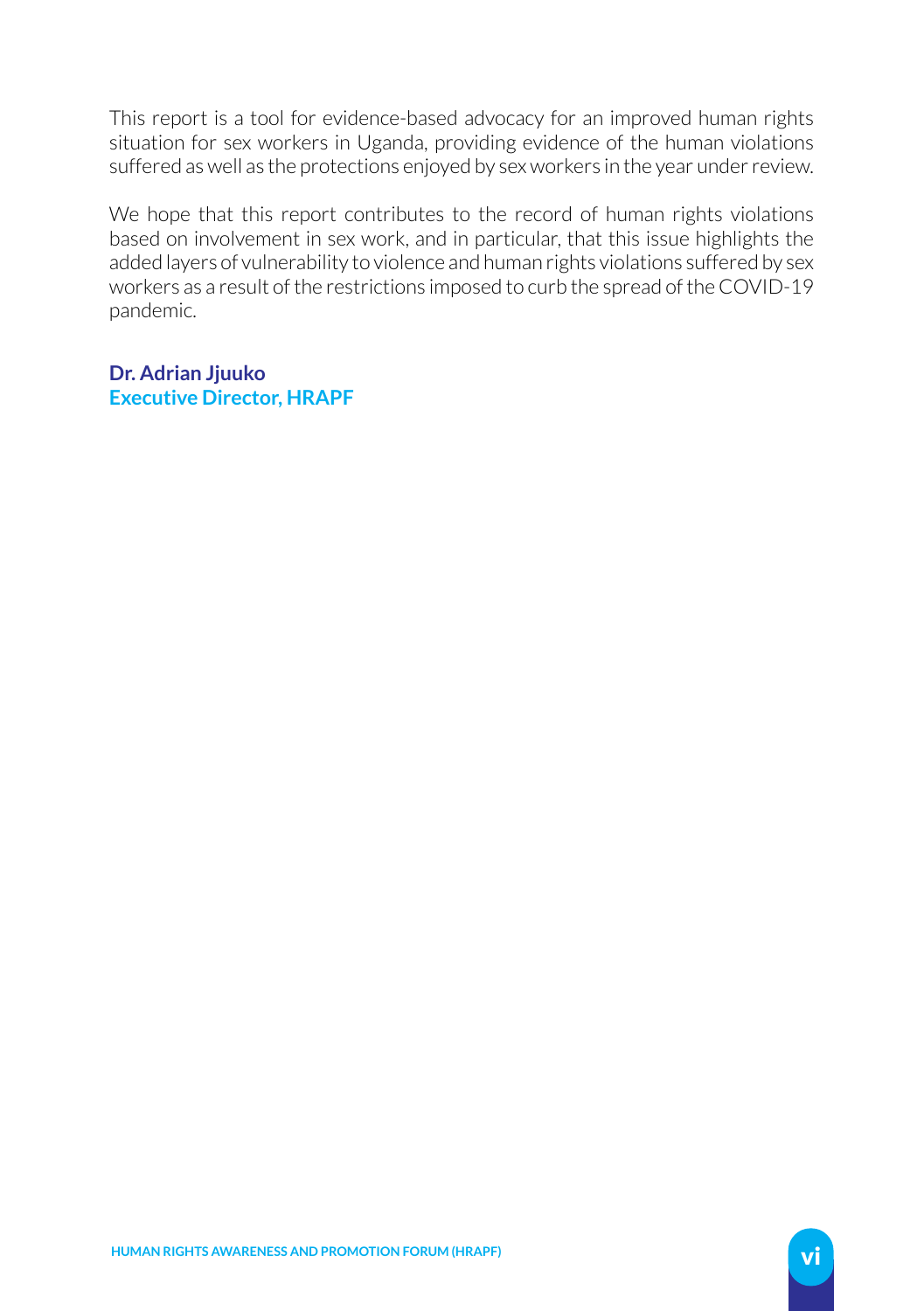# Project Team

### **Editor**

Dr Adrian Jjuuko

### **Researchers**

Albert Japheth Muhumuza

Justine Balya

Pearl Mirembe

### **Contributors**

Macklean Kyomya

#### **Reviewers**

Flavia Zalwango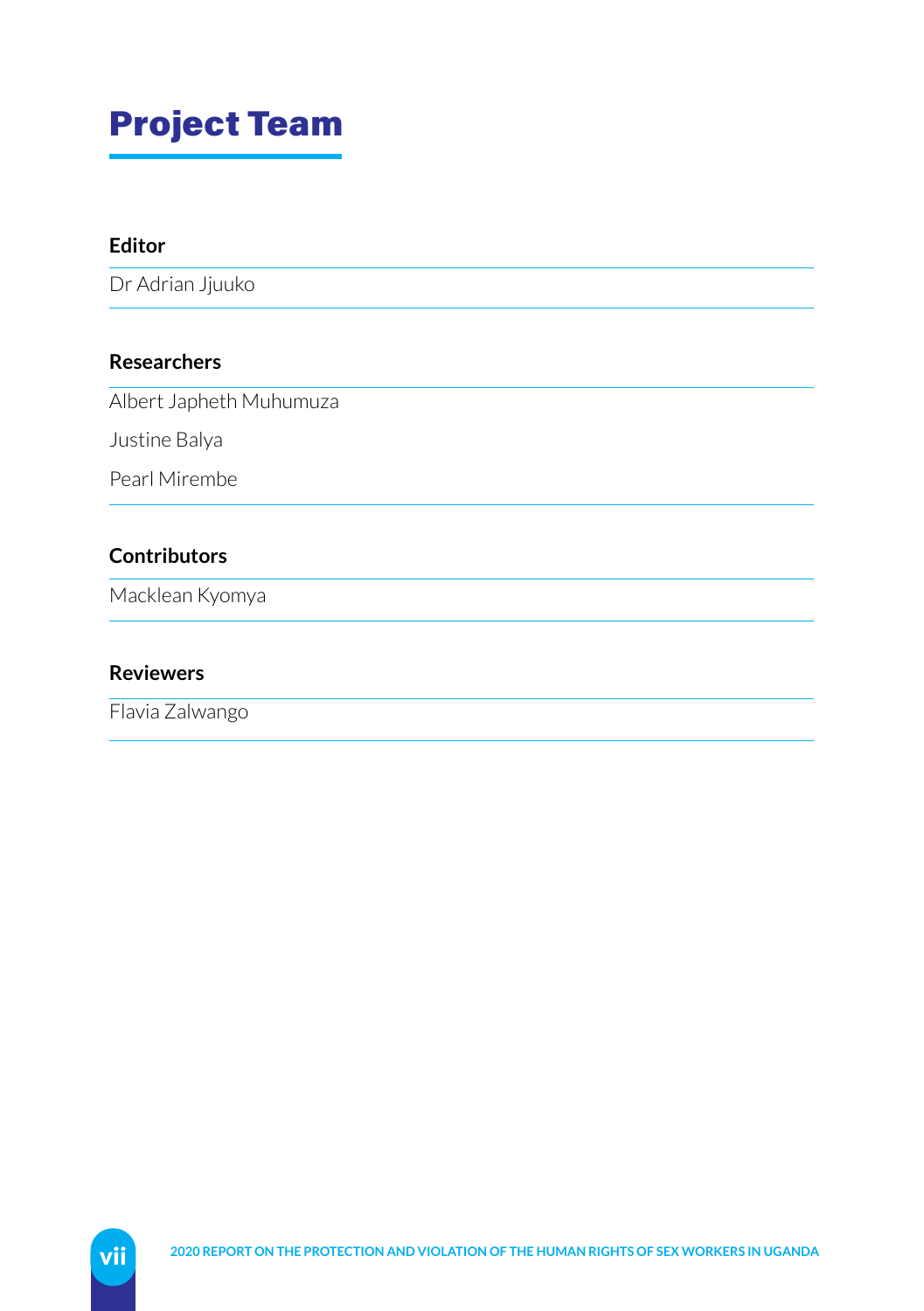

| Case              | A separate set of facts involving violations of law or a right<br>included in one file. A single case may involve multiple persons<br>and violations.         |
|-------------------|---------------------------------------------------------------------------------------------------------------------------------------------------------------|
| <b>Lodge</b>      | A brothel; a place where sex workers habitually reside and<br>conduct business                                                                                |
| <b>Sex worker</b> | An adult person who consensually engages in sexual acts or<br>otherwise provides sexual gratification in exchange for money<br>or other material gain.        |
| <b>Site</b>       | An area where sex work is done on a large scale or where<br>sex workers otherwise operate or reside in large numbers,<br>sometimes referred to as a 'hotspot' |
| <b>Outing</b>     | The act of disclosing someone's involvement in sex work without<br>that person's consent                                                                      |
| <b>Violation</b>  | An act that contravenes a law that guarantees a right                                                                                                         |

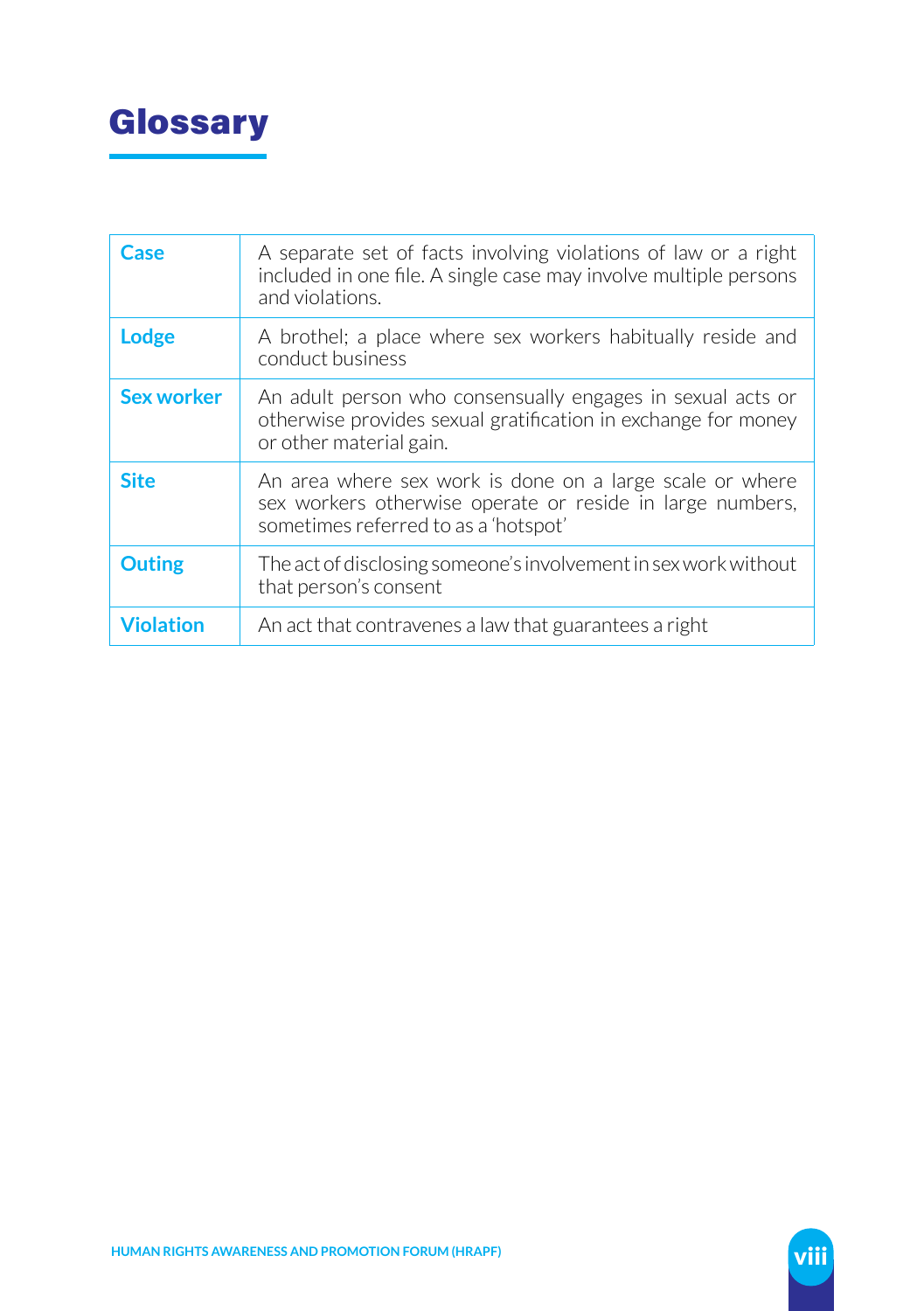# Acronyms

| ART          | Anti-Retroviral Therapy                    |  |
|--------------|--------------------------------------------|--|
| <b>AWAC</b>  | Alliance of Women Advocating for Change    |  |
| <b>HRAPF</b> | Human Rights Awareness and Promotion Forum |  |
| <b>HRI</b>   | Health and Rights Initiative               |  |
| <b>LDU</b>   | Tocal Defence Unit                         |  |
| <b>MRF</b>   | Mbarara Rise Foundation                    |  |
| <b>PCA</b>   | The Penal Code Act, Cap 120                |  |
| <b>PEP</b>   | Post-Exposure Prophylaxis                  |  |
| <b>PrEP</b>  | Pre-Exposure Prophylaxis                   |  |
| <b>RDC</b>   | <b>Resident District Commissioner</b>      |  |
| <b>SOB</b>   | The Sexual Offences Bill, 2019             |  |
| <b>UPDF</b>  | Uganda People's Defence Force              |  |
| <b>UPF</b>   | Uganda Police Force                        |  |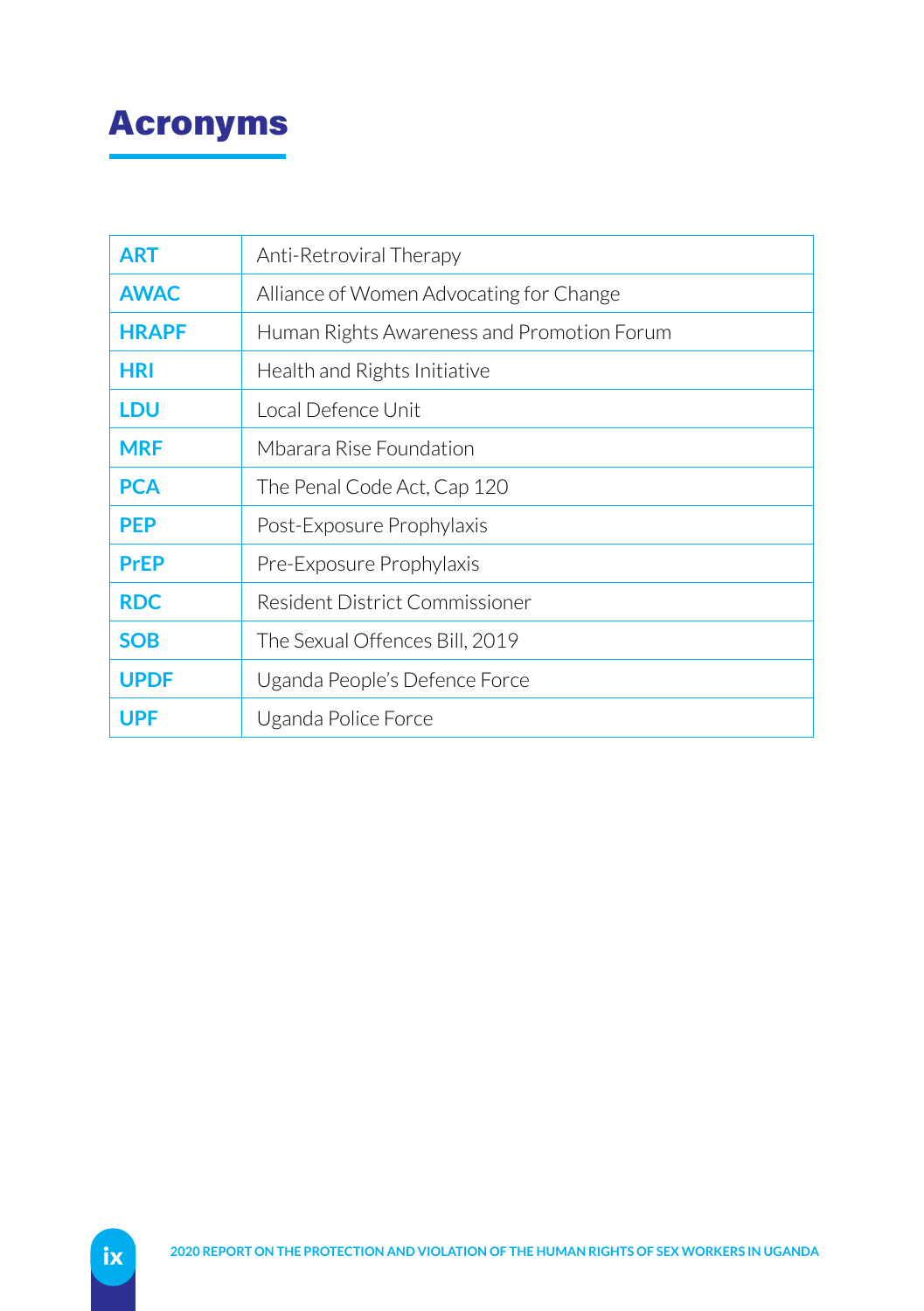# Table of Contents

| ABOUT HUMAN RIGHTS AWARENESS AND PROMOTION FORUM                                                  | i         |
|---------------------------------------------------------------------------------------------------|-----------|
| ABOUT THE CONTRIBUTING ORGANISATIONS                                                              | ii.       |
| <b>PREFACE</b>                                                                                    | iv        |
| PROJECT TEAM                                                                                      | vii       |
| <b>GLOSSARY</b>                                                                                   | viii      |
| <b>ACRONYMS</b>                                                                                   | <b>ix</b> |
| <b>EXECUTIVE SUMMARY</b>                                                                          | xii       |
| 1. INTRODUCTION                                                                                   | 1         |
| 1.1. Introduction                                                                                 | 1         |
| 1.2. Methodology                                                                                  | 1         |
| 1.3.Challenges                                                                                    | 2         |
| 2. CHANGES TO THE LEGAL AND POLITICAL ENVIRONMENT<br>AFFECTING SEX WORKERS IN UGANDA              | 4         |
| 3. INCIDENTS OF PROTECTION OF THE HUMAN RIGHTS OF SEX<br>WORKERS IN UGANDA IN 2020                | 7         |
| 4. VIOLATIONS OF THE HUMAN RIGHTS OF SEX WORKERS BY<br>STATE ACTORS IN 2020                       | 10        |
| 4.1. Introduction                                                                                 | 10        |
| 4.2. Number of violations                                                                         |           |
| 4.3. Nature and classification of violations                                                      | 10        |
| 4.3.1. Violations of the right to liberty                                                         | 10        |
| 4.3.2. The right to equality and freedom from discrimination                                      | 14        |
| 4.3.3. Violation of the right to dignity and freedom from inhuman<br>treatment                    | 16        |
| 4.3.4. Violation of the right to property                                                         | 18        |
| 4.3.5. Violation of the right to freedom of movement                                              | 18        |
| 4.4. State perpetrators of violations against sex workers                                         | 19        |
| 4.4.1. The Uganda Police Force                                                                    | 19        |
| 4.4.2. Violations by the Uganda Peoples Defence Forces (UPDF) and<br>the Local Defence Unit (LDU) | 19        |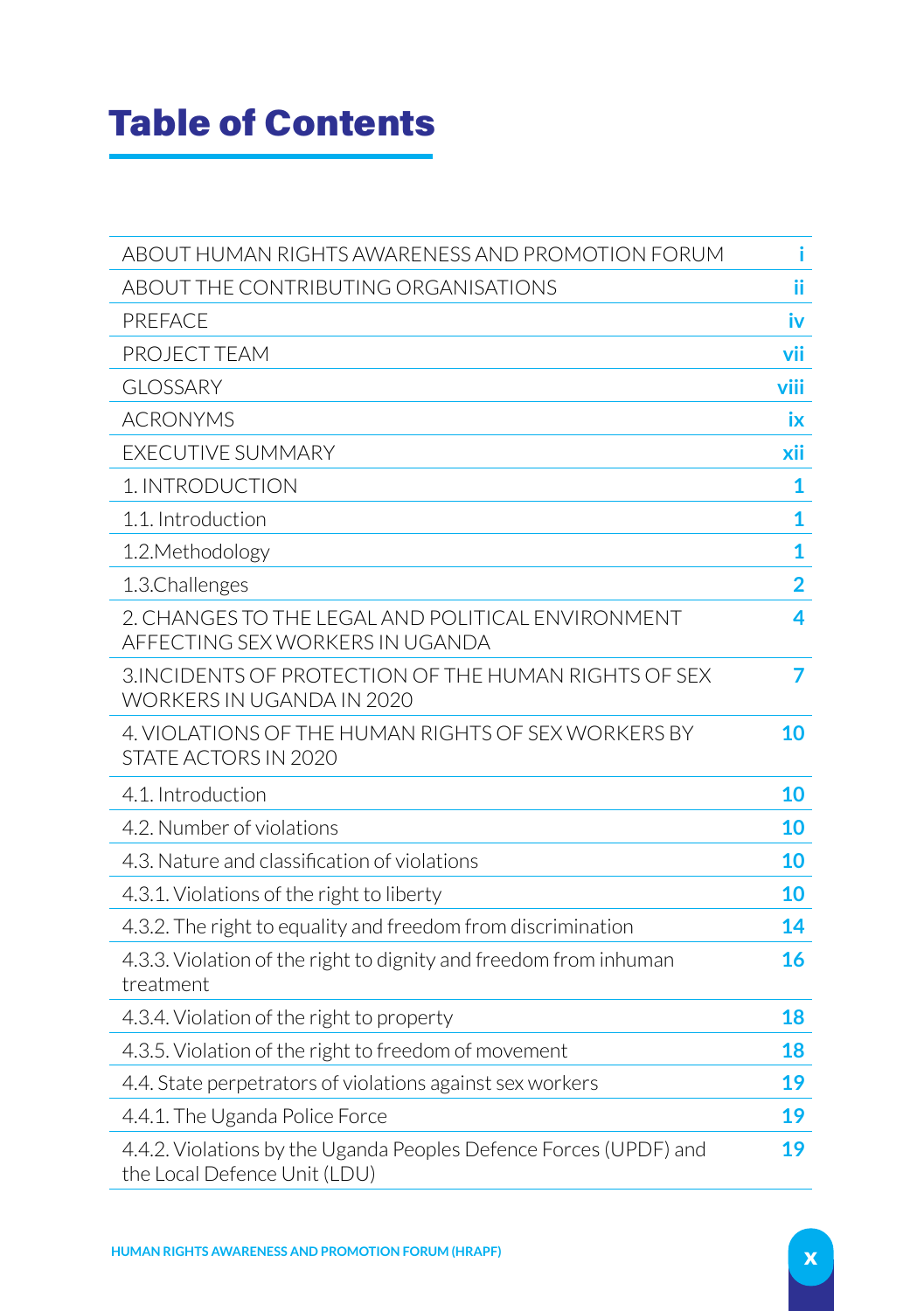| 4.4.3. Violations by Local Government Authorities                                                    |    |
|------------------------------------------------------------------------------------------------------|----|
| 4.4.4. Violations by the Uganda Prisons Service                                                      |    |
| 4.5. Conclusion                                                                                      |    |
| 5. CASES OF VIOLATIONS OF HUMAN RIGHTS AGAINST SEX<br>WORKERS BY NON STATE ACTORS DURING 2020        | 21 |
| 5.1. Introduction                                                                                    |    |
| 5.2. Nature of human rights against sex workers                                                      |    |
| 5.2.1. Violation of the right to equality and freedom from discrimination                            | 22 |
| 5.2.2. Violations of the right to freedom from inhuman treatment                                     |    |
| 5.2.3. Violation of the right to family                                                              |    |
| 5.2.4. The right to privacy                                                                          | 26 |
| 5.2.5. The right to property                                                                         | 26 |
| 5.3. Non-state perpetrators of violations against sex workers in 2020                                | 27 |
| 5.3.1. Violations by clients of sex workers                                                          | 27 |
| 5.3.2. Violations by members of the general public                                                   | 27 |
| 5.3.3. Violations by family members of sex workers                                                   | 27 |
| 5.3.4. Violations by intimate partners of sex workers                                                | 27 |
| 5.3.5. Violations by other sex workers                                                               | 28 |
| 5.3.6. Violations by property owners                                                                 | 28 |
| 5.4. Conclusion                                                                                      | 28 |
| 6. ANALYSIS OF TRENDS IN HUMAN RIGHTS VIOLATIONS<br>AGAINST SEX WORKERS 2020                         | 29 |
| 6.1. Introduction                                                                                    | 29 |
| 6.2. Trends in the number of human rights violations committed against<br>sex workers over the years | 29 |
| 6.3. Trends in nature of human rights violations committed against sex<br>workers                    | 30 |
| 6.4. Trends of perpetrators of human rights violations committed<br>against sex workers              | 32 |
| 6.5. Conclusion                                                                                      | 34 |
| 7. CONCLUSION AND RECOMMENDATIONS                                                                    |    |
| 7.1. Conclusion                                                                                      |    |
| 7.2. Recommendations                                                                                 |    |
| <b>ABOUT HRAPF</b>                                                                                   |    |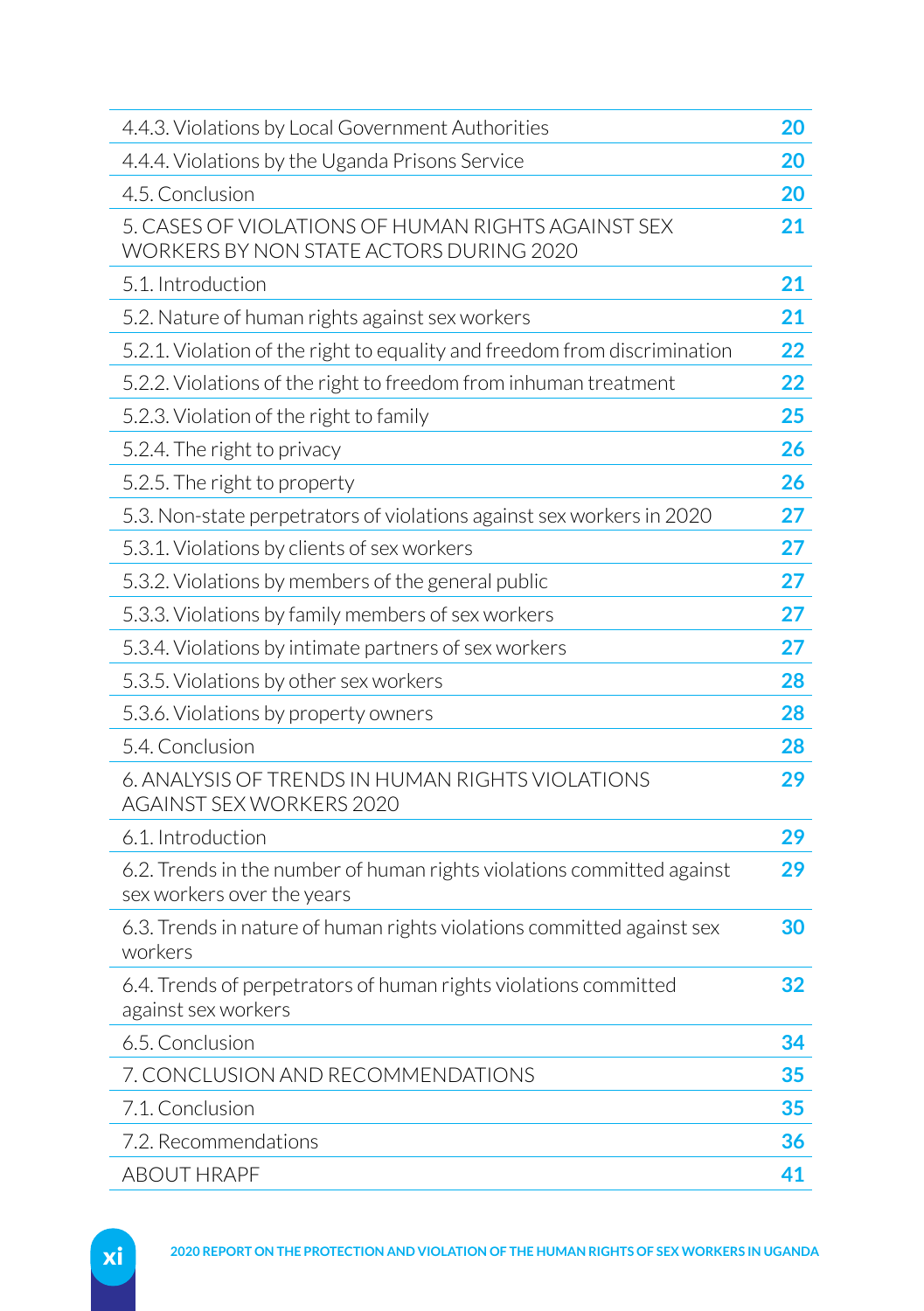# Executive Summary

# **Introduction**

The 2020 Report on the Protection and Violation of Human Rights of Sex workers in Uganda examines the protection and violation of the rights of sex workers by state actors and non-state actors in the year 2020.

The report is based on cases documented by Human Rights Awareness and Promotion Forum (HRAPF), both through the central legal aid clinic and the regional legal aid centres, the Alliance for Women Advocating for Change (AWAC) and the wide network of HRAPF trained community paralegals. HRAPF currently operates a countrywide network of legal aid service provision, with regional centres in each of the four major regions of the country, specialised legal aid desks hosted by different organisations and the network of HRAPF trained community paralegals.

The Eastern Region Legal Aid Centre is hosted by HOPE Mbale and the Northern Region legal Aid Centre is hosted by Health and Rights Initiative while Western legal aid centre is hosted by Mbarara Rise Foundation. During part of 2020, HRAPF also operated a regional legal aid centre serving marginalised persons in rural central Uganda at HUREED Initiative in Lugazi. The two specialised legal aid desks – one catering to LBQ women and the other serving Transgender persons - are currently hosted by Freedom and Roam Uganda (FARUG) and Tranz Network Uganda (TNU) respectively. All these centres also routinely register cases that affect sex workers.

The report categorises human rights violations based on the nature of the perpetrators, and then the specific rights violated. Outstanding and glaring incidents of violations are specifically pointed out to enable the reader appreciate the context against which violations of the human rights of sex workers occurred in the year 2020, the changes that the COVID-19 pandemic brought to this dynamic and the circumstances under which violations of the rights of sex workers occurred during the year.

The report also exposes the traditional, institutional and systemic factors that influence violations of the rights of sex workers in Uganda, and makes recommendations necessary for creating a more human rights affirming environment for sex workers in Uganda.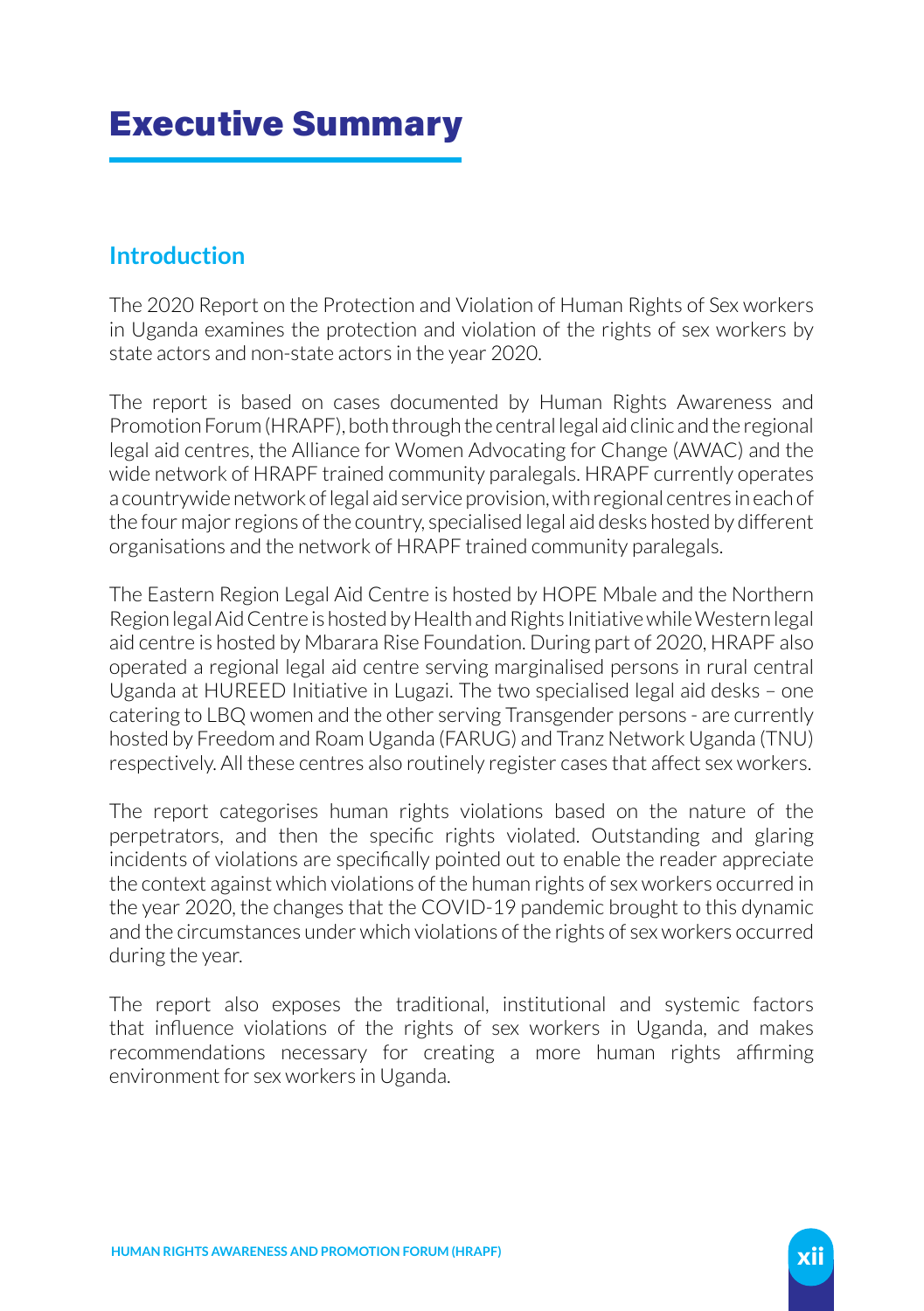# **Key findings**

- 1. There was a total of 167 verified incidents of human rights violations against sex workers in the year 2020, of which 98 were perpetrated by state actors and 69 by non-state actors.
- 2. Out of the 98 violations perpetrated by state actors, the Uganda Police Force accounts for 84, which is 85.7% of all violations by state actors and 50.3% of all violations recorded, thus emerging as the institution responsible for the biggest number of violations of the rights of sex workers in 2020.
- 3. The 98 verified violations of the human rights of sex workers by state actors arose from 34 verified cases, indicative of multiple violations arising from many of these cases. In one case, 18 human rights violations were recorded arising from a police raid on a sex workers' hotspot.
- 4. The 69 violations of the human rights of sex workers by non-state actors arose out of 49 verified cases, some of which involved multiple victims, particularly in cases of violence against sex workers at their hotspots.
- 5. The number of human rights violations recorded in 2020 was higher than those recorded in 2019, which were 139. However, the violations by state actors (98) were fewer than those recorded in 2019, which were 120, while the violations by non-state actors increased by 363.2% from 19 in 2019 to 69 in 2020.
- 6. The Police once again emerged as the single biggest violator of the human rights of sex workers, being responsible for 84 out of the 167 human rights violations recorded. Members of the general public were responsible for 22 violations.
- 7. The most violated human right of sex workers in the year 2020 was the right to personal liberty, with a total of 72 violations. Acts of physical violence were also rampant in relation to violations of human dignity, accounting for 39 of the 62 recorded violations of human dignity by non-state actors, while state actors were responsible for 15 violations of the right to dignity and freedom from cruel and inhumane treatment.
- 8. Sex workers continue to face unwarranted interference with their right to family, being deprived of the right to raise their children and sometimes entirely denied access to the children due to the moral prejudice around sex work. There were 12 violations of this right recorded in 2020, all by intimate partners or former intimate partners of sex workers with whom they had children.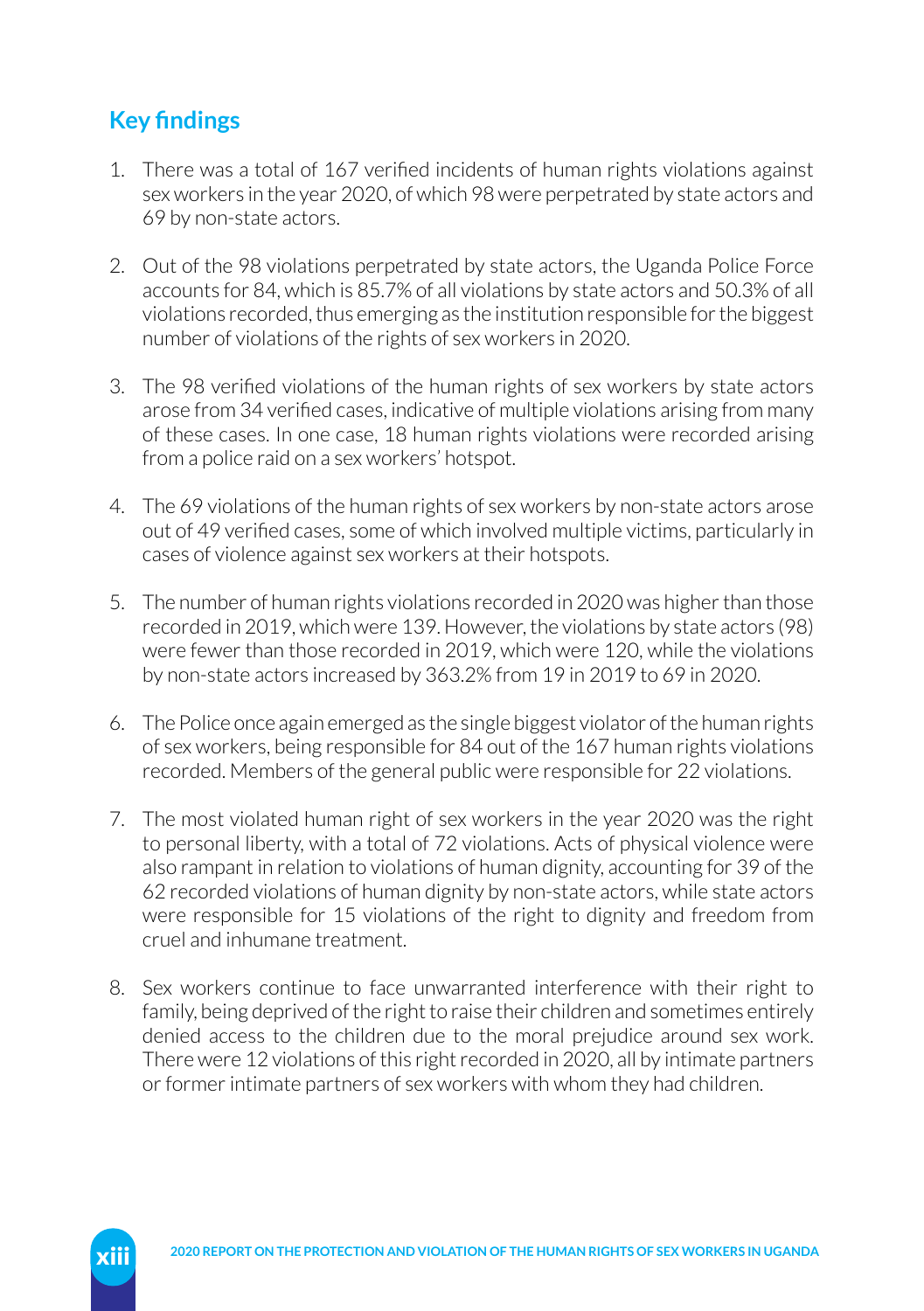# **Recommendations**

### **To the president of Uganda**

- 1. Move cabinet to propose legislation that decriminalises sex work by repealing sections 137 to 139 of the Penal Code Act in order to create a legal environment that offers better protection for the rights of sex workers.
- 2. Move Cabinet to propose the repeal of all other provisions that justify the arbitrary arrest of sex workers, in particular provisions creating petty offences such as the offences of being a common nuisance, being idle and disorderly and being a rogue and vagabond under sections 160, 167 and 168 of the Penal Code Act respectively.
- 3. Revise the directives on curbing the spread of COVID-19 with a view to lifting or modifying restrictions such as the curfew, which disproportionately limits the livelihood of sex workers and other marginalised persons in Uganda.
- 4. Veto new legislation that promotes discrimination and violence against persons that engage in sex work.
- 5. Withdraw all military personnel from civilian enforcement of laws and limit the interaction between the UPDF and its LDU task force with civilians in relation to law enforcement.
- 6. Mandate compulsory human rights training for all members of the armed forces in order to curb the rising incidents of human rights violations perpetrated by members of the armed forces/ law enforcement agencies against civilians, including sex workers.

### **To Parliament**

- 1. Repeal laws that are used to justify violence against sex workers as well as deny them equal protection of the law, particularly sections 138, 139, 160, 167 and 168 of the Penal Code Act.
- 2. The Parliamentary Committees on Human Rights, Gender, Labour and Social Development, HIV and related matters should continue to engage sex worker-led organisations and sex workers to better understand the needs and challenges faced by sex workers, particularly those arising from the legal framework, in order to better plan for the full realisation of the equal rights and dignity of sex workers in all new legislation.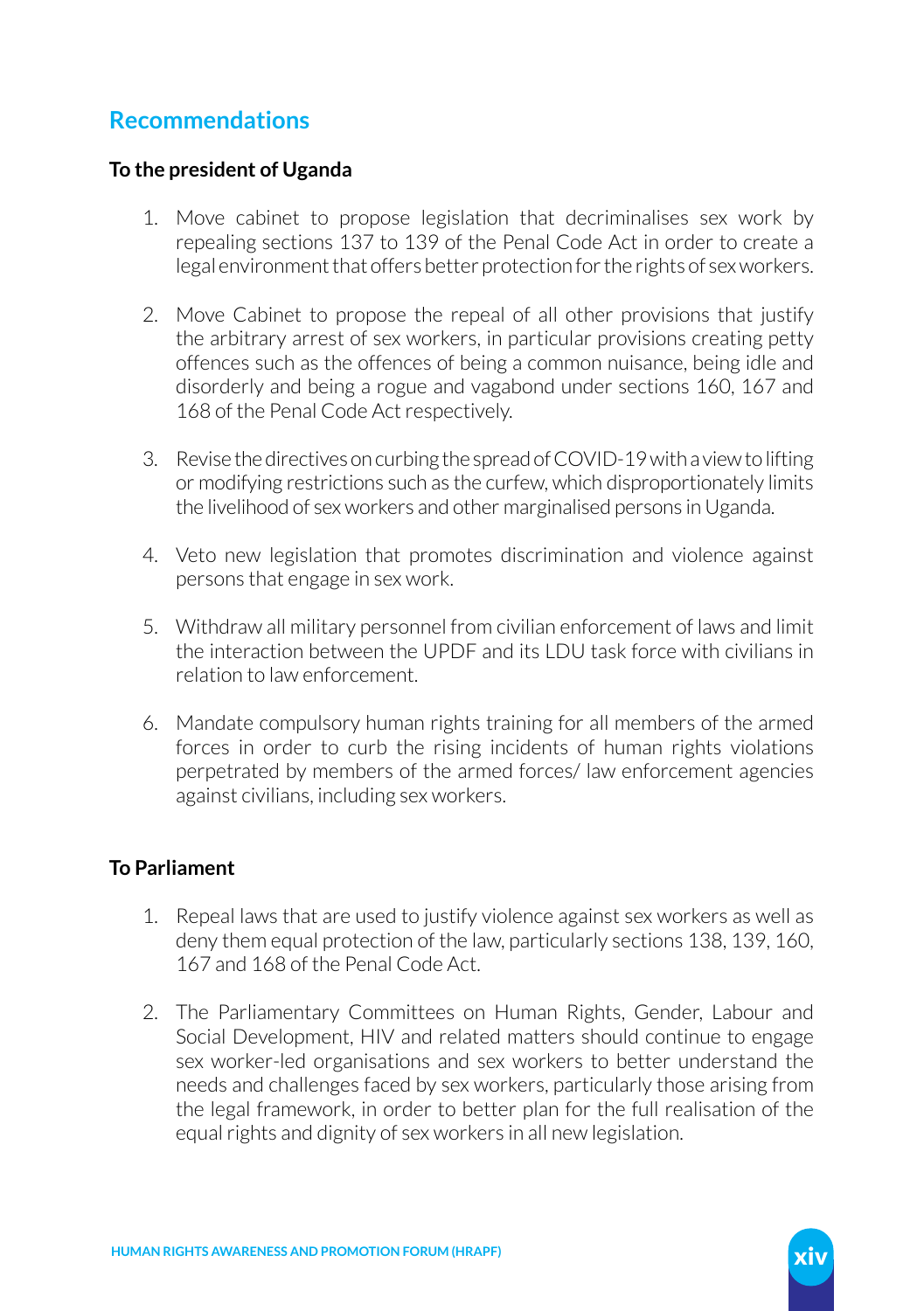3. Undertake, through the Parliamentary Committee on Human Rights, a comprehensive human rights impact assessment of all proposed laws before the house in order to ensure that parliament does not pass any laws that propagate discrimination and marginalisation of specific sections of society, including sex workers.

### **To the Uganda Police Force**

- 1. Strengthen existing mechanisms to address human rights violations committed by personnel of the Uganda Police Force. In particular, strengthen and improve the responsiveness of the Professional Standards Unit in handling reported cases of violations committed by Police Officers.
- 2. Provide equal protection to sex workers under the law by ensuring that violations committed against sex workers are recorded and thoroughly investigated to their logical conclusion, and the perpetrators brought to book.
- 3. Improve collaboration with Civil Society Organisations through the Human Rights and Legal Services Directorate on the continuous training of Police Officers on the human rights of sex workers.
- 4. Institute a human rights-based approach in law enforcement for all police officers across the country, and train all police officers on the same.

### **To the Uganda Peoples' Defence Forces**

- 1. Mandate all UPDF personnel involved in civilian policing to go through a training course on human rights and the human rights approach to law enforcement prior to their deployment among civilians.
- 2. Ensure that all members of the LDU are given a comprehensive training on human rights, particularly on the duty of the state to respect, fulfil, protect, and promote the rights of all persons, including sex workers. Additionally, LDU personnel deployed to conduct civilian policing must be oriented on the provisions of the Police Act governing arrests, use of force and rights of detainees.

### **To the Uganda Law Reform Commission**

1. Expedite proposals for the amendment of the penal/ criminal laws of Uganda with specific proposals for the repeal of sections 137, 138 and 139 of the PCA, which criminalise sex work.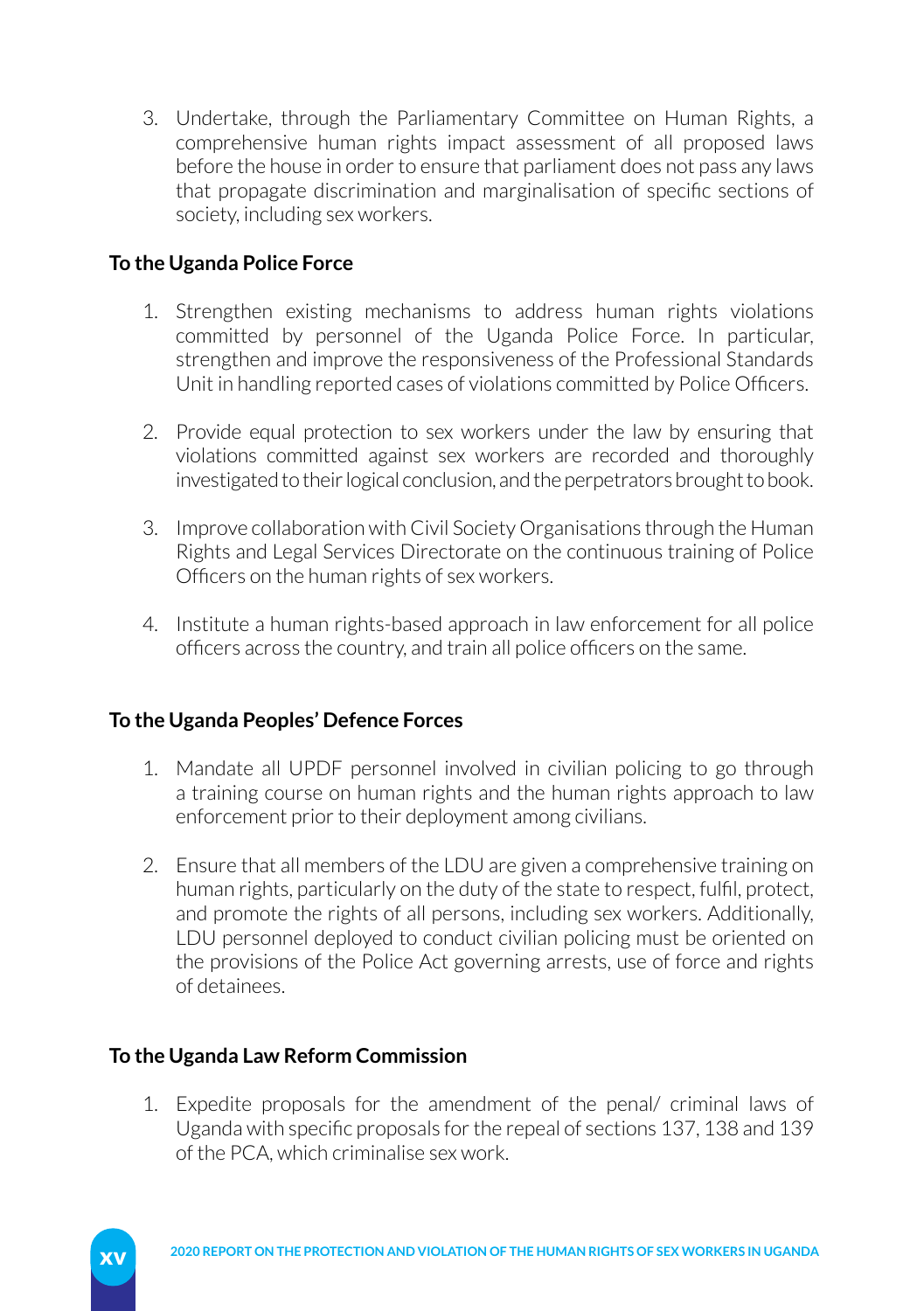2. Propose recommendations for the repeal of sections of the PCA that allow for the arbitrary arrest of sex workers, specifically section 160 on being a common nuisance, section 167 on being idle and disorderly and section 168 on being a rogue and vagabond.

### **To the Uganda Human Rights Commission**

- 1. Investigate complaints of human rights violations suffered by sex workers and provide effective remedies such as compensation to the victims.
- 2. Document incidents of human rights violations against sex workers and include these statistics in the annual reports on the state of human rights in Uganda presented to Parliament with proposals for legal reform.
- 3. Strengthen partnerships with and support Civil Society Organisations that work with sex workers to monitor, document and ensure effective remedies for incidents of human rights violations suffered by sex workers.

### **To the Equal Opportunities Commission**

- 1. Investigate institutionalised and systematic discrimination against sex workers on the basis of their choice of work in the various state organs, particularly in the Courts of Judicature, Local Councils and Police.
- 2. Train staff of the commission on human rights issues relating to sex workers so as to build their capacity in handling matters of stigmatisation and discrimination against sex workers.
- 3. Partner with and support Civil Society Organisations working with sex workers so as to improve the human rights situation of sex workers in Uganda.
- 4. Include issues that affect sex workers in the annual reports on the state of Equal Opportunities in Uganda presented to Parliament.
- 5. Document incidents of discrimination and marginalisation of sex workers to build a body of evidence of these violations and make the necessary recommendations to the relevant stakeholders on how to address this discrimination, marginalisation and stigmatisation.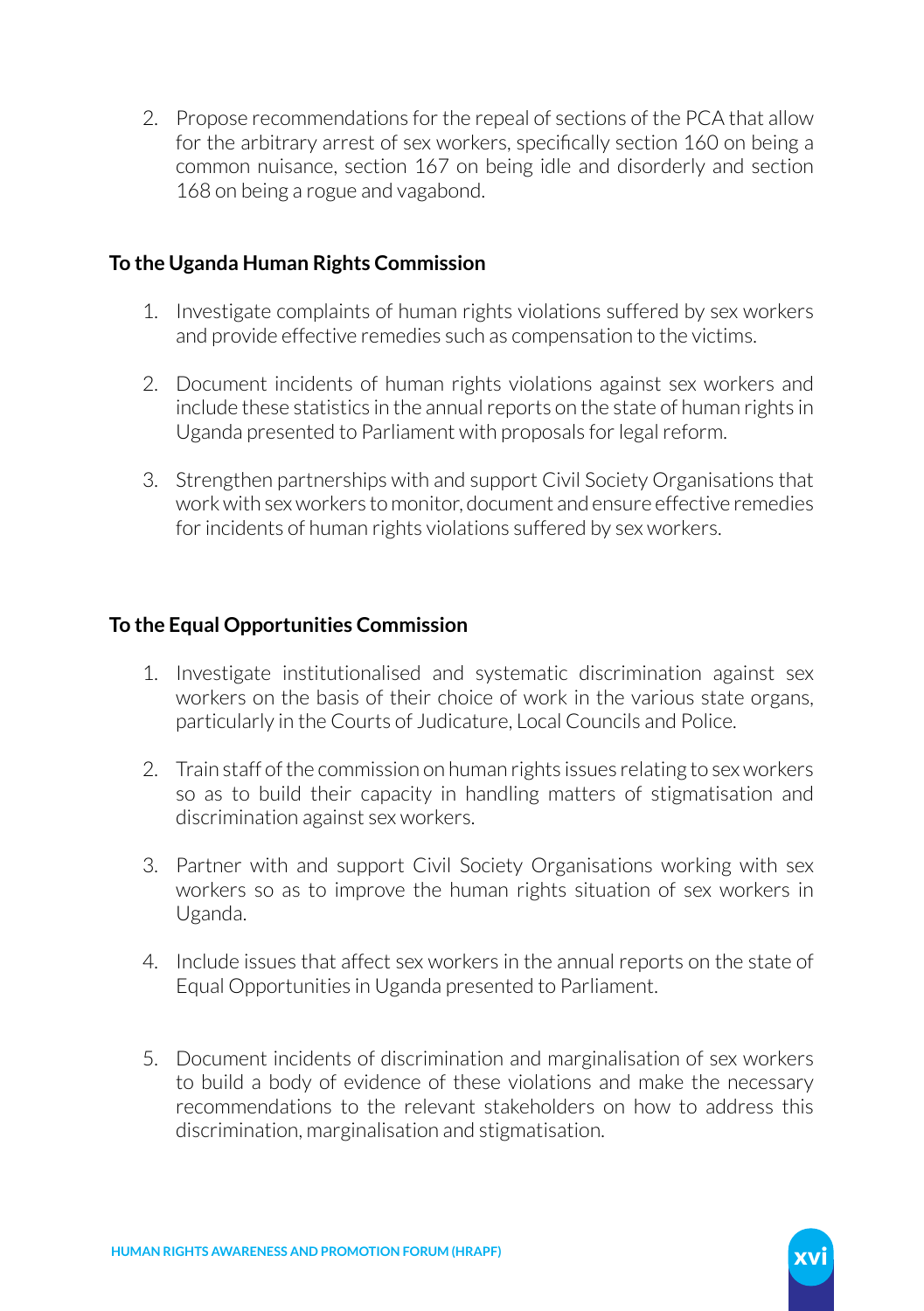### **To sex workers' organisations**

- 1. Improve documentation of cases of human rights violations against sex workers based on their engagement in sex work and use the documented evidence to inform advocacy for an improved human rights situation for sex workers.
- 2. Ensure the observance of the state's mandate to promote and protect the human rights of all persons, in particular sex workers, by holding the state accountable for all reported human rights violations. This can be achieved by monitoring the state's response to human rights violations and violations of human dignity suffered by sex workers as well as documenting other cases of human rights violations for which the state is directly responsible.
- 3. Engage more government agencies such as the Uganda Human Rights Commission, the Equal Opportunities Commission and the Uganda Police Force's Directorates of Human Rights and Legal Services, Crime Intelligence and Investigations and Operations to train personnel of these institutions on issues that affect sex workers, their duty towards sex workers and their role in ensuring the equal protection of sex workers.
- 4. Develop and maintain partnerships with other organisations to monitor and document human rights violations against sex workers.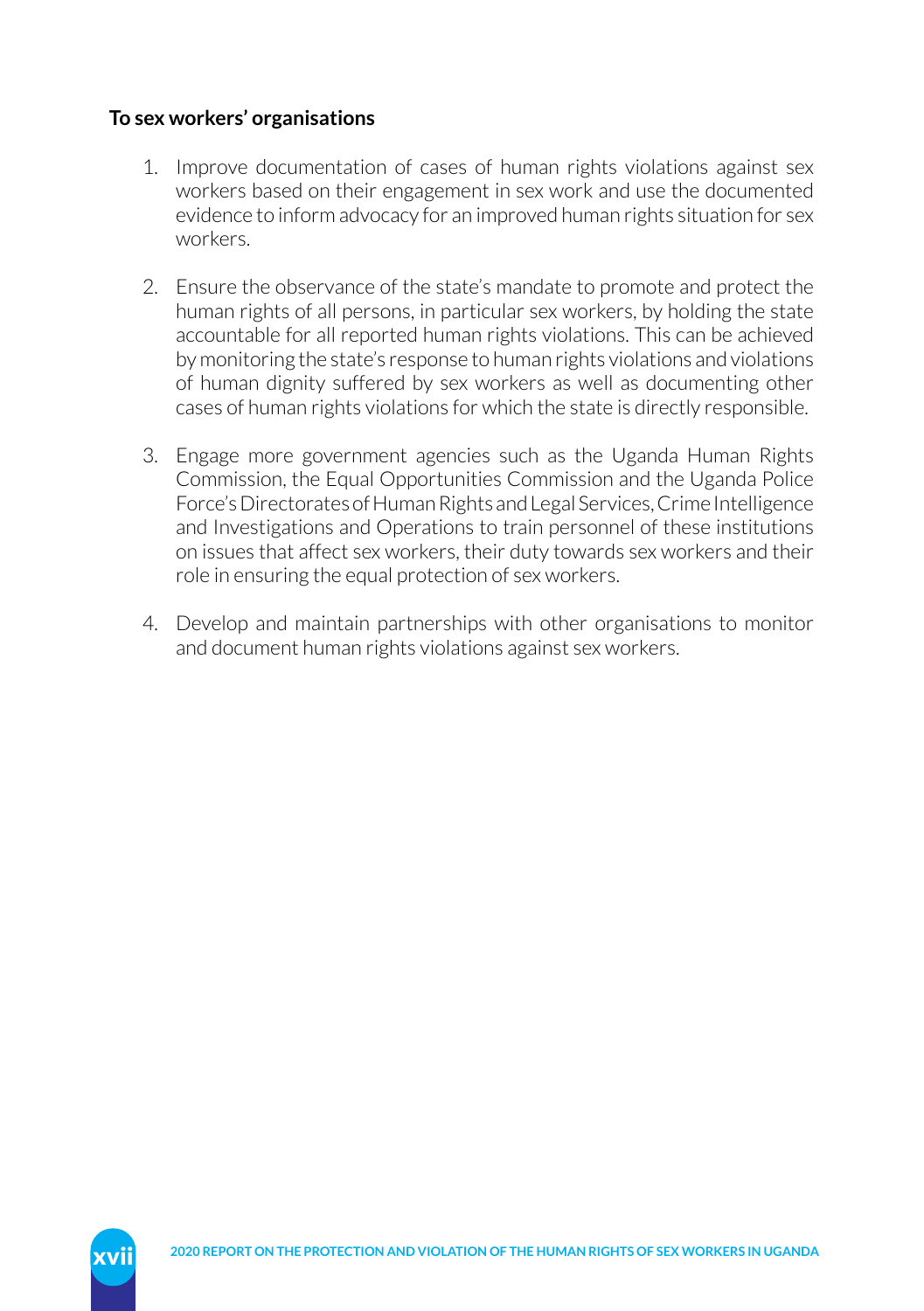# 1. Introduction

# **1.1. Introduction**

The Report on the Protection and Violation of Human Rights of Sex workers in Uganda is an annual publication first published in 2017 documenting human rights violations and violations of dignity suffered by sex workers in 2016.

The 2020 report provides a record of verified human rights violations and violations of human dignity committed against sex workers on account of their engagement in sex work for the year in review as recorded by HRAPF and its network of community paralegals and regional legal aid centres and desks, and AWAC. It also records the occasions on which the rights of sex workers were protected and vindicated by various state actors.

The Report is intended to highlight the nexus between the criminalisation of sex work, the enforcement of laws that criminalise sex work and the violations of the human rights and dignity of sex workers. It critically examines state actions that fulfil the obligation to protect and respect the rights of sex workers in the preceding year, building a body of knowledge that forms the basis for a trends analysis on the human rights situation for sex workers in Uganda over the last several years.

The report includes recommendations to different stakeholders with the mandate to ensure the observance, promotion and protection of human rights on actions they can take to better fulfil their respective mandates in favour of sex workers.

# **1.2. Methodology**

This report provides a quantitative analysis of the reported violations of the human rights of sex workers in 2020 as reported both through the HRAPF legal aid network and AWAC. The cases forming part of this report were collected through the following process:

### **a) Review of case files**

All HRAPF case files and those reported to AWAC concerning sex workers were reviewed, and cases whose facts disclosed human rights violations on the face of it were selected. These were further reviewed to select only those cases in which the violations were based partially, primarily or wholly on the victims' engagement in sex work. All cases recorded were also crosschecked to eliminate any duplication across the different centers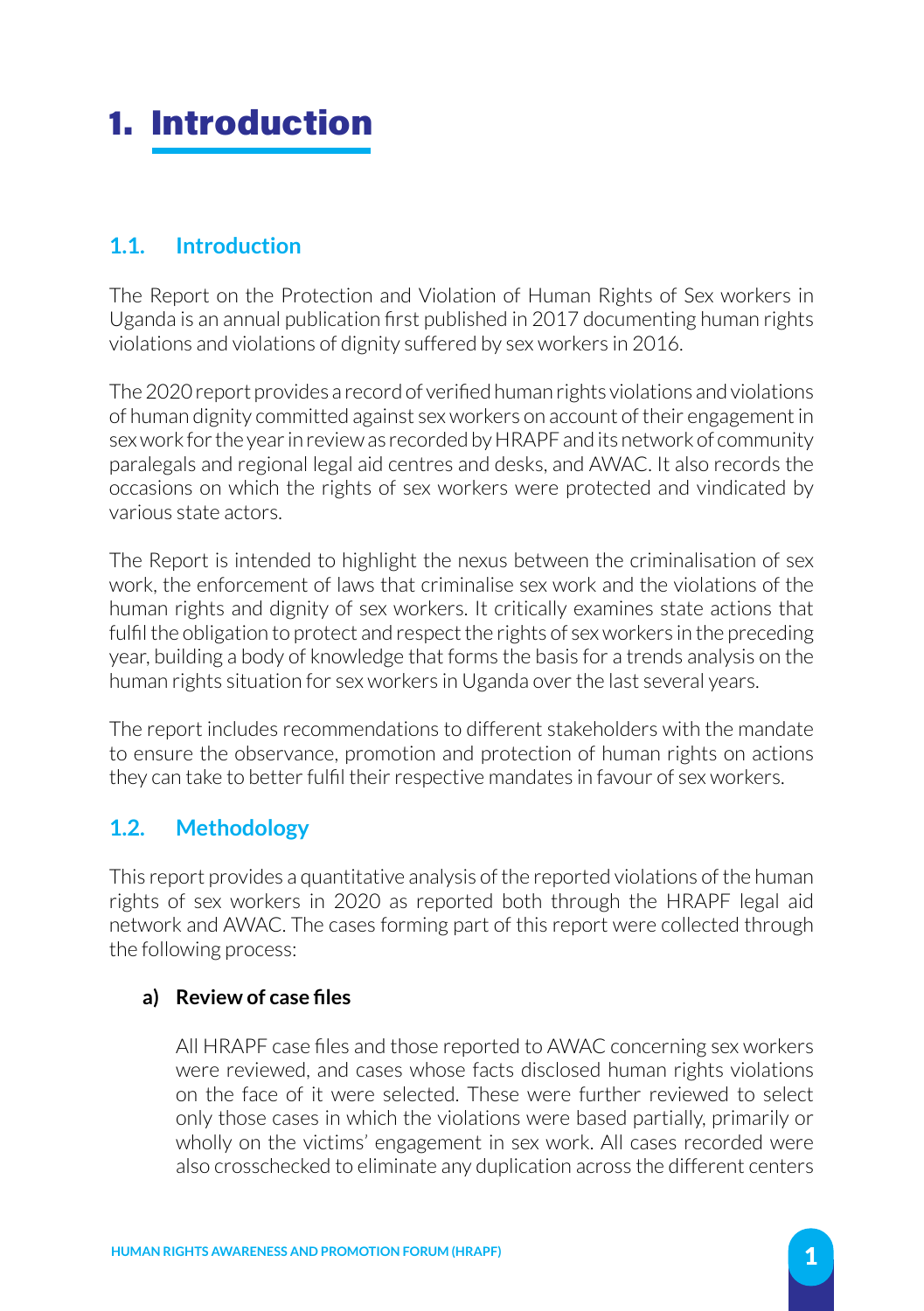to which the cases were reported. A total of 237 cases reported by sex workers seeking legal aid in 2020 were reviewed. However, violations of human rights were verified in only 83 cases, although many of these cases had multiple incidents of human rights violations recorded.

### **b) Review of documentary evidence**

The next step was to independently verify the documents on the file. In every case in which it could be demonstrated on the face of it that a human rights violation had been committed based in part, primarily or wholly on the victims' work as sex workers.

This documentary evidence included photographic evidence, paralegal case reports, police bond forms, police medical examination forms for victims of violence and witness statements attesting to the facts of the alleged violations. A case is considered verified if there is valid documentation on the file which serves as evidence of the alleged violation to corroborate the victim's statement. All original copies of the documents were sought and reviewed.

### **c) Interviews with clients, witnesses, and officers who handled the cases**

Where violations could not be verified based on the documentation on file. or where facts or outcomes of the incident were unclear in any way, victims of the violations, Community Paralegals or officers who handled the case or who had knowledge about the case was contacted and interviewed. These interviews served to provide additional information, clarify facts and flow of events and verify and corroborate the information on file.

# **1.3. Challenges**

 The greatest challenge faced in the compilation of this report has been the absence of a uniform reporting method by the contributing organisations. Both HRAPF and AWAC offer unique services to sex workers, with AWAC focusing on healthcare and economic empowerment while HRAPF focuses on legal support. They therefore focus on different aspects for documentation purposes.

Another challenge was limited reporting of cases due to the COVID-19 pandemic. Several organisations suspended their activities and could not reach out to the community of sex workers as and when required to do so. Consequently, several violations were not reported, which limited access to redress for the victims. This also meant that most cases could not be sufficiently documented for verification purposes.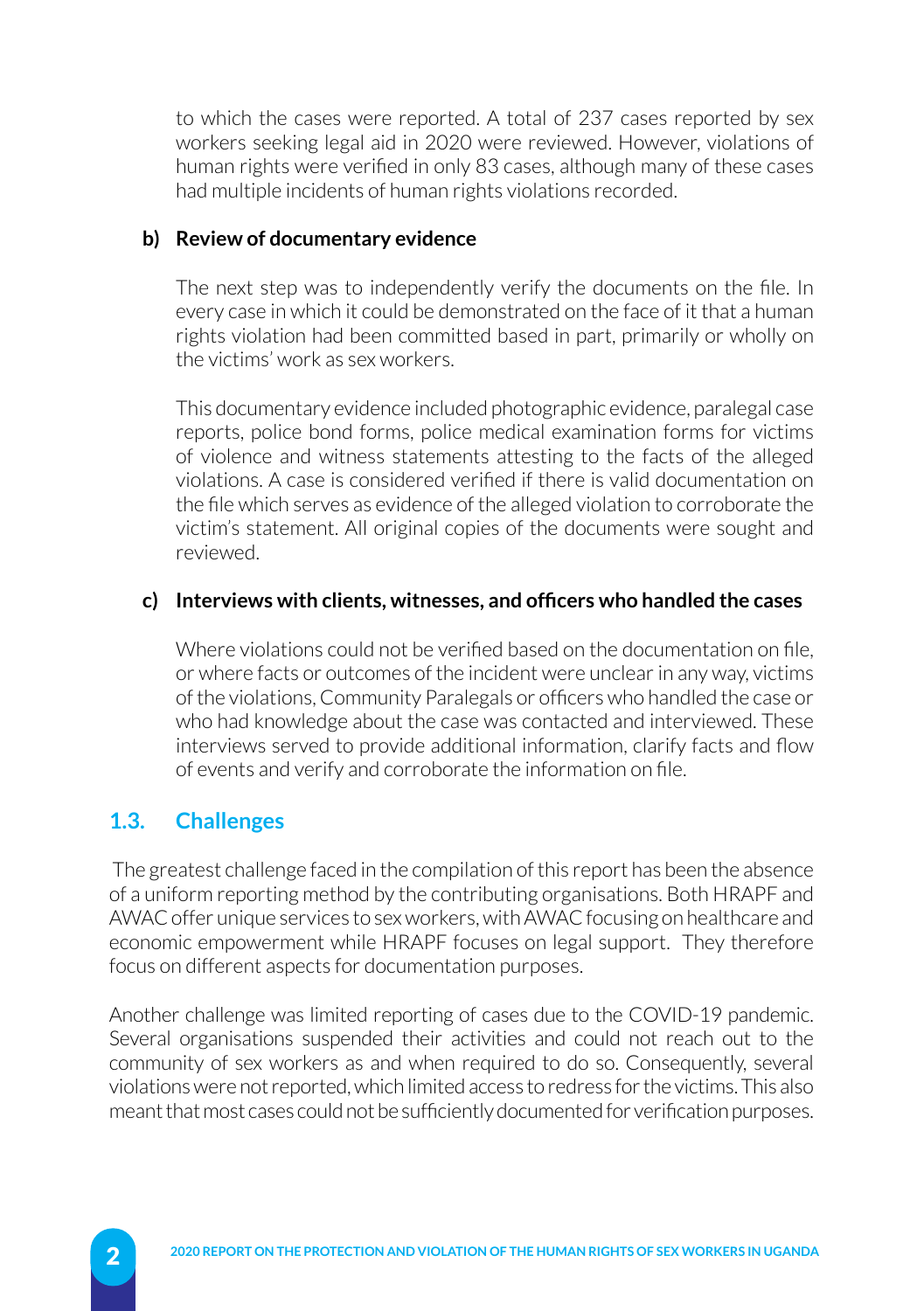Furthermore, whereas the report includes cases from all regions in which HRAPF and AWAC operate, the country as a whole is not exhaustively covered as to give an accurate picture of the national human rights situation for sex workers. The central region is for instance adequately covered and well represented within this report, although sex workers in other regions may not be adequately reached by both organisations, and may thus not be adequately represented by this report. There is urgent need to build the capacity of organisations based beyond the central region to document evidence of human rights violations across the country in order to develop a fuller picture of the human rights situation for sex workers across the country.

Whereas the capacity of community paralegals working on cases of sex workers in documenting evidence of human rights violations is improving at a steady rate, there is need to bolster their capabilities through continuous training. This is so because many of the cases excluded from the report were from community paralegals, and had not been satisfactorily documented for purposes of independent verification, thus excluding a large number of the violations suffered by sex workers from this report, since the majority of such cases are in fact reported through the network of community paralegals.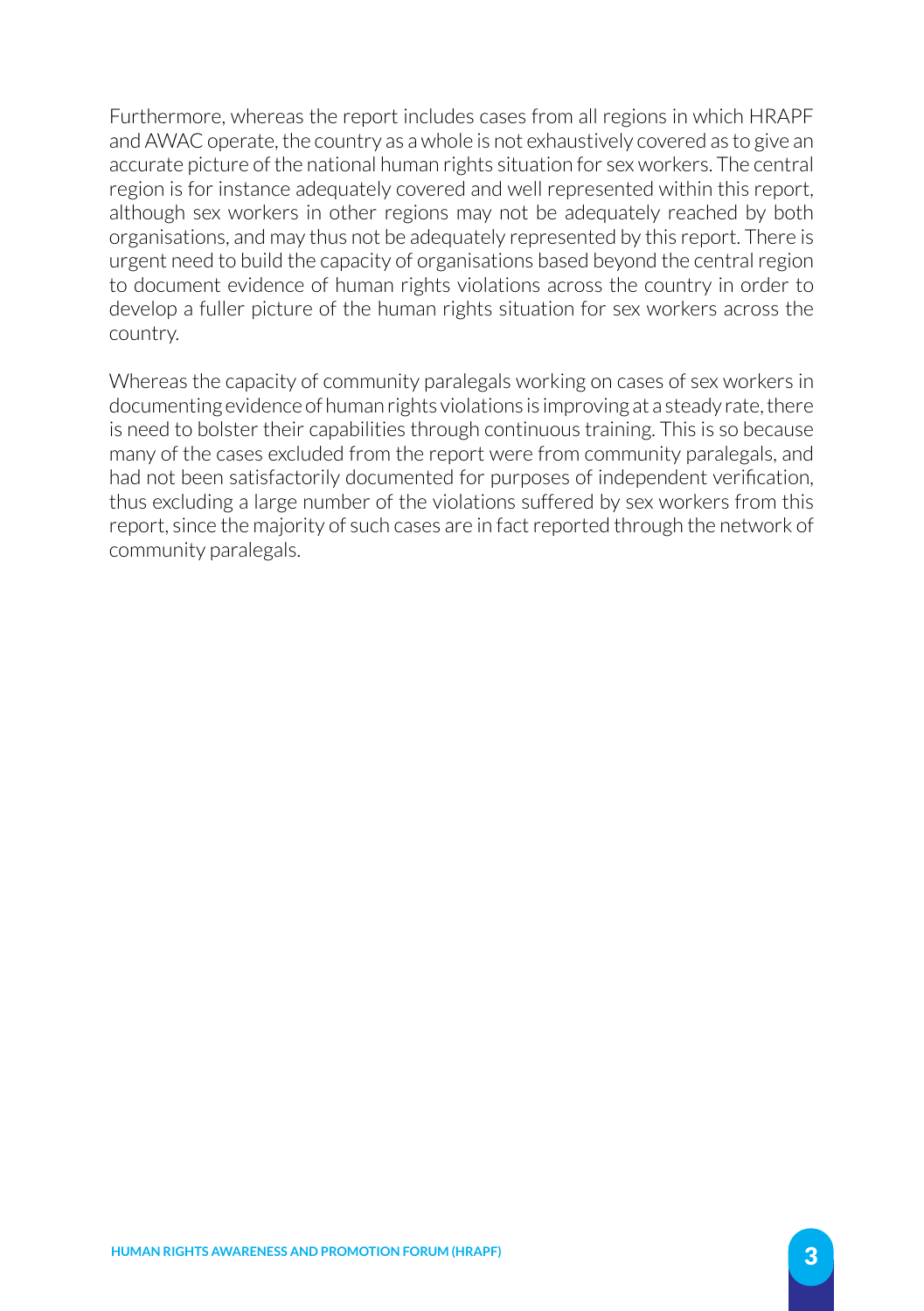# 2. Changes To The Legal And Political Environment Affecting Sex Workers In Uganda

In 2020, several events unfolded following the first notification of COVID-19 as a public health crisis in Uganda.**1** By this time, COVID-19 had already disrupted normal life in much of the rest of the world and, following the notification from the Minister of Health, the government issued several regulations to different sectors in order to manage the spread of COVID-19 in Uganda. The measures in the regulations included: closure of the country's borders, institution of a 7pm to 5.00am curfew, the banning of (and later several restrictions on) public transport as well as a total shut down of most public sectors: schools, entertainment venues and places of worship, among others.**<sup>2</sup>**

While these restrictions greatly affected everyone throughout the country, sex workers were particularly pressed by these guidelines as the curfew time covered their usual hours of work, and the closure of bars and other venues for entertainment effectively restricted their places of work. As such, sex workers were faced with the impossible choice to disregard the imposed restrictions and therefore risk arrest (with considerable violence in the process thereof from the law enforcement authorities),**3** or to obey the regulations and face starvation instead.**4** For most sex workers, the only viable option to ensure survival during the pandemic was to flout the Regulations and risk arrest. This is because, with the strict lockdown of 2020, most sectors of the economy were completely shut down, and the state efforts to provide food relief were both disjointed and full of discrimination, with sex workers being deliberately passed over by the food distributors simply because they were sex workers.**<sup>5</sup>**

<sup>1</sup> The Public Health (Notification of COVID – 19) Order, SI No. 45 of 2020.

<sup>2</sup> Regulations made during the period include The Public Health (Prevention of COVID - 19) (Requirements and Conditions of Entry into Uganda) Order, 2020, SI No. 46 of 2020; The Public Health (Control of COVID-19) Regulations 2020 SI No. 52 of 2020; and The Public Health (Prohibition of Entry into Uganda) Order, 2020, SI No. 53 of 2020; The Public Health (Control of COVID - 19) (No. 2) Rules, 2020 SI No. 55 of 2020; *The Public Health (Prohibition of Entry into Uganda) (Amendment) Order, 2020* SI No. 56 of 2020; The Public Health (Control of COVID - 19) (Amendment) Rules, 2020 SI No. 57 of 2020; The Public Health (Control of COVID - 19) (No. 2) (Amendment) Rules, 2020, SI No. 58 of 2020.

<sup>3</sup> Human Rights Awareness and Promotion Forum 'The impact of COVID-19 related restrictions on access to justice for key populations in Uganda: A case study of LGBT people and sex workers in Kampala and Wakiso districts', 2020, 27. 4 'Coronavirus: How sex workers are surviving in Uganda and Nigeria' BBC News 14 June2020 [https://www.](https://www.bbc.com/news/av/world-africa-53013047) [bbc.com/news/av/world-africa-53013047](https://www.bbc.com/news/av/world-africa-53013047).(accessed 13 May 2021).

<sup>5</sup> Alliance for Women Advocating for Change 'Rapid assessment on the impact of covid-19 among FSWS, AGYW and women living with HIV & AIDS in Uganda' 2020 [https://www.google.com/url/](https://www.google.com/url/SSEMAKULASbb0a7a2ea4d90543400023042d1aa7fca2177e6a.pdf) [SSEMAKULASbb0a7a2ea4d90543400023042d1aa7fca2177e6a.pdf](https://www.google.com/url/SSEMAKULASbb0a7a2ea4d90543400023042d1aa7fca2177e6a.pdf) (Accessed 13 May 2021).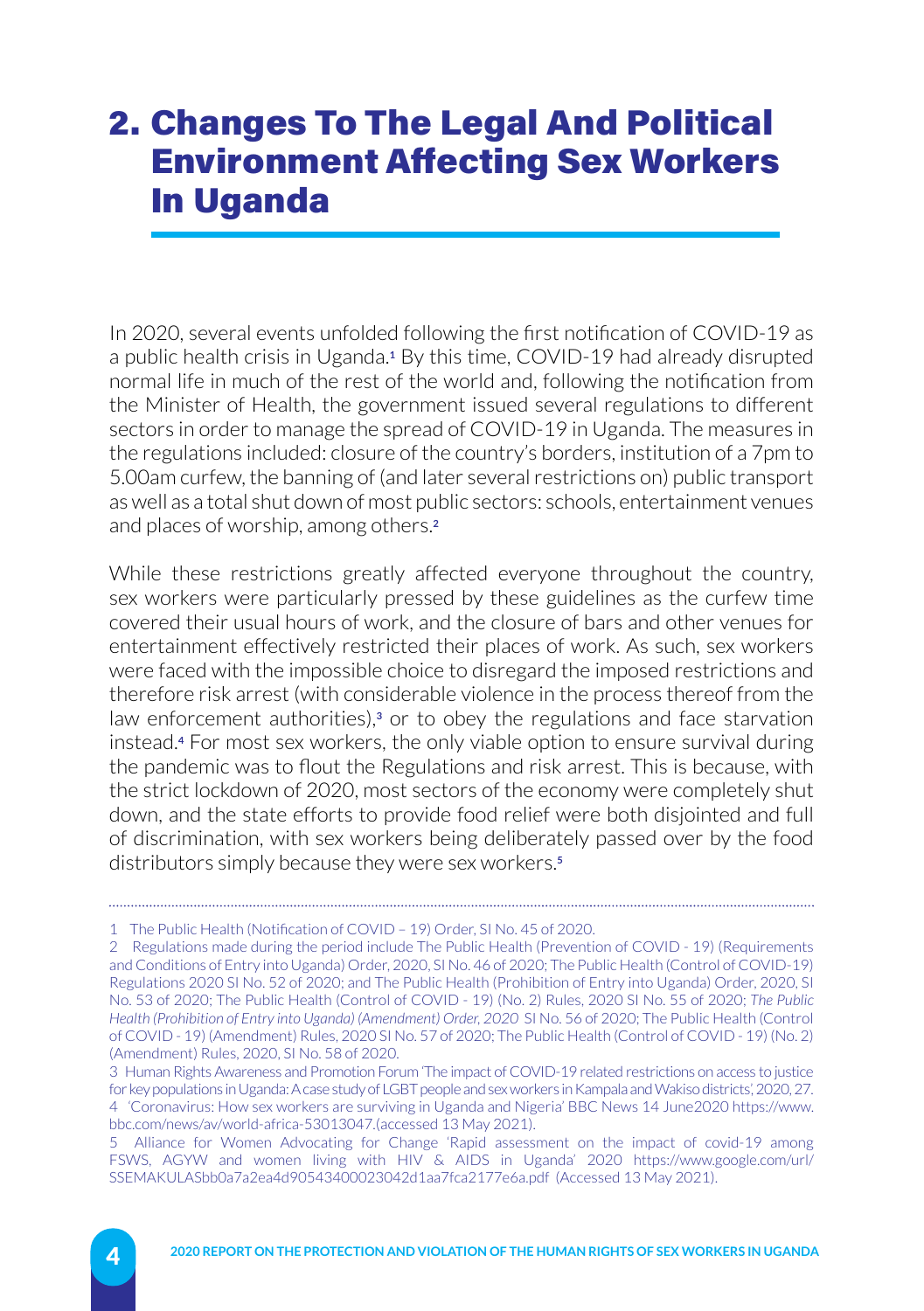Furthermore, the COVID-19 response remains unresponsive to the needs of sex workers, instead focusing on arresting and harassing them.**6** The approach adopted by Uganda in curbing the COVID-19 pandemic was generally militaristic,**7** and this was a recipe for gross human rights violations against sex workers and other poor and vulnerable persons who felt that they had no option but to violate curfew rules, travel bans and other restrictions for the sake of their survival.**8** In addition, sex workers were discriminated against and harshly targeted in the enforcement of COVID-19 restrictions because of the widely held belief that sex workers were the major vectors for COVID-19. This resulted from the well-publicised phenomenon in the early days of the pandemic in which nearly all new cases were reported to be found among long-distance truck drivers coming into the country along the different trucking routes and border posts,**9** as well as the president's and the Minister of Health's consistent advice to sex workers to stay away from truck drivers in order to avoid spreading COVID-19 to the public.**<sup>10</sup>**

Sex workers were therefore viewed with deep suspicion by both the law enforcers and the general public as the "identified source" of contagion for the general population, and targeted as such. As a matter of fact, the state sponsored a campaign aimed at advising sex workers to stay away from truck drivers.**11** This increased the stigmatisation and discrimination that sex workers already suffer as they became the target of misplaced anger for the COVID-19 virus in Uganda. Whereas this may be viewed as recognition of sex work by the Government, this direct address to sex workers resulted in more harm than good as it did not lead to any improvement in service provision but instead increased incidents of violence against sex workers.

In closing down lodges, brothels, and bars,**12** thousands of sex workers were essentially rendered homeless as the lodges and bars doubled as their places of residence. The closure of bars and brothels therefore legalised arrests and human rights violations for sex workers even when they did not engage in sex work at all but merely remained inside their residences, i.e., the brothels, in the guise of enforcing the guidelines about closure of bars by law enforcement.**13** The enactment of these regulations did not take into account the peculiar vulnerabilities and realities of

13 n 3 above, p 23-24.

<sup>6</sup> Above.

<sup>7</sup> Nkuubi J, When guns govern public health: Examining the implications of the militarised COVID-19 pandemic response for democratisation and human rights in Uganda' (2020) 20 *African Human Rights Law Journal* 607- 639. (accessed 13th May 2021).

<sup>8</sup> HRAPF, n 3 above.

<sup>9</sup> See for instance various updates from the Ministry of Health in April 2021, accessed at [https://www.health.](https://www.health.go.ug/covid/2020/05/18/update-on-the-covid-19-outbreak-in-uganda-7/) [go.ug/covid/2020/05/18/update-on-the-covid-19-outbreak-in-uganda-7/](https://www.health.go.ug/covid/2020/05/18/update-on-the-covid-19-outbreak-in-uganda-7/) and [https://www.health.go.ug/](https://www.health.go.ug/covid/2020/05/05/update-on-the-covid-19-outbreak-in-uganda-6/) [covid/2020/05/05/update-on-the-covid-19-outbreak-in-uganda-6/](https://www.health.go.ug/covid/2020/05/05/update-on-the-covid-19-outbreak-in-uganda-6/), (accessed 11th October 2021) See also Noah Okumu, 'Truck drivers raise fears over COVID-19 and testing in Uganda's Pakwach District', accessed at <https://blogs.lse.ac.uk/africaatlse/2020/06/28/truck-drivers-fears-covid19-testing-infection-uganda-pakwach/> (accessed 11th October 2021).

<sup>10</sup> Noah Okumu, above.

<sup>11</sup> n 3 and n 5 above.

<sup>12</sup> The Public Health (Control of COVID - 19) (No.2) Rules, 2020. Rule 5 (c).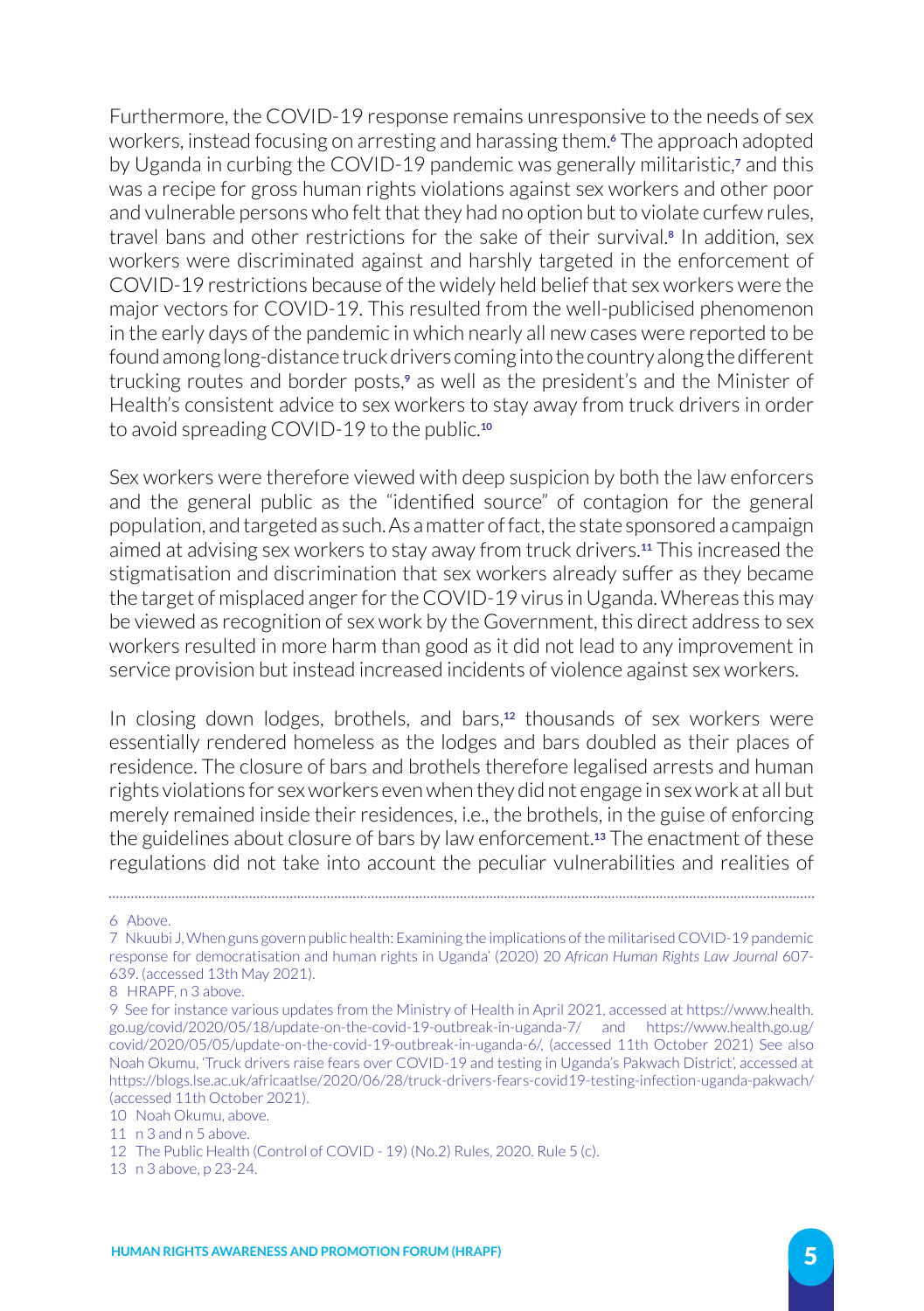sex workers in Uganda, and therefore exposed them to even more violations and arbitrary arrests.

While the COVID-19 pandemic had seized the attention of the vast majority of Ugandans, the Parliament of Uganda had the first reading of the Sexual Offences Bill 2019 (the "Bill) and sent the Bill to the Sectoral Committee on Legal and Parliamentary Affairs for consideration. The Bill in the form sent to the Committee sought to repeal sections 138 and 139 of the Penal Code Act, thereby decriminalising sex work.**14** This would have been a momentous development in the fight for equality and legal protection for sex workers. It had not been passed by the end of the year.

The major obstacle to enjoyment of the rights of sex workers in 2020, therefore, was the COVID-19 pandemic and the various restrictions passed to curb the spread of the disease. These increased the vulnerabilities of sex workers and broadened the legal framework used to violate and oppress sex workers. There were no positive developments in the legal and political environment relating to sex workers as they were in fact, quite blatantly ignored in all the legal and policy developments around curbing the spread of COVID-19.

<sup>14</sup> The Sexual Offences Bill, 2019, No. 35 of 2015, Bills Supplement No. 19, Bills Supplement to the Uganda Gazette, No. 73, Volume CVIII, 11 December 2015. The Bill was later passed on 3rd May 2021 in a severely altered form that sought to widen criminalisation of sex work, although the President declined to assent to the Bill.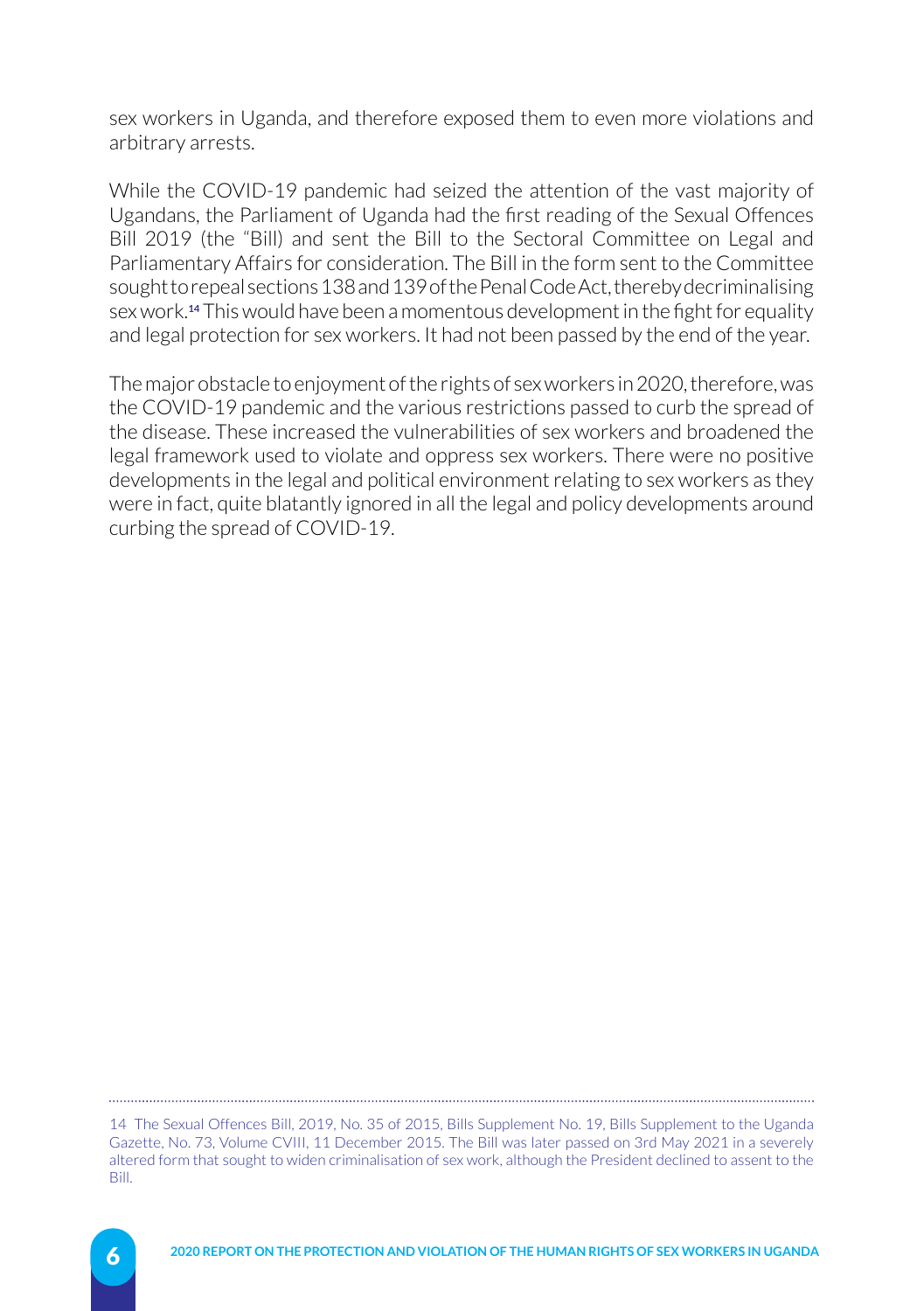# 3. Incidents Of Protection Of The Human Rights Of Sex Workers In Uganda In 2020

The state is under a duty to protect the human rights of all persons without discrimination. The legal framework applicable in Uganda both domestically and internationally mandates the state to protect, respect, and uphold the human rights of all persons in the country, both for the individual and groups,**15** and sex workers are no exception. Additionally, states are mandated by international law to adopt legislative and other measures to give effect to the different human rights of their citizens.**<sup>16</sup>**

The Constitution under Article 20(2) provides that the rights and freedoms guaranteed under Chapter 4 of the Constitution shall be respected, upheld and promoted by all organs and agencies of government and by all persons.**17** In addition, the rights of all persons are to be observed and protected without distinction.**<sup>18</sup>** Under the obligations to respect human rights, the state is under a duty to refrain from interfering with the enjoyment of human rights, while the duty to promote human rights requires the state to protect individuals or groups from human rights abuses/ arbitrary interference with the enjoyment of their rights and freedoms by other persons.**19** The duty of states to protect human rights encompasses the duty to move the state machinery towards the realisation of human rights of all persons through enacting legislation towards their fuller realisation (and, conversely, refraining from enacting legislation that unjustifiably limits these rights) as well as providing effective remedies where the rights have been violated.**<sup>20</sup>**

As provided under Article 20 of the 1995 Constitution, the government of Uganda, state agencies and law enforcement bodies are under a duty to protect, promote and fulfil the rights of all persons, including sex workers. To do this, the state has to adopt administrative policies and legislative measures that eliminate socio-political, cultural and economic barriers that affect sex workers and subject them to violence and discrimination. The Uganda Police Force is mandated to ensure the protection

<sup>15</sup> See Preamble of African Charter on Human and Peoples Rights; Preamble of the International Covenant on Civil and Political Rights.

<sup>16</sup> Article 1 African Charter on Human and Peoples Rights.

<sup>17</sup> The Constitution of Uganda, 1995 Article 20(2).

<sup>18</sup> Above Article 21.

<sup>19</sup> United Nations Human Rights Office of the Commissioner 'International Human Rights Law' [https://www.](https://www.ohchr.org/en/professionalinterest/pages/internationallaw.aspx) [ohchr.org/en/professionalinterest/pages/internationallaw.aspx](https://www.ohchr.org/en/professionalinterest/pages/internationallaw.aspx) see also Social and Economic Rights Action Centre (SERAC) V Nigeria (2001) AHRLR 60 (ACHPR 2001).

<sup>20</sup> Social and Economic Rights Action Centre (SERAC) V Nigeria (2001) AHRLR 60 (ACHPR 2001). [https://](https://www.google.com/url/achpr30_155_96_eng.pdf) [www.google.com/url/achpr30\\_155\\_96\\_eng.pdf.](https://www.google.com/url/achpr30_155_96_eng.pdf)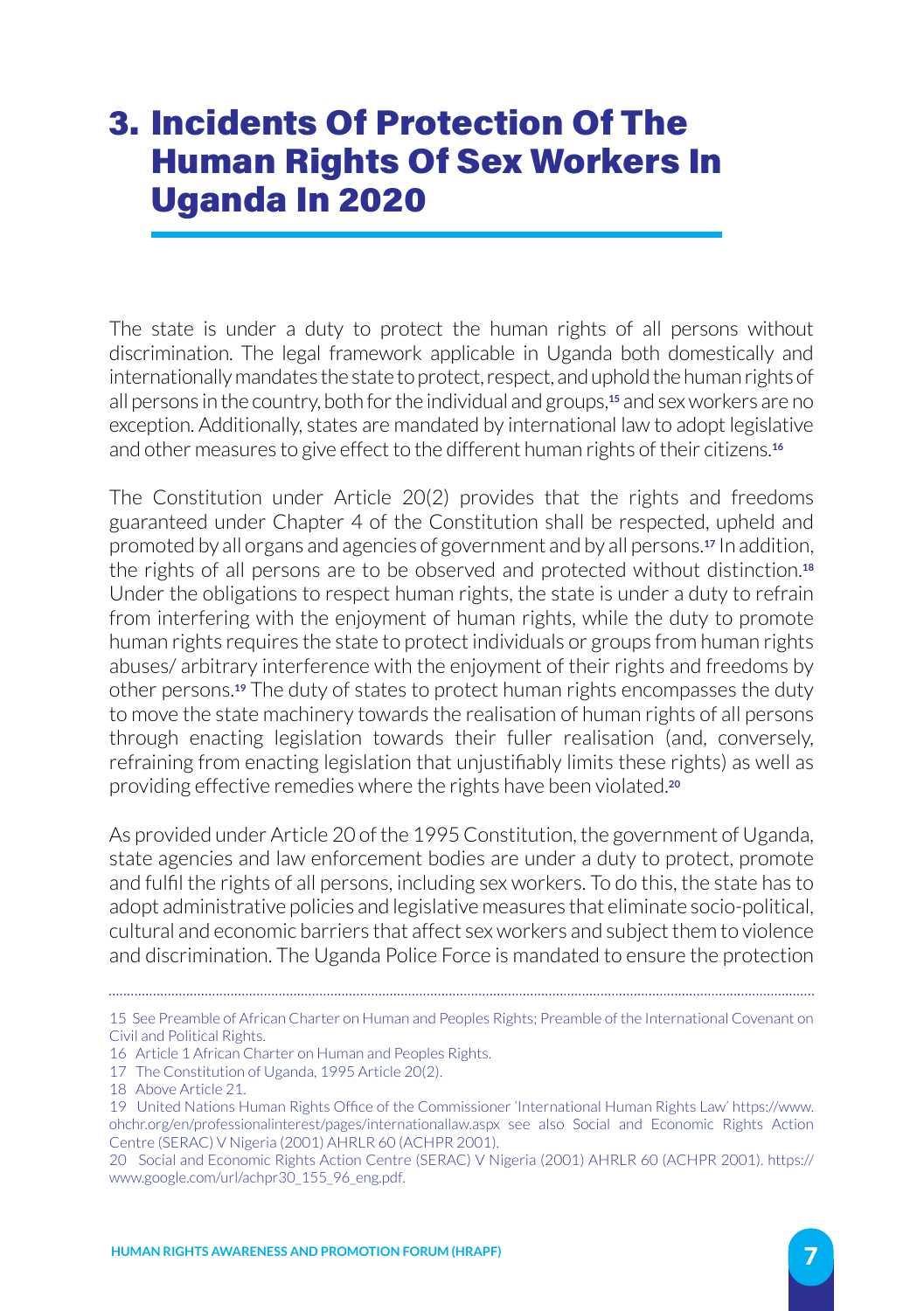of life and property of all persons, to preserve law and order and to detect and prevent crime.**21** In the execution of this duty, the Police as an organ of the state is under a duty to observe and protect the rights of all persons, including sex workers, as rights holders.

In execution of this mandate, the Uganda Police Force did, in some instances, work to protect the rights of sex workers in 2020. There were eight documented cases in which the rights of sex workers were protected and vindicated by the police authorities. In all these cases, the Police were instrumental in ensuring effective remedies for violations suffered by sex workers, particularly in mediating and ensuring compensation for the sex workers who had been victims of violence.

In one case, a sex worker was attacked by a neighbour who destroyed the door to her house with a panga and threatened to cut her as well over a disagreement they had after she had refused to have sex with him. She was rescued by her neighbours and the Police, who mediated the matter and ensured that she was compensated by her attacker.**22** In a similar incident, a sex worker was assaulted by a neighbour who destroyed some property in her business premises. She was also rescued by her neighbours and the matter was reported at the nearby police post. The assailant was consequently arrested, formally charged and produced before courts of law for the crime committed.**<sup>23</sup>**

In another case, a sex worker had a misunderstanding with her client over payment terms, and he assaulted her and damaged her phone in the process. The case was reported at a nearby police station and the sex worker's assailant was arrested for assault. The matter was mediated with the assistance of the police authorities at the station and the victim was compensated for the damage suffered.**24** In a similar incident, a sex worker was assaulted and raped by a client with whom they had agreed on terms for engaging in sexual intercourse. The client insisted on having sex without protection, which she refused as it was contrary to their initial agreement. She reported the matter to the police authorities in her area and the assailant was arrested for rape and detained. When she expressed an interest in pursuing mediation and being given monetary compensation to enable her seek treatment for the physical injuries she had suffered and to enrol on PrEP, the police authorities assisted in this process. Subsequently, she was duly compensated.**<sup>25</sup>**

In the fifth case, a sex worker went to the hospital to get anti-retrieval therapy refills as well as sell merchandise at the premises of the regional referral hospital. She was assaulted by the security guard at the hospital, and she suffered serious physical

<sup>21</sup> The Constitution of Uganda, 1995 Article 212.

<sup>22</sup> HRAPF/VR/07/05/20.

<sup>23</sup> HRAPF/VR/03/06/20.

<sup>24</sup> HRAPF/VR/04/06/20.

<sup>25</sup> HRAPF/VR/05/06/20.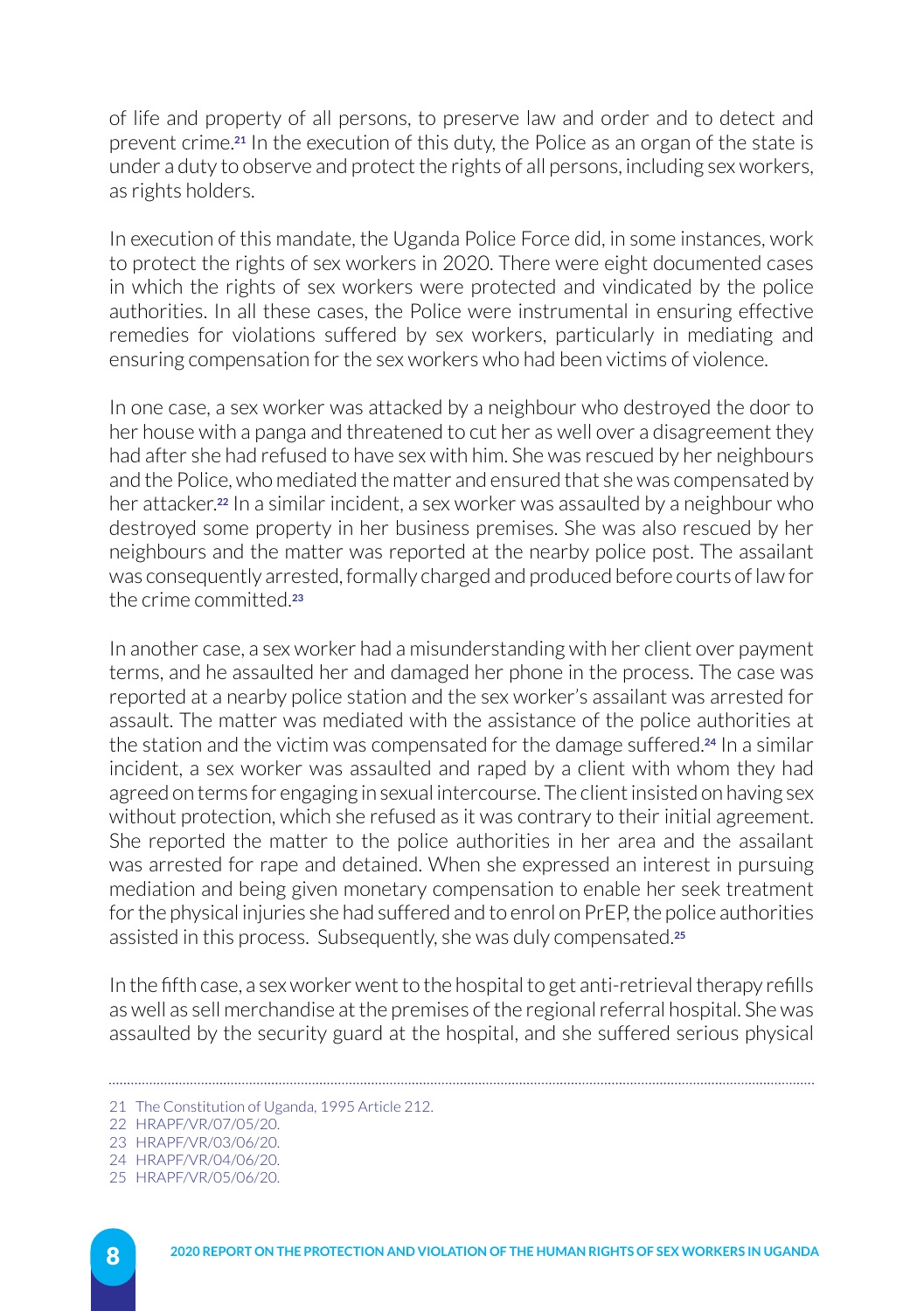damage. The matter was reported to hospital administration, who instead had the sex worker arrested for criminal trespass. The Police intervened and participated in the mediation of the matter, and eventually the hospital director agreed to compensate the victim and pay for her medical treatment for all injuries suffered at the hands of their employee.**<sup>26</sup>**

In another case, a client of a female sex worker threw a pot full of boiling beans at her, which caused her to suffer burns over her face, neck, breasts and stomach. This arose out of a misunderstanding where the sex worker insisted on payment for services rendered, which demand the client found to be 'embarrassing him in public'. He then retaliated against the sex worker when she would not cease her demands. The matter was reported to the Police authorities in the area who arrested the assailant, charged him with assault causing grievous bodily harm and had him presented before the courts of law. He was later remanded to prison to await trial for the offence<sup>27</sup>

In the seventh case, a sex worker was attacked by a lodge owner, who tried to stab her with a broken bottle while trying to evict her from the lodge for failure to pay the daily lodge fees.**28** The matter was negotiated with the aid of the Police and the sex worker was compensated for the injuries she sustained in the scuffle. She was also assisted to negotiate payment and vacation terms to enable her relocate out of the lodge to another safe area in reasonable time.

In the eighth case, a sex worker lent money to a friend of hers who refused to pay her back. When she went to demand for her money, she made a scene at the friend's place of residence, and the friend responded by attacking her and beating her up which resulted in several physical injuries. She was rushed to the nearby police division headquarters from where she was referred to the police surgeon for medical treatment and her assailant arrested.**<sup>29</sup>**

In all these cases, the Police played the role of intermediary, helping the parties negotiate, and ensuring that the sex workers who had suffered harm were compensated or the assailants at least prosecuted. However, in some instances, such as in the case of rape and the case of grievous bodily harm, compensation should have been an additional punishment and not the main remedy. This is because further punishment through the criminal justice system would act as a better deterrent to other potential assailants. Be that as it may, there is some protection for sex workers offered by the police authorities.

26 HRAPF/VR/01/07/20. 27 HRAPF/VR/05/07/20 and a telephone conversation with Winnie Nabukera, Legal Associate in charge of sex workers HRAPF, 16<sup>th</sup> March 2201. 28 HRAPF/VR/08/07/20. 29 HRAPF/VRSW/21/20.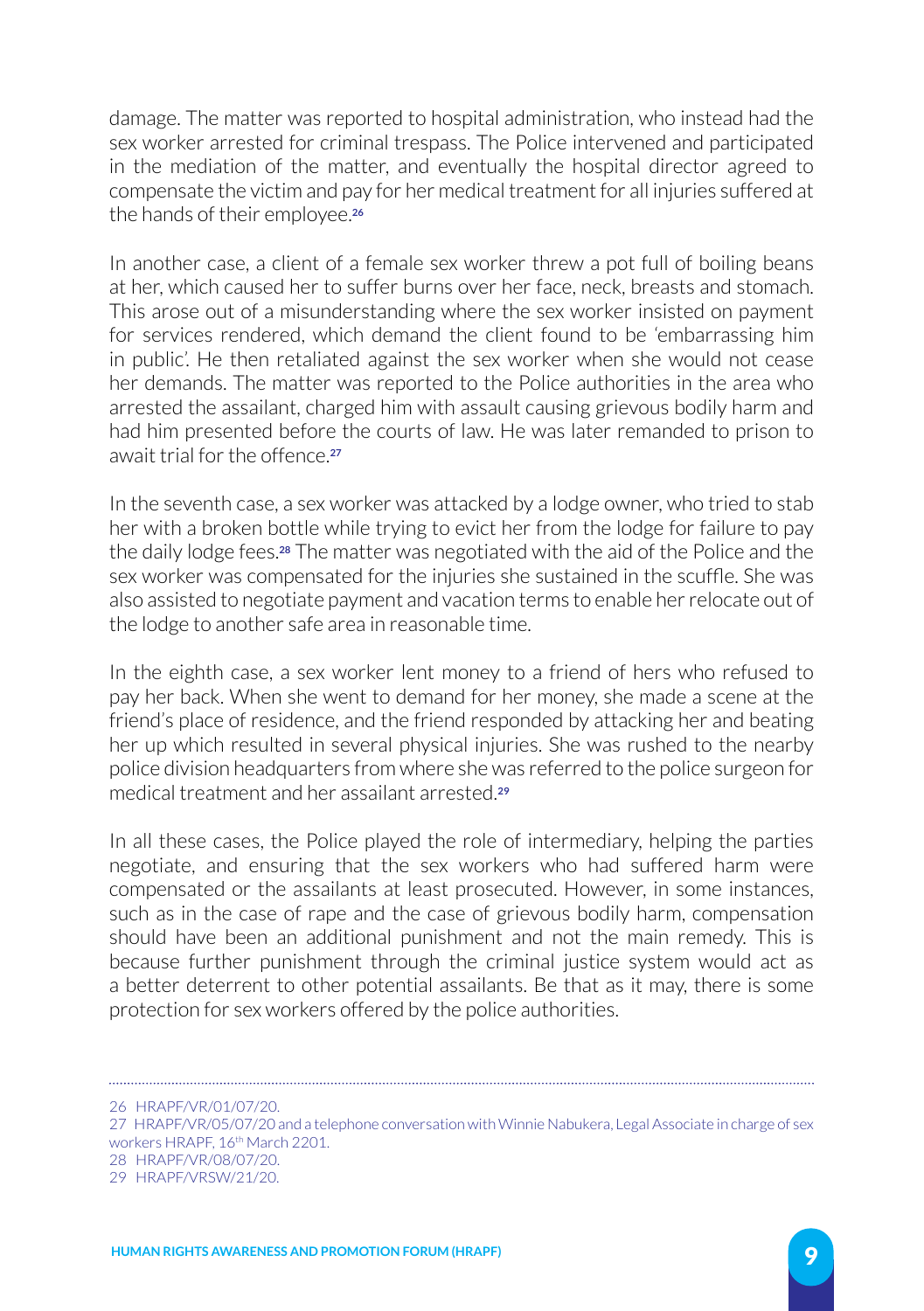# 4. Violations Of The Human Rights Of Sex Workers By State Actor In 2020

# **4.1. Introduction**

This section details and discusses the number and the nature of human rights violations committed against sex workers in 2020. The discussion is based not only on national human rights standards but also international human rights standards.

# **4.2. Number of violations**

In 2020, there were 98 verified human rights violations committed against sex workers by state actors. Of these, 72 were violations of the right to liberty, 15 were violations of the right to freedom from inhumane treatment, 9 were violations of the right to freedom from discrimination and there was 1 violation each of the rights to movement and to property. In comparison with previous years, this number is lower than that recorded in 2019 at 120**30** but higher than the 94 recorded in 2018.**<sup>31</sup>**

# **4.3. Nature and classification of violations**

As with previous years, the violations of human rights suffered by sex workers at the hands of state actors were many and varied, with the most predominant violations being of the right to liberty and the right to dignity and freedom from cruel, inhumane and degrading treatment or punishment. This section discusses the nature of human rights violations suffered by sex workers in 2020 in detail.

# *4.3.1. Violations of the right to liberty*

Article 23 of the Constitution entitles every individual to personal liberty. This right may be reasonably limited, for instance, where it is necessary to effect the arrest of a person on the reasonable suspicion that they have committed a criminal offence or are about to commit a criminal offence. However, the Constitution provides safeguards to ensure that the right is not unconstitutionally or unjustifiably limited.

<sup>30</sup> Human Rights Awareness and Promotion Forum, 'Report on the protection and violations of the human rights of sex workers in Uganda' (2019).

<sup>31</sup> Human Rights Awareness and Promotion Forum, 'Report on the protection and violations of the human rights of sex workers in Uganda' (2018).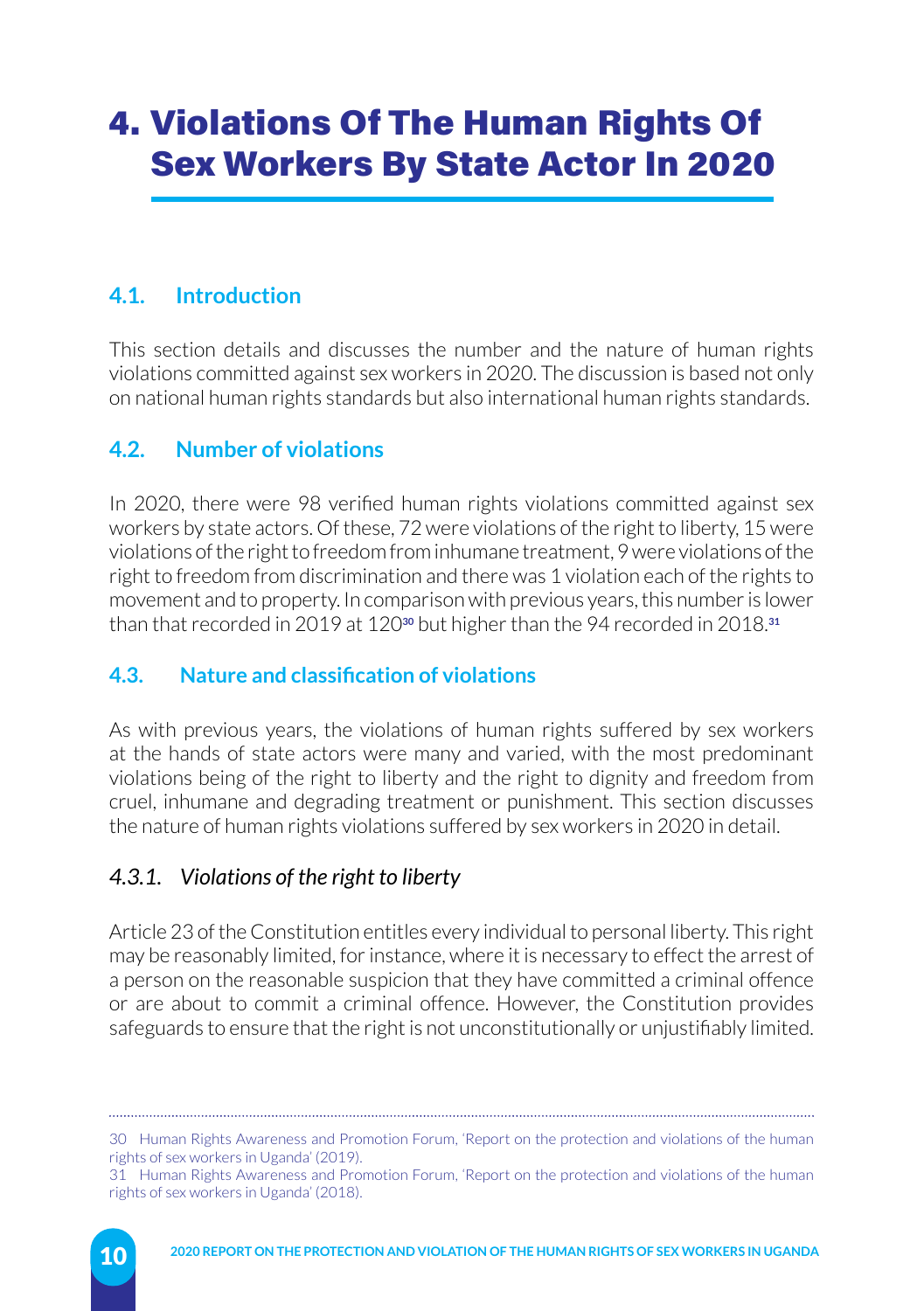These safeguards require that the person lawfully arrested and detained must be kept in a place authorised by law,**32** be informed of the reason for their arrest and detention in a language they understand and be granted access to a lawyer of their choice.**33** It is also a constitutional requirement that the detainee's next of kin be informed about the arrest and allowed reasonable access to the detained person,**<sup>34</sup>** and that the detained person be produced before a court of law with 48 hours.**<sup>35</sup>**

Where any of the above safeguards are not strictly complied with, then the right to personal liberty is violated. The violation can further be categorised into arbitrary arrests, where one is arrested without any reasonable cause, and prolonged detention, where one is detained for longer than the constitutionally mandated 48 hours before being produced before a court of law. The arrest and detention can also be considered arbitrary where any of the other safeguards of the right to liberty in the case of an arrest in connection with a criminal offence, such as access to legal counsel of one's choice, are disregarded. The right to liberty for sex workers in 2020 was violated solely by the Uganda Police Force through either arbitrary arrests or detaining them for longer than 48 hours without producing them before a court of law.

In 2020, there were 72 violations of the right to liberty of sex workers. Of these, 55 violations were of the right to freedom from arbitrary arrest while 17 were violations of the right to freedom from prolonged detention. This section discusses the reported incidents of these violations.

### **i) Freedom from arbitrary arrest**

Article 9 of the Universal Declaration of Human Rights (UDHR) and Article 9(1) of the International Covenant on Civil and Political Rights (ICCPR) emphasise that no one shall be arbitrarily deprived of their right to liberty. The arrest of a person becomes arbitrary when no legal basis can be invoked to justify the arrest,**36** and where the legally established procedures are not followed in carrying out the arrest.**<sup>37</sup>**

There were 55 violations of the right to liberty arising from 10 cases of documented and verified acts of arbitrary arrest. These arrests were classified as arbitrary because they were not carried out in furtherance of a legal aim, that is, on reasonable suspicion that a crime had been committed, or for purposes of preventing the commission of a crime. Furthermore, in some cases, other safeguards such as being informed of the reason for

<sup>32</sup> n 17 above, article 23 (2).

<sup>33</sup> n 17 above, article 23 (3).

<sup>34</sup> n 17 above, article 23(5).

<sup>35</sup> n 17 above, article 23(4).

<sup>36</sup> Office of the High Commission for Human Rights, 'Fact Sheet No. 26, The Working Group on Arbitrary Detention' [https://www.google.com/url/https//www.ohchr.org\\_FactSheet26en.pdf&usg](https://www.google.com/url/https//www.ohchr.org_FactSheet26en.pdf&usg). 37 n 13 Article 23.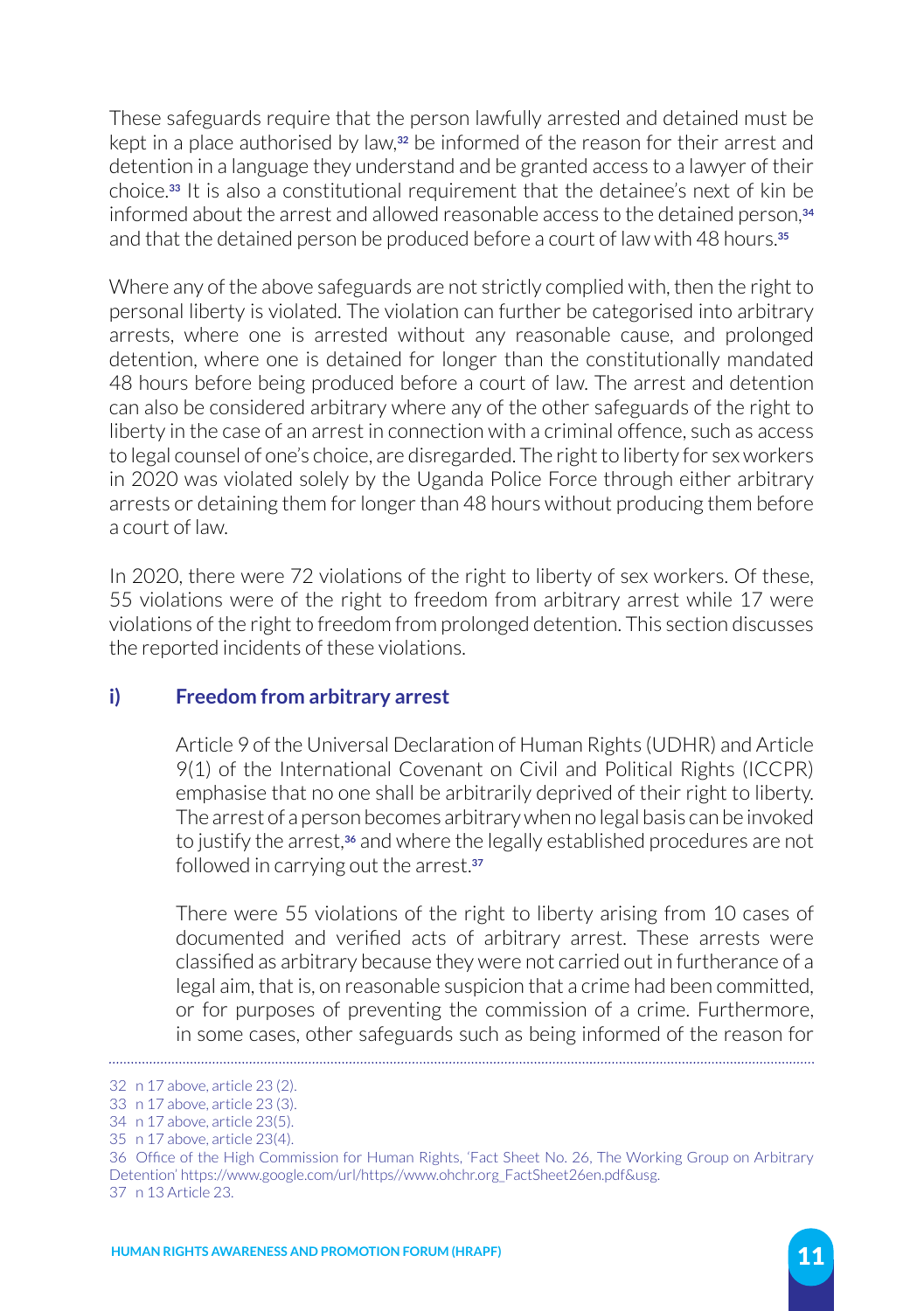one's arrest or allowing the detained person reasonable access to a phone to be able to inform their next of kin or lawyer of the arrest were denied. Some of the incidents that stood out were:

In one case, 12 sex workers were arrested from their residential premises and detained for 18 days before being produced in court on charges of doing a negligent act likely to spread infection of disease and obstructing police officers on duty.**38** The sex workers were inside their rooms at the time of arrest, and there was therefore no legal basis for the arrest. A similar incident happened with a group of 18 sex workers who were rounded up from their residential premises and charged with doing a negligent act likely to spread infection of disease.**<sup>39</sup>**

In November, a similar incident occurred in which six sex workers were arrested by military authorities in the night from their compound, taken to a police station and charged with disobeying lawful orders.**40** The presidential orders as cited required that all people stay within their compounds and homes during the curfew time. As such, arresting sex workers from their compounds could not be legally justified, nor was it within the parameters of the alleged offence. In this case, the arrest was based purely on the fact that the military officers knew that this was a shared dwelling for sex workers, and the basis of the arrest was therefore the occupation of the victims.

In another case, a sex worker was arrested from her home and charged with doing a negligent act likely to spread infection of disease. The sex worker was produced before the Magistrates Court in Kigo and remanded for over two weeks before being released on bail.**41** The entire basis of the arrest was the knowledge, on the part of the arresting officers, that the place where she was found is a site for sex work.

In the fifth case, a sex worker was arrested on allegations that she was 'a prostitute' and recruiting people into prostitution.'**42** She was targeted merely because she was a suspected sex worker, and the arrest was also arbitrary because there is no such offence as 'recruiting people into prostitution' recognised in the laws of Uganda, and as such any arrest on the basis of such an alleged offence is arbitrary and unlawful.**43** This arrest was borne out of the institutionalised stigma and discrimination against sex workers and sex work generally.

<sup>38</sup> HRAPF/VR/19/12/20.

<sup>39</sup> HRAPF/VR/7/12/20.

<sup>40</sup> HRAPF/VR/TNU/019/20.

<sup>41</sup> HRAPF/VR/4/11/20.

<sup>42</sup> HRAPF/VR/8/11/20.

<sup>43</sup> n 13 Article 28 (7&12).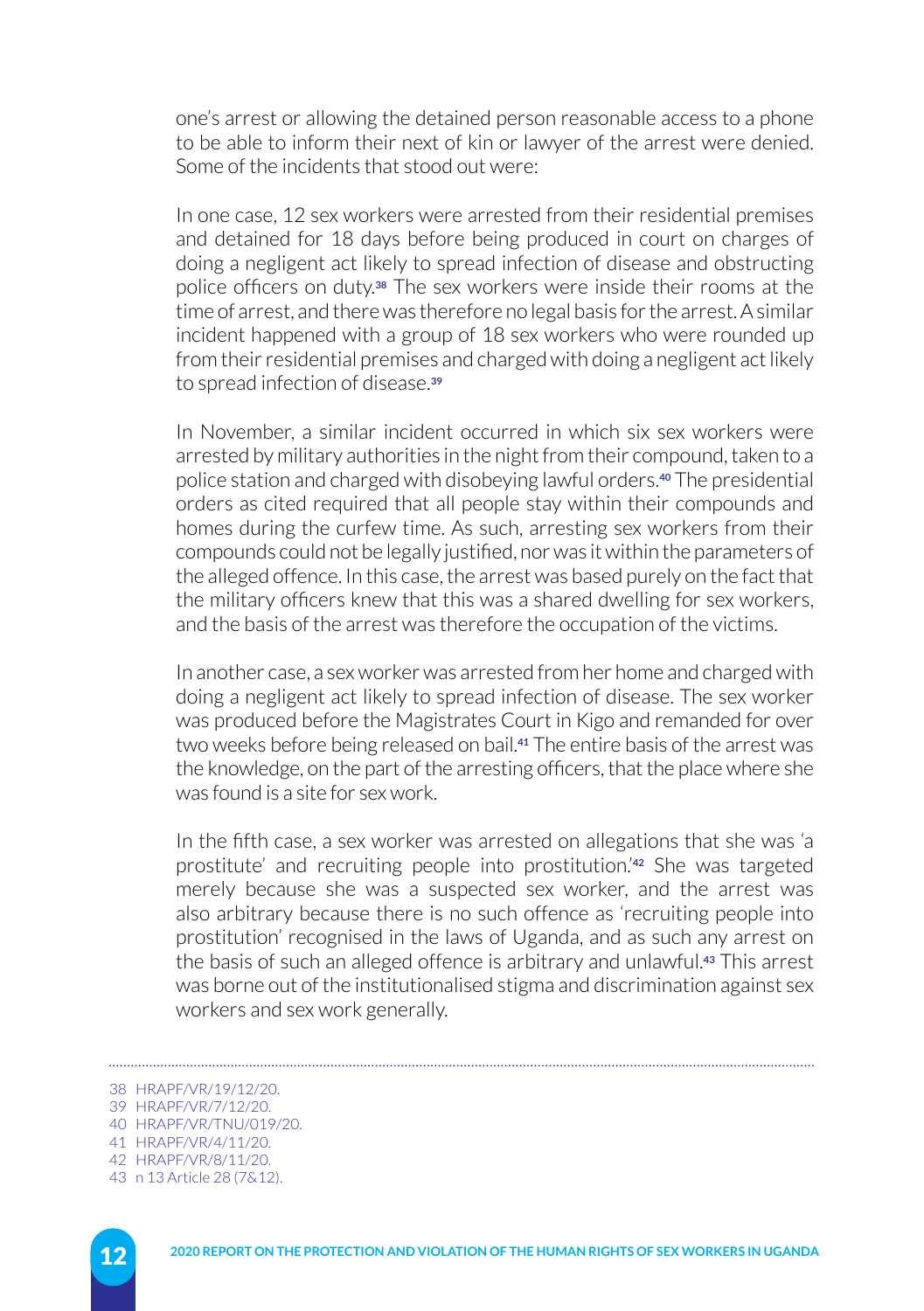In another case, a sex worker who was attending a court hearing over the custody of her two months old baby was arrested at court premises for allegedly abandoning the same baby.**44** There were no grounds upon which the police based to arrest the sex worker as there was no evidence of failure to provide for the child. The custody dispute itself had been borne out of the fact that the father of the child had forcibly taken the baby away from the mother merely because he knew she was a sex worker.

In September 2020, the Police raided a brothel and arrested 5 sex workers for disobeying presidential directives by staying in the brothel. They were however later formally charged with theft on grounds that there were several thefts in the area and the sex workers were probably the thieves.**<sup>45</sup>** In another similar case, 8 sex workers were arrested from their residence at 2:00 pm in the afternoon for allegedly breaching the presidential directives. The incident occurred immediately after a thief ran in the direction of the sex workers' residence, and the police officers that were chasing him immediately rounded up all the sex workers residing in the compound, accusing them of harboring a thief.**<sup>46</sup>**

In a similar case, a sex worker standing in the doorway to her room was assaulted and arrested by a police officer on patrol.**47** The reason for the arrest was not clearly explained and neither was there any reasonable suspicion that the sex worker had committed a crime or was about to commit a crime. She was arrested merely because she was standing at the door of a room in a brothel, where she was residing at the time. Finally, towards the end of the strict lockdown in July, two sex workers were arrested as they were standing along the road, and they were charged with doing a negligent act likely to spread infection of disease.**<sup>48</sup>**

In the majority of these arrests, the victims were asked if they have licenses to engage in sex work, or if the president had permitted them to live in brothels during the COVID-19 period, although not a single one was ever actually charged with prostitution. All these arrests were therefore arbitrary in as far as they sought not to enforce the law but to target and harass sex workers.

#### **ii) Prolonged detention**

According to Article 23(4) of the 1995 Constitution of Uganda, a person arrested on reasonable suspicion that they have committed or are about

<sup>44</sup> HRAPF/VR/09/09/20.

<sup>45</sup> HRAPF/VR/04/09/20. 46 HRAPF/VR/17/07/20.

<sup>47</sup> HRAPF/VR/07/06/20.

<sup>48</sup> HRAPF/VR/34/07/20.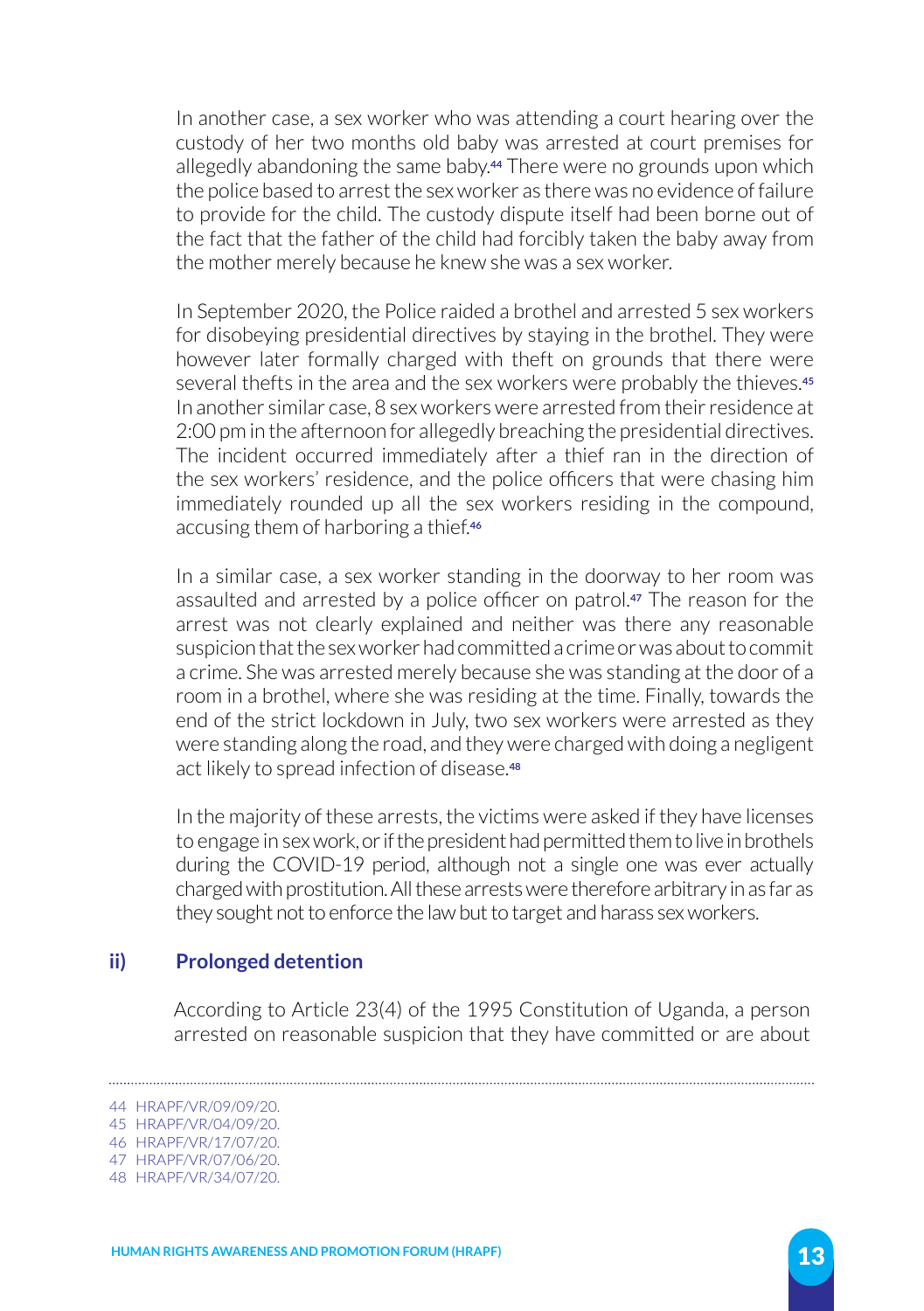to commit a crime shall be produced before the court within 48 hours if not released earlier. The use of the term 'shall' means that this provision is mandatory and must be complied with. As such, even where the initial arrest maybe a justifiable limitation of the right to liberty, detaining the person so arrested beyond 48 hours without production before a court violates the right to liberty of the person arrested.

There were 3 documented and verified cases of prolonged detention involving 17 sex workers in which the persons arrested were detained beyond the constitutionally mandated 48 hours in 2020.

In one case, 12 sex workers were arrested from their residence on allegations of doing a negligent act likely to spread infection of disease and obstructing police officers on duty. The sex workers were detained for 18 days before they were produced in court.**<sup>49</sup>**

In the second case, two sex workers were arrested in connection to a private party they had organised in Kireka, a suburb of Kampala. The police raided the party and arrested the two sex workers and a group of other persons at the party, most of whom were later released at police. The two were however detained from the 25<sup>th</sup> of November 2020 till the 3<sup>rd</sup> of December 2020, being presented before court 8 days after their arrest.**<sup>50</sup>**

In the third case, three sex workers were arrested from their residences from where they were chewing mairunji/ mira/ khat. The sex workers were charged with disobeying lawful orders and detained for 6 days before being released on police bond.**<sup>51</sup>**

In all three incidents, the right to personal liberty was violated as the sex workers were detained beyond the constitutional 48 hours.

### *4.3.2. The right to equality and freedom from discrimination*

The right to equality and freedom from discrimination is guaranteed under Article 21 of the Constitution of Uganda, 1995. The right extends to equal protection under the law without any regard to the social-economic standing of the person. It is the state's obligation to ensure that there is equal enjoyment of rights without discrimination, and to put an end to discriminatory laws, policies, practices and actions, both in the public and the private sector, which impairs the equal enjoyment of rights.**<sup>52</sup>** 

<sup>49</sup> HRAPF/VR/19/12/20.

<sup>50</sup> HRAPF/VR/9/12/20.

<sup>51</sup> HRAPF/VR/14/06/20.

<sup>52</sup> Committee on Civil and Political Rights (CCPR), 'General Comment No. 28: Article 3 (The Equality of Rights Between Men and Women)' CCPR/C/21/Rev.1/Add.10. [https://www.google.com/url/www.refworld.](https://www.google.com/url/www.refworld.org%2Fpdfid%2F45139c9b4.pdf) [org%2Fpdfid%2F45139c9b4.pdf](https://www.google.com/url/www.refworld.org%2Fpdfid%2F45139c9b4.pdf).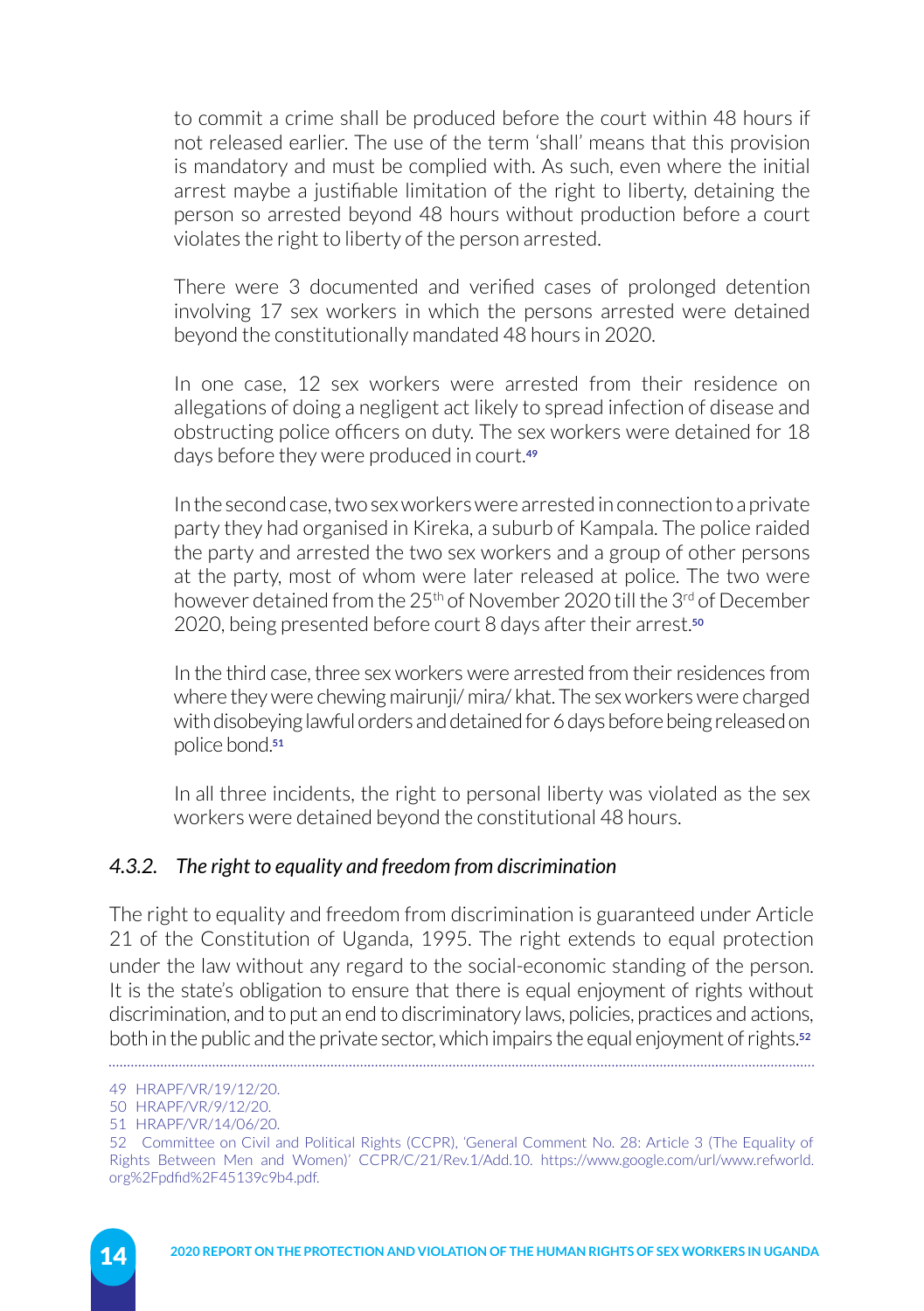In 2020, there were 9 verified violations of the right to equality and freedom from discrimination committed against sex workers in Uganda. In all these incidents, sex workers were specifically targeted for negative and detrimental treatment based purely on their choice of profession, and thereby denied equal protection of the law. Some of the cases are as follows:

In one of the recorded cases, a sex worker was beaten by Local Defence Unit personnel after refusing to have sex with them, and also threatened with death if any report about the incident was made to the Police. She reported the matter to the police authorities in her area anyway, who refused to register the case.**53** The police also refused on two separate occasions to record cases of violations suffered and reported by sex workers.**54** In these cases, the victims reported being sexually violated by Local Council Leaders and LDU officials who raped or attempted to rape them. On both occasions, the Police ignored and refused to record the cases against the Local Council leaders and only agreed to do so after the intervention of lawyers from HRAPF. In these circumstances, the Police denied sex workers equal protection of the law as Ugandans.

In another case, a sex worker was robbed of her household property, and when she reported the matter to the Police, the assigned investigating officer started making unwanted sexual advances towards her. She declined these advances and in turn, the Investigating Officer decided to release the suspect arrested and abandon the case. The matter was reported to the Officer in Charge of Criminal Investigations at the station, who advised her to just let it go as this was a normal occurrence.**55** In all these cases, the Police denied sex workers equal protection of the law in violation of their right to equality and freedom from discrimination. The act of requiring a sex worker to offer sex in return for protection of the law for instance is not only discriminatory but dehumanising.

In two cases, the Police and Prison authorities refused to inform sex workers of the progress of their cases when they specifically requested for this information, to which they are entitled. In one of these cases, a sex worker had her boyfriend arrested for abusing their daughter. He was released by the Prison authorities on the claim that the sex worker had withdrawn the case, which was not true, and when she sought clarity on what had happened in the form of release orders from the court, she was turned away.**56** In the second case, a sex worker's child was kidnaped and murdered. The police arrested a suspect, who was later released without any explanation to the complainant, and all attempts by her to obtain an explanation for the quick release of the only suspect fell on deaf ears.**57** In both cases, the sex workers did not enjoy equal protection of the law as guaranteed under Article 21 (1) of the Constitution.

<sup>53</sup> HRAPF/VR/08/01/20.

<sup>54</sup> HRAPF/VR/03/09/20; HRAPF/VR/11/10/20 and HRAPF/VR/12/10/20.

<sup>55</sup> HRAPF/VR/03/07/20.

<sup>56</sup> HRAPF/VR/08/12/20.

<sup>57</sup> HRAPF/VR/11/08/20.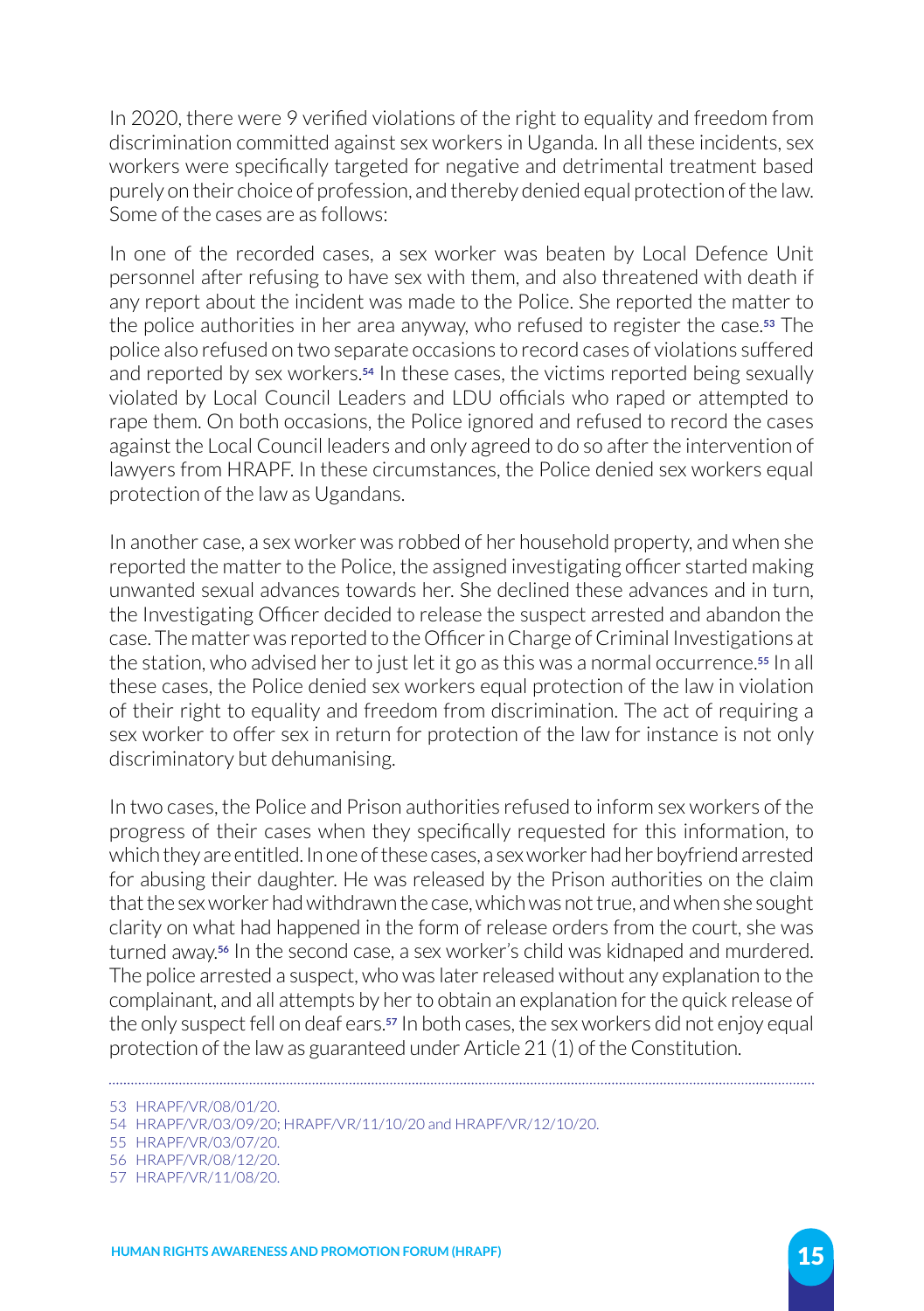In another recorded case, a sex worker peer leader was summoned by the Resident District Commissioner (RDC), Police and the District COVID-19 task force to explain how she came by food meant for COVID-19 relief to distribute to fellow sex workers.**58** She was threatened with criminal sanctions following a media story that reported the fact that the sex workers had received COVID-19 relief food, which the district authorities apparently considered 'embarrassing.' It is worth noting that this was hardly surprising as, in the context of COVID-19 relief aid, many sex workers were denied food relief merely because they were sex workers,**59** and some had to resort to tactics such as blackmailing district authorities just to access relief food supplies.**<sup>60</sup>**

In two cases, sex workers were evicted and arrested on grounds of being 'bad mannered' and for 'recruiting other people into sex work' respectively.**61** In the first instance, the Local Council Chairperson evicted a sex worker peer leader and community paralegal from her home and village on the grounds that she was bad mannered and was giving support to other sex workers by offering legal advice and medical referral and counselling services to fellow sex workers. In the second case, the Police arrested a sex worker on grounds of recruiting other people into sex work, which is not a crime recognised under law. Both of these actions were borne out of prejudice towards sex workers and were therefore discriminatory.

## *4.3.3. Violation of the right to dignity and freedom from inhuman treatmentnt*

Article 24 of the Constitution provides that no one shall be subjected to any form of torture or cruel, inhumane or degrading treatment.**62** This is a right that cannot be derogated from no matter the circumstances prevailing.**63** Sex workers in Uganda are often subjected to various forms of inhumane treatment, particularly when they come into contact with the law or law enforcement officers. Inhumane treatment is ill-treatment, which although it does not amount to torture, causes physical or mental pain and suffering to an individual, is perpetrated by or with the permission or acquiescence of a state official and is perpetrated for the purpose of obtaining information or a confession from the victim, punishing the victim for any act or omission or to intimidate or coerce the victim into doing or refraining from doing anything.**<sup>64</sup>**

<sup>58</sup> HRAPF/VR/02/05/20.

<sup>59 &#</sup>x27;Sex workers abandoned as Covid-19 crackdowns undo Africa's HIV efforts' The Daily Monitor 7 June 2020. [https://www.monitor.co.ug/uganda/magazines/people-power/sex-workers-abandoned-as-covid-19-crackdowns](https://www.monitor.co.ug/uganda/magazines/people-power/sex-workers-abandoned-as-covid-19-crackdowns-undo-africa-s-hiv-efforts-1893584)[undo-africa-s-hiv-efforts-1893584](https://www.monitor.co.ug/uganda/magazines/people-power/sex-workers-abandoned-as-covid-19-crackdowns-undo-africa-s-hiv-efforts-1893584) (accessed 14th December 2020).

<sup>60</sup> The Independent, "Gulu Leaders bow to food demands by commercial sex workers" May 13<sup>th</sup> 2020;[https://](https://www.independent.co.ug/gulu-leaders-bow-to-food-demands-by-commercial-sex-workers/) [www.independent.co.ug/gulu-leaders-bow-to-food-demands-by-commercial-sex-workers/](https://www.independent.co.ug/gulu-leaders-bow-to-food-demands-by-commercial-sex-workers/) (accessed 14th December 2020).

<sup>61</sup> HRAPF/VR/08/11/20 and HRAPF/VR/10/06/20.

<sup>62</sup> Article 24 1995 Constitution of Uganda.

<sup>63</sup> n 17, article 44(a).

<sup>64</sup> Section 7, Prevention and Prohibition of Torture Act, 2012.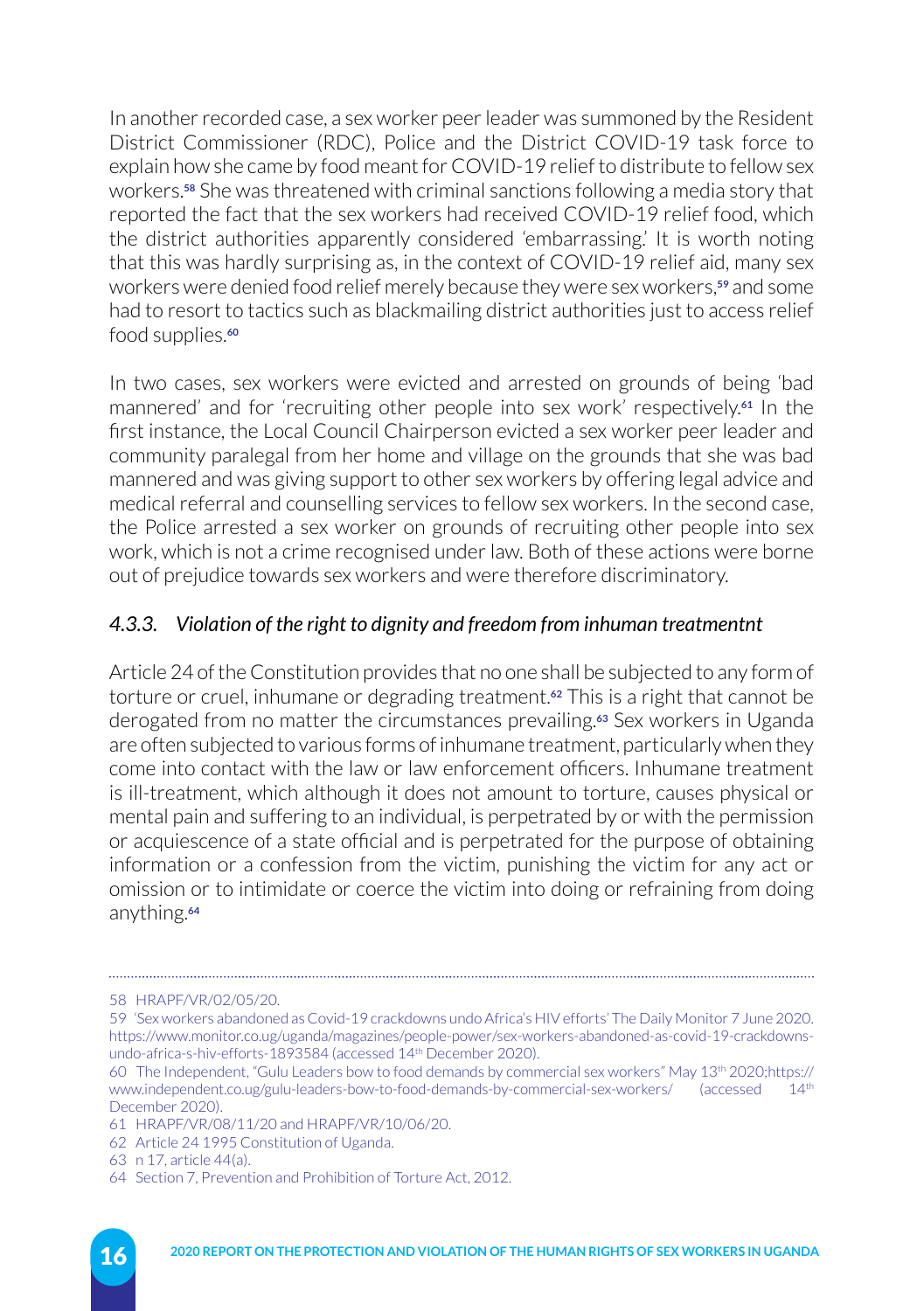In 2020, there were 15 recorded violations of the right freedom from inhuman treatment of sex workers arising from 10 cases. The instances that stood out are discussed in detail in this section.

In one of the recorded cases, a sex worker was brutally assaulted and sexually violated after she refused to have sex with a local council leader**65** while the same thing happened to another sex worker when she rejected the advances of an LDU officer.**66** In another case, an LDU official beat up a sex worker when she refused to have sex with him and threatened to shoot and kill her if she reported the incident. When she did try to report the matter to the police authorities in her area, they declined to register the case or take any action until they were forced by lawyers to do so.**<sup>67</sup>**

It is a constitutional requirement that persons arrested should be treated humanely and with dignity. As such, beating suspects during arrest amounts to cruel and inhumane treatment. However, it is not uncommon for sex workers to be physically and verbally insulted and humiliated by police officers in the process of arrest. There were four such recorded incidents in 2020.**<sup>68</sup>**

In one case, three sex workers were arrested from their residence for disobeying lawful orders by refusing to leave the brothels where they reside, and one of them was brutally assaulted during the arrest. They were later released without charge.**<sup>69</sup>** In another case, a sex worker was arrested when she was found standing in the doorway to her room after curfew time. When she saw the arresting officer coming towards her, she tried to close the door but he hit her hand and fingers, causing wounds and abrasions.**70** This arrest was not only arbitrary as there was no offence committed but the acts of the Police officer in hitting her amounted to torture.

In another case, a sex worker was walking home when she was assaulted by a senior police officer from the area and in the scuffle, she lost her phone.**71** In a similar case, a sex worker was on her way back home when she saw a patrol of LDU officials and tried to take a different route to avoid them. They however followed her and started firing shots at her to ensure she stops. The end result was a shot in the foot.**72** This was cruel and inhumane treatment, and there was no justification for the degree of force used by the LDU officials in this case as the sex worker was unarmed and walking alone.

<sup>65</sup> HRAPF/VR/11/10/20.

<sup>66</sup> HRAPF/VR/12/10/20.

<sup>67</sup> HRAPF/VR/08/01/20.

<sup>68</sup> HRAPF/VR/15/06/20, HRAPF/VR/04/11/20 and HRAPF/VR/02/11/20.

<sup>69</sup> Above (SW/15/06/20)

<sup>70</sup> HRAPF/VR/07/06/20.

<sup>71</sup> HRAPF/VR/06/06/20.

<sup>72</sup> HRAPF/VR/28/07/20.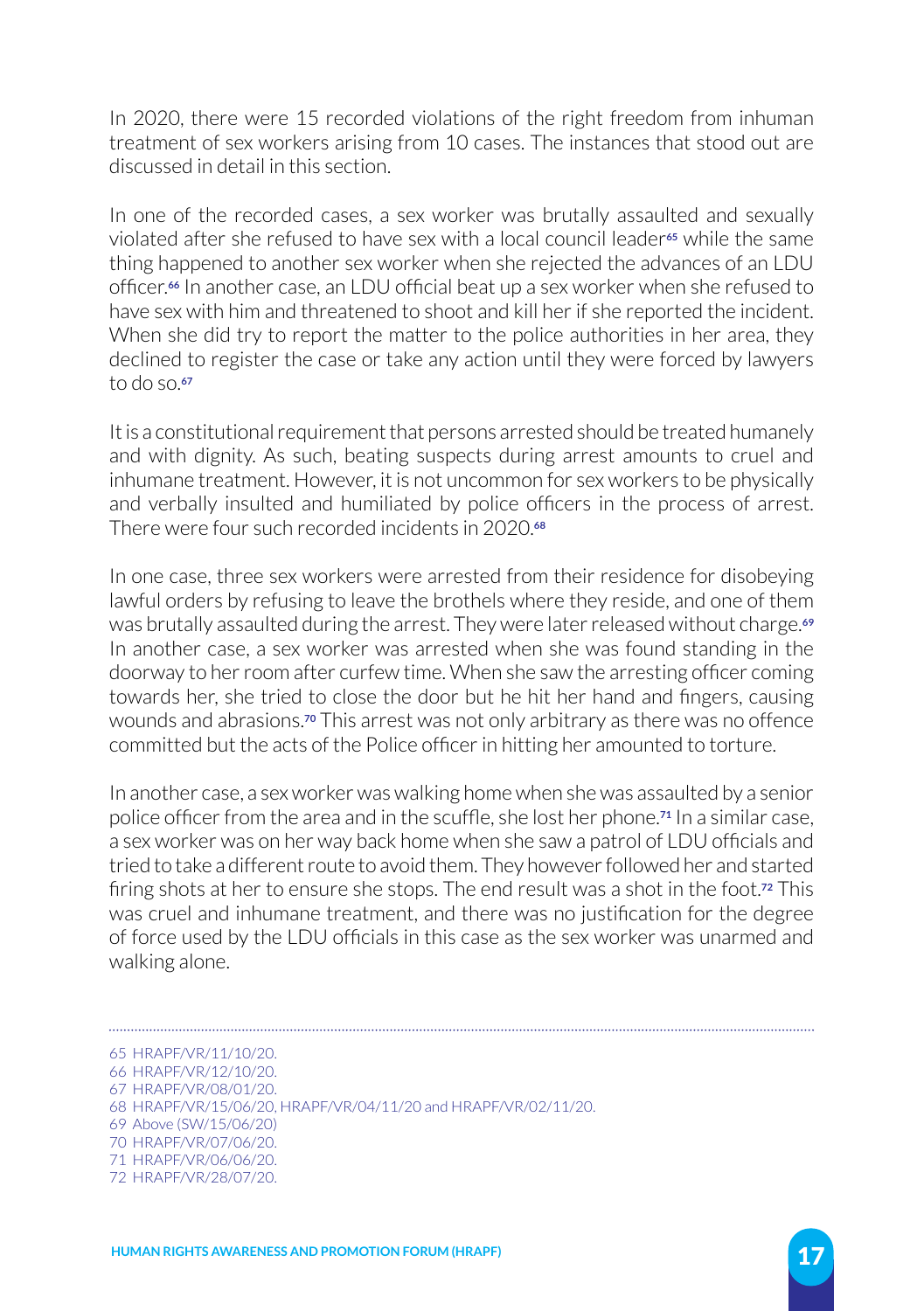In another case, a sex worker had misunderstandings with her live-in boyfriend. When they called a police officer to help mediate the dispute, the officer teamed up with the boyfriend to assault her instead.**73** The Police officer did not only fail to offer protection to the sex worker but also joined in the assault, thus subjecting her to discrimination and cruel and inhumane treatment. In cases of domestic violence, the Police are under a duty to offer protection to the victim,**74** which this officer failed to perform. Unfortunately, in two of the above cited cases, the sex workers opted not to report and pursue charges against the LDU and Police officers involved for fear of further harm.

In yet another case, five sex workers were attacked by the Police while in their hotspots along Rubaga road. They were beaten by the Police and detained at a nearby police post. They were later transferred to the next police station for further investigations where they were forced to pay UGX 100,000 (One Hundred Thousand Ugandan shillings) each in order to be released from detention.**75** They all sustained injuries from the beating.

### *4.3.4. Violation of the right to property*

In the arrest of sex workers, the Police often take possession of the sex workers' money and other personal items which are not returned upon release in violation of their right to property. In one such case, during a raid on the residence of sex workers, two police officers known to them by face took a total of Ugx 2,150,000 (Uganda Shillings Two Million One Hundred Fifty Thousand) from their residence and refused to return the money even after they made several demands and reported the issue to the officer in charge of that police station.**<sup>76</sup>**

### *4.3.5. Violation of the right to freedom of movement*

The Constitution protects one's right to move freely throughout Uganda and to reside and settle in any part of Uganda.**77** In fact, the Supreme Court has found the practice of evicting/ banishing someone from a village of residence to be unlawful and unconstitutional, and to constitute an infringement on that person's rights.**<sup>78</sup>** However, it is becoming increasingly common practice for local area leaders to attempt to evict persons they consider undesirable from their localities, including sex workers.

<sup>73</sup> HRAPF/VR/01/11/20.

<sup>74</sup> The Domestic Violence Act, 2010 Section 7.

<sup>75</sup> HRAPF/VRSW/05/2020.

<sup>76</sup> HRAPF/VR/18/07/20.

<sup>77</sup> Article 29(2)(a).

<sup>78</sup> Attorney General v Salvatori Abuki, Constitutional Appeal 1998/1 [1999] UGSC 7.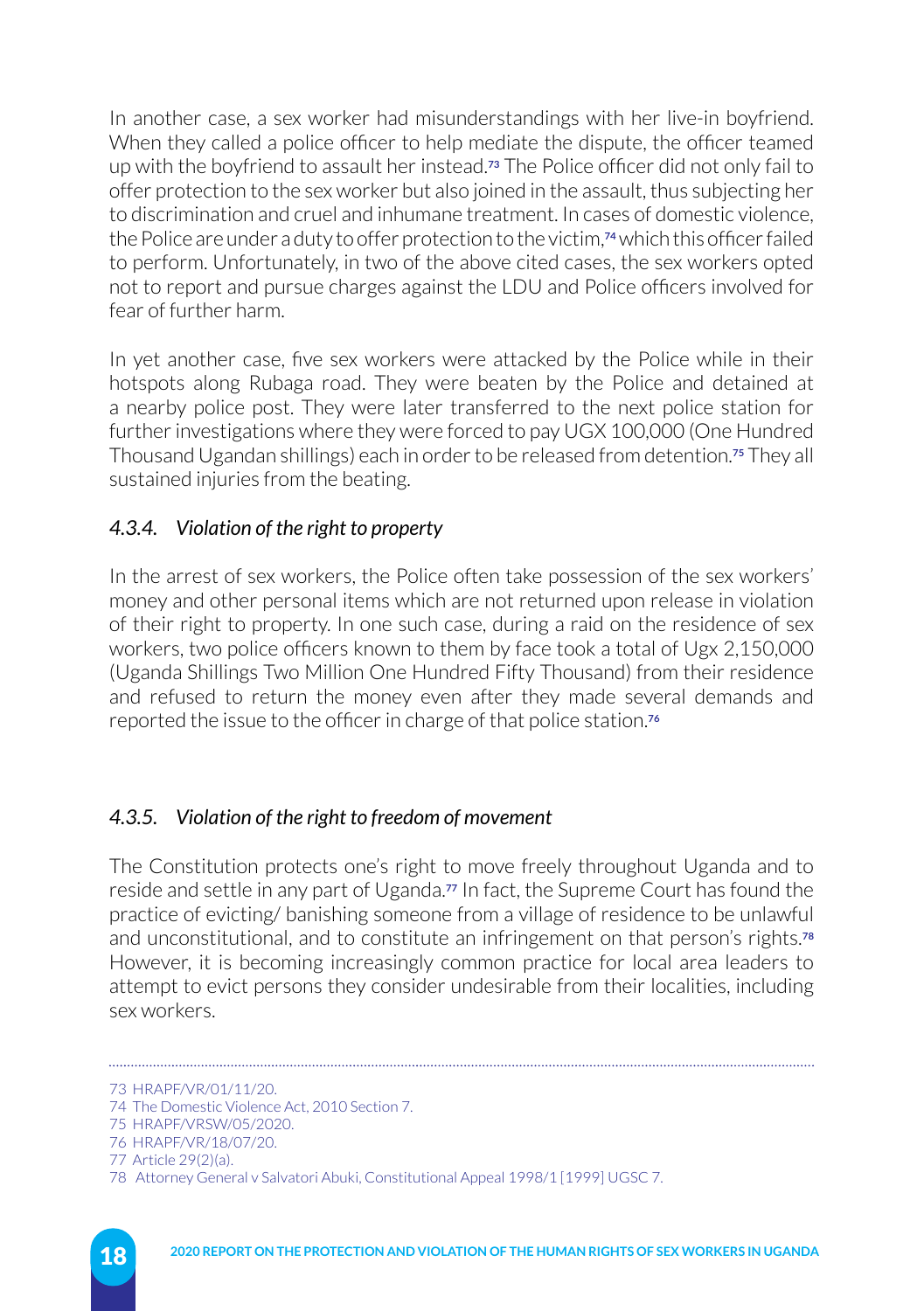In one case from 2020, the local area leadership attempted to force a sex worker peer leader and community paralegal to leave the village because, in their opinion, she had 'bad manners' and was encouraging other girls to be 'bad mannered.' She was ultimately forced to relocate to a different village after the local area leaders made it impossible for her to remain peacefully in her residence and prevailed upon the landlord to evict her.**79** This was a violation of her right to freedom of movement as a Ugandan.

# **4.4. State perpetrators of violations against sex workers**

The human rights violations presented in this section were all perpetrated by persons in the employ of the state. It is important to note that, for female sex workers, the protection of law enforcers, local area leaders and other duty bearers within the state is not always guaranteed, and that they are more likely than not to face violations of their rights instead at the hands of these actors. In the year 2020, the recorded violations of the human rights of sex workers by state actors/ institutions were perpetrated by officers of the Uganda Police Force, the Uganda People's Defence Forces and the Local Defence Unit, the Uganda Prisons Services and local government authorities. In 2020, there were 98 verified incidents of human rights violations committed against sex workers by actors and institutions within the state. This section discusses incidents of violations by various actors in the system.

### *4.4.1. The Uganda Police Force*

The Police committed 84 human rights violations against sex workers during 2020. The majority of the violations arose from the violation of the right to liberty with, with the police committing 66 out of 72 recorded violations of this right. The Police also committed 11 violations of the right to freedom from degrading treatment by assaulting and beating sex workers during arrests,**80** and violated the right to equality and freedom from discrimination by refusing to record cases reported by sex workers and aiding in the discrimination of sex workers in six incidents.**81** The Police further violated the right to property by forcefully taking money from sex workers during a police operation and refusing to rit afterwards.**<sup>82</sup>**

### *4.4.2. Violations by the Uganda Peoples Defence Forces (UPDF) and the Local Defence Unit (LDU)*

The UPDF together with the Local Defence Unit (LDUs) committed 9 violations against sex workers. 6 of these were violations of the right to liberty through arbitrary arrests of 6 sex workers from their residences.**83** In 3 incidents, members

<sup>79</sup> HRAPF/VR/08/11/20. 80 See n 66 and 67 above.

<sup>81</sup> See n 51 to 53. 82 n 77 above.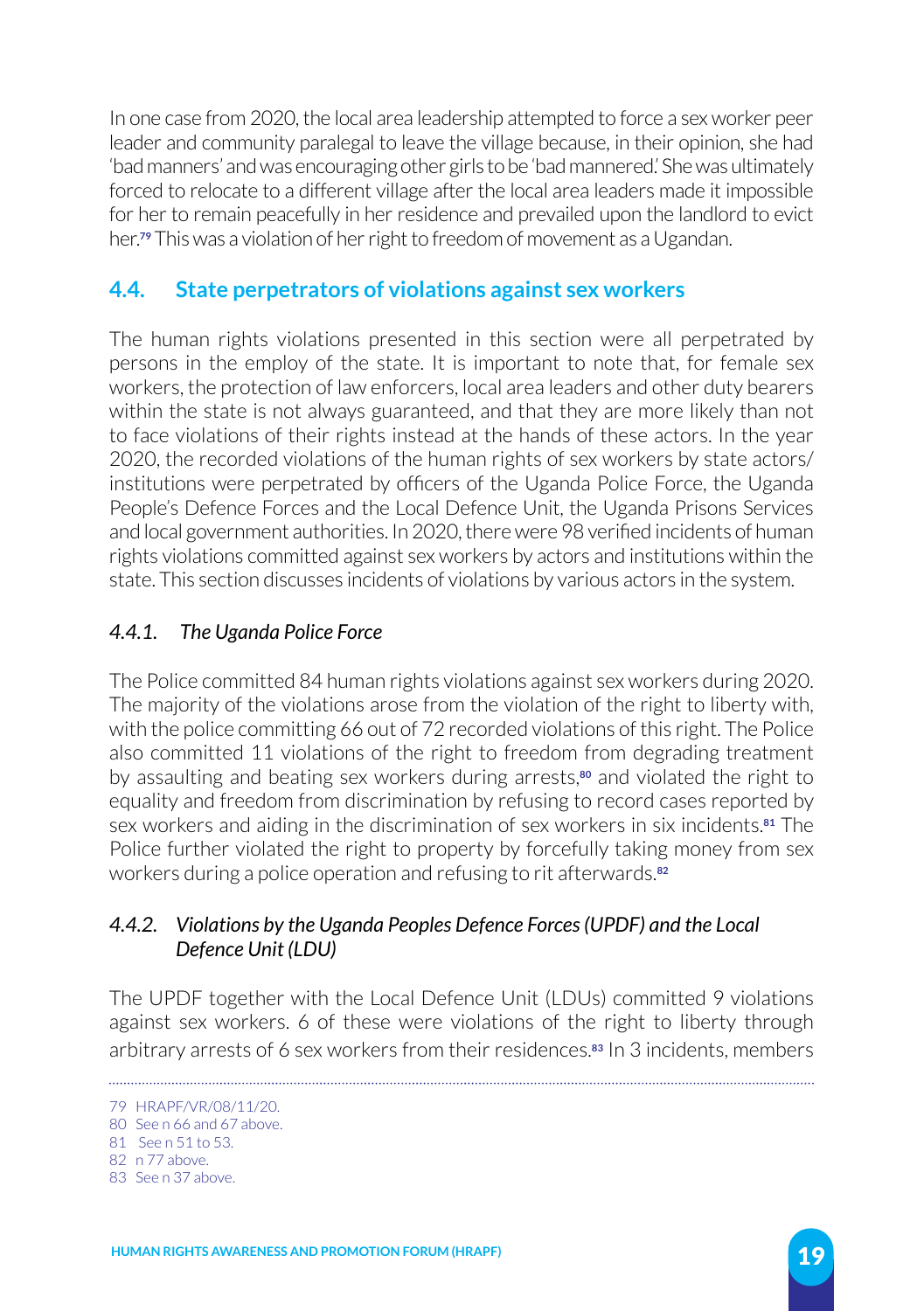of the LDU violated the right to freedom from inhuman treatment by beating and assaulting, sexually in one case, sex workers they came into contact with.**<sup>84</sup>**

# *4.4.3. Violations by Local Government Authorities*

Local government officials violated the rights of sex workers in 4 incidents in 2020. In the first incident, local council leaders forced the eviction of a sex worker peer leader for allegedly being bad mannered,**85** thus violating her right to freedom from discrimination and freedom of movement,**86** and in a similar case, a sex worker peer leader was summoned by local government authorities and threatened with criminal sanctions after she had managed to secure food relief aid from the district COVID-19 taskforce and publicly distributed to fellow sex workers.**87** In another case, a local council official sexually assaulted a sex worker after she refused to offer her services to him.**<sup>88</sup>**

## *4.4.4. Violations by the Uganda Prisons Service*

In 2020, 1 case was documented in which the Uganda Prisons Service violated the rights of sex workers. This case involved a violation of the right to equality and freedom from discrimination where a sex worker was denied information about the whereabouts of a suspect in her case that had been remanded to a prison (and later released without apparent basis by prison authorities).**<sup>89</sup>**

# **4.5. Conclusion**

The COVID-19 pandemic occasioned a multitude of human rights violations against sex workers. The right to liberty was the most violated, with the COVID-19 regulations adding another layer of oppressive laws used against sex workers and encouraging arbitrary arrests of sex workers that resulted in harassment and extortion. In this matter therefore, law enforcement authorities have continued to target sex workers for harassment, further perpetuating and institutionalising the marginalisation of sex workers in Uganda. In addition, the denial of equal protection of the law to sex workers continues to challenge access to justice for sex workers across the country and to affect their ability to seek justice in the first place.

88 See n 65 above.

<sup>84</sup> See n 64 and 69 above.

<sup>85</sup> n 61 above.

<sup>86</sup> See n 80 above.

<sup>87</sup> See n 58 above

<sup>89</sup> See n 56 above.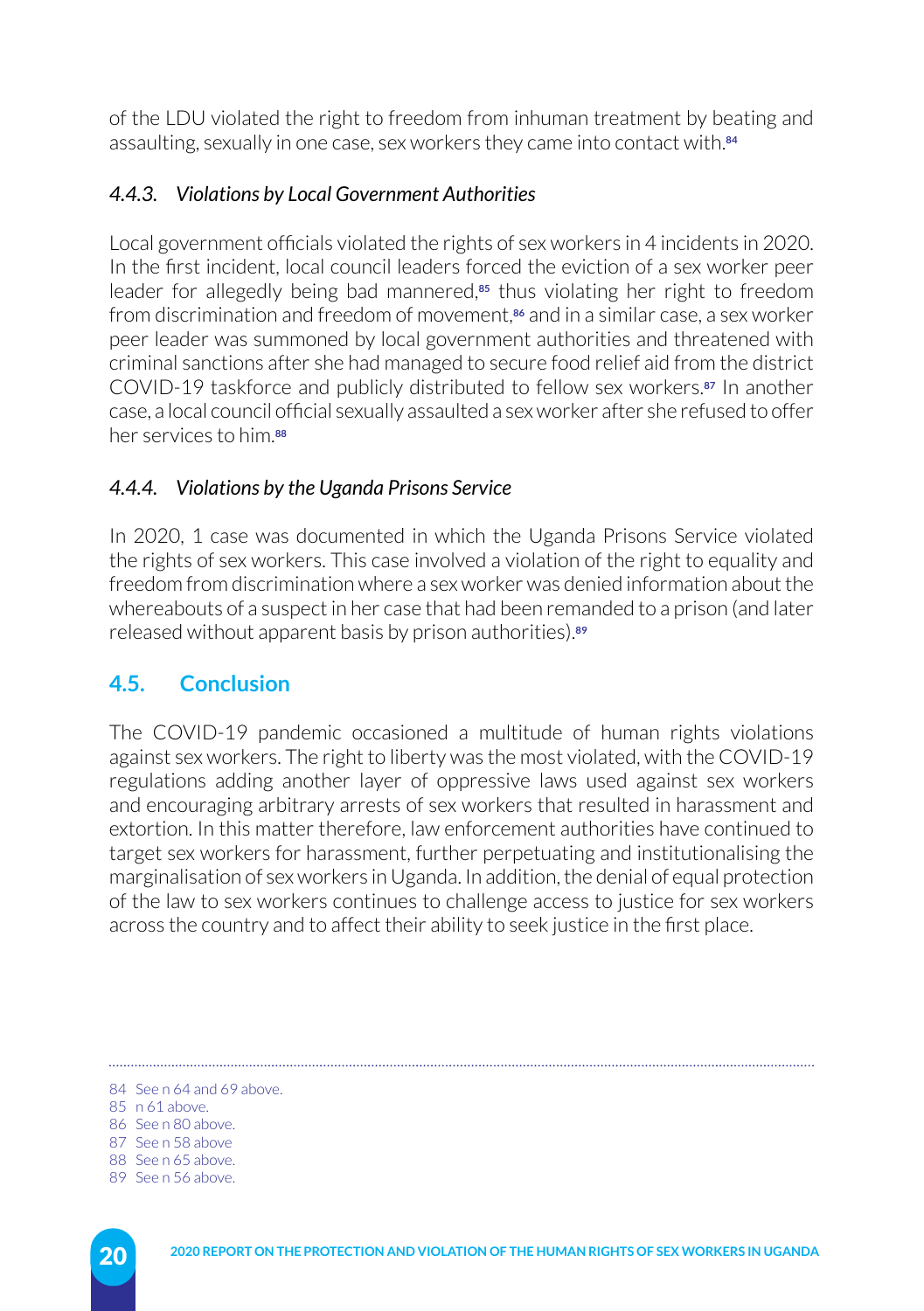# 5. Cases Of Violations Of Human Rights Against Sex Workers By Non State Actors During 2020

# **5.1. Introduction**

This section sets out the violations of human rights perpetrated by non-state actors against sex workers based on their work during 2020. Although the primary responsibility to respect, fulfil and protect human rights lies on the state, nonstate actors can also violate human rights as the obligation to respect, uphold and promote human rights under Article 20 of the Constitution is imposed in equal measure on "all persons". Where the state does not prevent the occurrence of these violations, does not fully investigate reported incidents or fails to provide effective remedies to victims of violations by non-state actors, the state is then complicit in those violations for failure to fulfil its obligation to protect human rights. National, regional and international laws place a duty on the state to protect the human rights of all persons in the country.**90** As such, the state must ensure that there are effective laws to prevent non-state actors from infringing on the rights of others, and that there are avenues through which persons whose rights have been violated, whether by state or non-state actors, can obtain effective remedies.**<sup>91</sup>**

This section covers human rights violations against sex workers by non-state actors during 2020. A total of 69 violations were recorded, arising out of 49 cases. In many of these violations, the state is also culpable since it failed in its obligation to protect sex workers against violations, including failing to provide effective remedies. The majority of the cases however remained unreported and thereby unresolved due to the sex workers' reluctance of reporting the matters due to the lack of effective remedies on the part of law enforcement as well as fear of further victimisation.

# **5.2. Nature of human rights violations against sex workers**

There were 69 violations of the human rights of sex workers in 2020 that were committed by non-state actors. All the violations in this section were committed by family members, clients and friends of sex workers and other members of the general community. This section covers the violations committed by non-state actors in detail.

<sup>90</sup> The preamble of the African Charter on Human and Peoples' Rights; article 6 (d) of the Treaty for the Establishment of the East African Community; Preamble of the International Covenant on Civil and Political Rights (1996).

<sup>91</sup> Article 2(3)(a) ICCPR.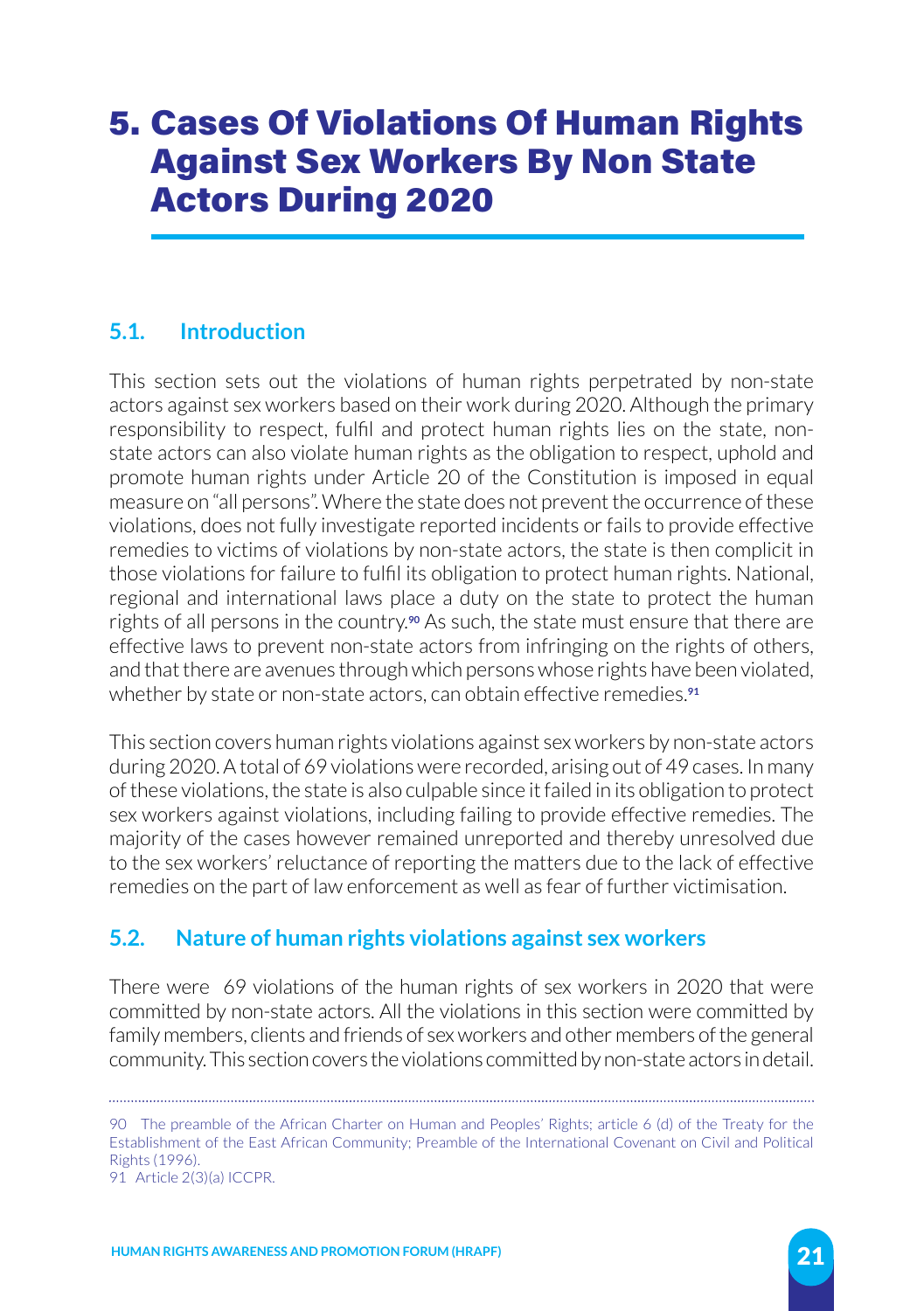# *5.2.1. Violation of the right to equality and freedom from discrimination*

In 2020, 14 acts of discrimination against sex workers perpetrated by non-state actors were recorded,**92** and these include evictions and denial access to or custody of one's children purely based on choice of work.

In one case, a transgender sex worker was forced to leave the family home and seek a safer place to live after an uncle assaulted the sex worker for 'behaving like a girl.'**<sup>93</sup>** In another case, a transgender sex worker was outed and evicted when a neighbour barged into her room, found her having sex with a man and raised an alarm, causing the neighbours to demand that the landlord immediately evict her.**94** This was not only discriminatory but a breach of the sex workers' privacy by the neighbour.

In another case, a client was denied access to her 8 year old daughter because the father of the child found out that she was a sex worker, thus violating her rights to family (to raise her own child) as well as freedom from discrimination.**95** This is a common occurrence for sex workers as they are often viewed even by their own immediate family as unfit to raise their own children, and are forcefully denied custody of, and sometimes even access to, their children as soon as their engagement in sex work is discovered, which decision is discriminatory as it is based purely on their choice of profession. In addition to the case cited above, this happened in 11 other cases during the year.**<sup>96</sup>**

### *5.2.2. Violations of the right to freedom from inhuman treatment*

There were 39 violations of this right in 2020 arising from 33 verified cases, and they were all actions of violence, including physical assaults, sexual assaults and threats of violence, all of which amount cruel and inhuman treatment.**97** Often, sex workers experience violence from clients who seek to purchase their services because they either do not want to pay for the services rendered, fail to agree on the amount payable for the services, want to have unprotected sex with them against their will or simply threaten to cause harm to them in order to rob them of money and other properties. The cases that stood out in this regard are discussed below.

In one recorded case, a sex worker was approached by two men who wished to purchase her services, but they failed to agree on the payment terms. She therefore refused to offer her services, and the two then descended on her and beat her up.**<sup>98</sup>**

<sup>92</sup> See n 99 above Article 21. 93 HRAPF/VR/03/01/20. 94 HRAPF/VR/02/12/20. 95 HRAPF/VR/01/08/20. 96 HRAPF/VR/01/01/20; HRAPF/VR/13/07/20; HRAPF/VR/07/08/20; HRAPF/VR/30/07/20; HRAPF/ VR/32/07/20; HRAPF/VR/28/08/20; HRAPF/VR/02/09/20; HRAPF/VR/02/02/20; HRAPF/VR/08/02/20; HRAPF/VR/17/08/20; HRAPF/VR/17/08/20. 97 n 13 above Article 24. 98 HRAPF/VR/11/09/20.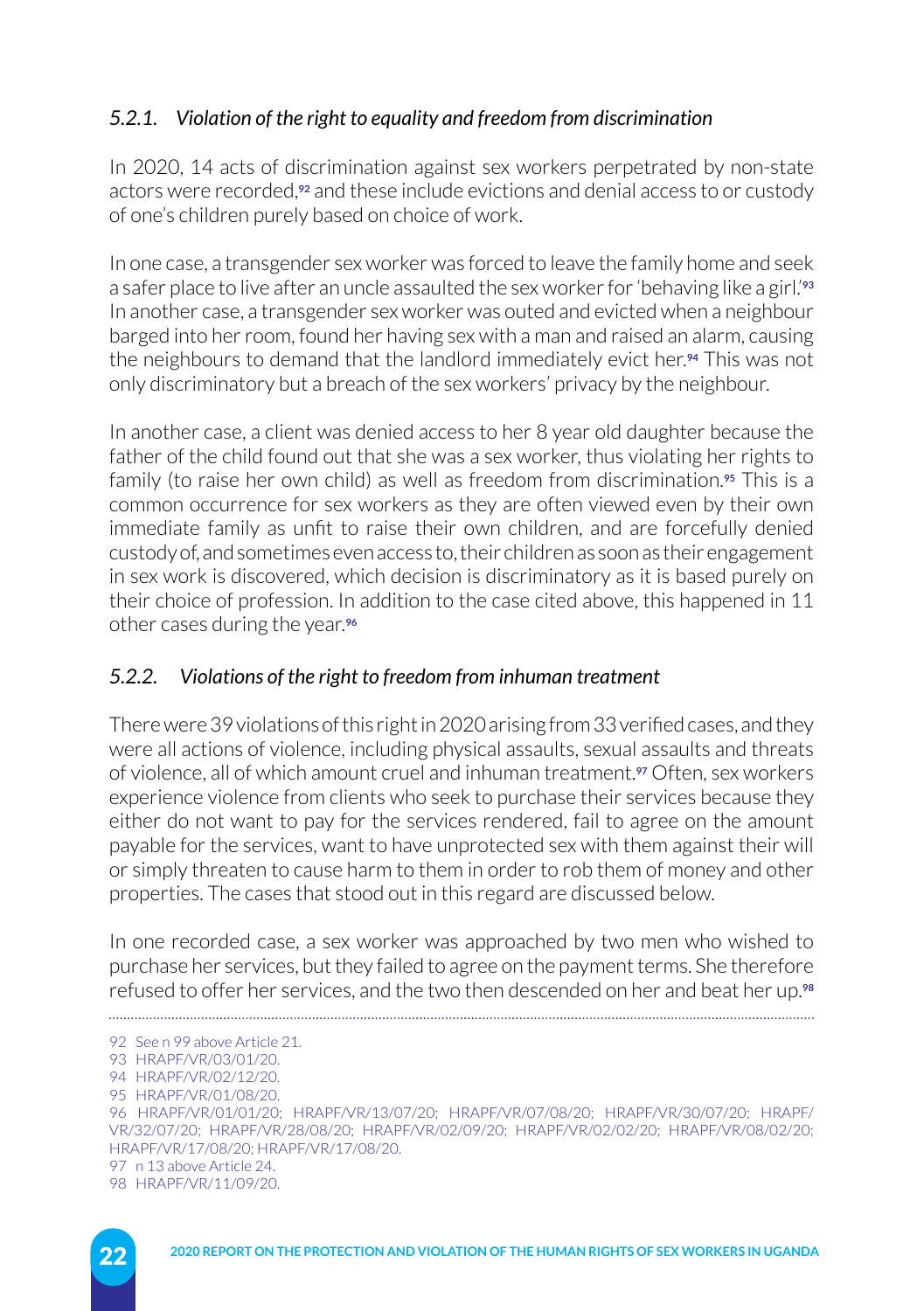In another case, three sex workers were constantly threatened by a man they knew from their neighbourhood who would go to their lodge on different occasions with a knife, yelling obscenities at them and threatening to cut them up.**99** In another case, a sex worker was assaulted by a client after she demanded payment for services rendered.**100** In one extreme case, a sex worker lost her life probably at the hands of the client.**101** In this case, two sex workers got clients with whom they returned to their respective rooms. However, when one of the sex workers moved to check on her colleague about an hour later, she found her dead and the client nowhere to be seen.**<sup>102</sup>**

Sex workers also routinely experience violence from clients who demand to have unprotected sex, and the refusal by the sex workers to give in this risky behaviour is often met by violence from the clients. In one case, a sex worker got a client and went to the client's home, where the client demanded to have unprotected sex. Upon refusal, she was brutally beaten and raped by the client.**103** In another case, a sex worker was continuously insulted, harassed and threatened with harm by a client with whom she had stopped having unprotected sex.**104** This is representative of the difficulty sex workers have in negotiating safe sex with their clients.

In addition, sex workers often face violence from people within the general community where they reside. In one such case, a sex worker was threatened and later attacked by a man who cut through the sex worker's door with a panga and threatened to cut her too.**105** In another case, a sex worker selling merchandise from the hospital where she collects ART refills for her and the other sex workers for whom she is a peer leader was beaten by a hospital security guard, sustaining injuries including temporary loss of hearing in one ear.**106** In another case, a sex worker was assaulted with a broken bottle by the lodge owner where she used to work in a bid to evict her.**107** The lodge owner was apparently frustrated by the failure of the sex worker to pay the nightly lodge fees for several days.

Sex workers are also particularly vulnerable to various forms of violence in their domestic relationships, particularly once the parties involved become aware of the victim's involvement in sex work. In 2020, there were 3 recorded cases of domestic violence suffered by sex workers. In one case, a sex worker was assaulted and injured by the partner after she returned home late from visiting a friend.**108** In another case, a sex worker was assaulted by her live-in boyfriend after he found out

<sup>99</sup> HRAPF/VR/07/09/20.

<sup>100</sup> See n 24 above.

<sup>101</sup> HRAPF/VR/38/07/20.

<sup>102</sup> Phone interview with Winnie Nabukera Legal Associate in charge of sex workers HRAPF.

<sup>103</sup> See n 25 above.

<sup>104</sup> HRAPF/VR/16/06/20.

<sup>105</sup> n 19 above.

<sup>106</sup> HRAPF/VR/01/07/20.

<sup>107</sup> HRAPF/VR/08/07/20.

<sup>108</sup> HRAPF/VR/05/05/20.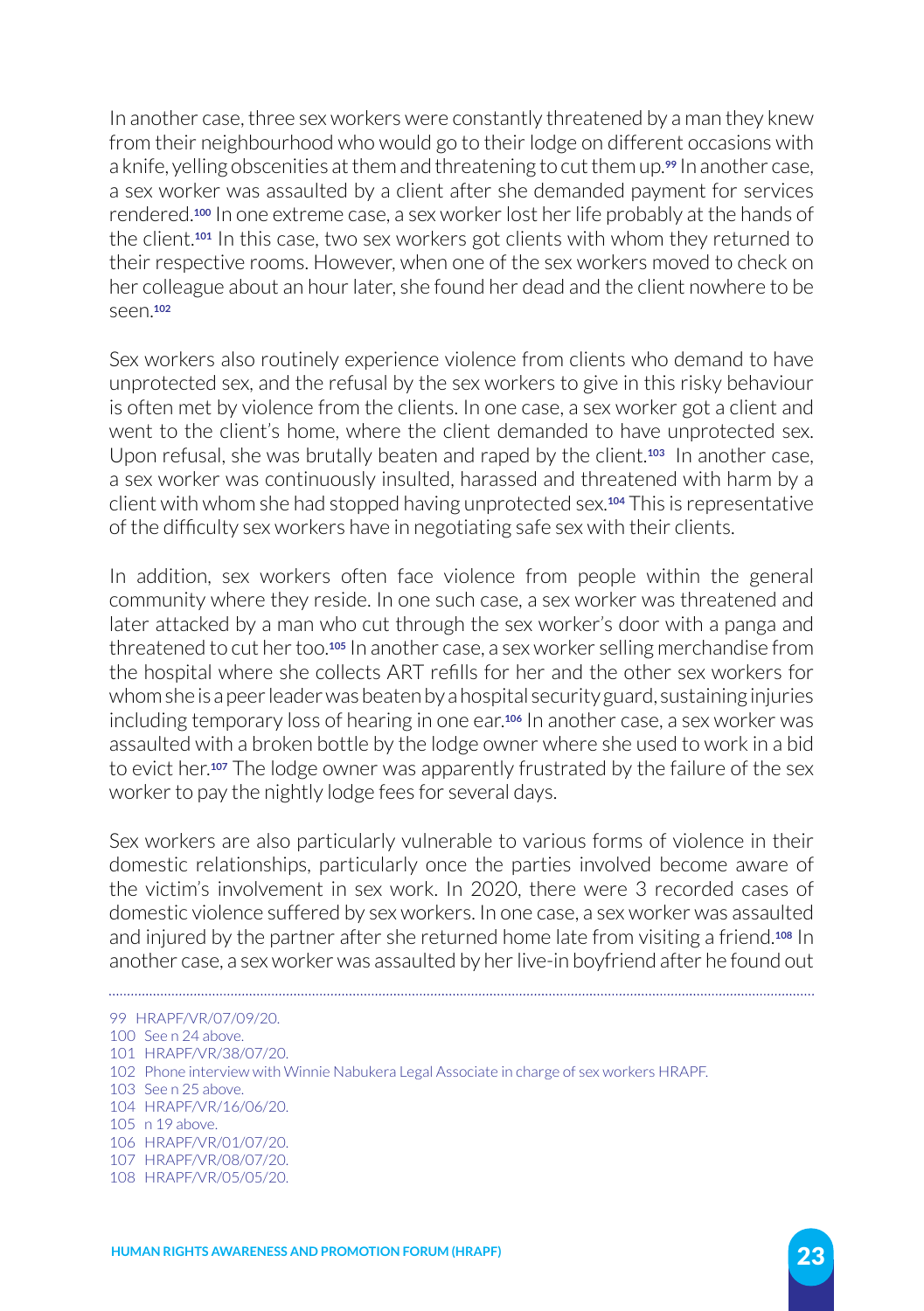that she is a sex worker.**109** In one case, the power of law enforcement spilled over into the private life of a sex worker when a police officer aided boyfriend in beating her up when he had been called on to help mediate a dispute between the two of them.**110** The matter was reported to police and, at the time of publication of this report, it was still pending with the police. The delayed justice is symbolic of the unwillingness of the state through the Police to urgently act on matters that involve a sex worker.

Sex workers are rarely protected under the law and the enforcement of these laws often targets and strips sex workers of their dignity and freedoms.**111** This lack of protection emboldens members of society who attack sex workers with impunity, mostly as such attacks are rarely acted upon by the police authorities even when reported.

There were 9 recorded cases of people attacking sex workers without any action from the Police to afford the sex workers redress in 2020.**112** In one such case, a man broke into the house of a sex worker, assaulted, raped and robbed her and then attempted to strangle her afterwards.**113** Even though he was known to her by face and she reported the incident to the police immediately afterwards, no efforts were made to arrest him. In another case, a sex worker was assaulted and raped by a man known to her as he was a previous client.**114** The matter was reported to the Police, who told the sex worker that they could not arrest someone they did not know, and advised her to report to Police the next time she saw the man,**115** essentially shifting the burden of investigating the matter, looking for the suspect and arresting him onto the complainant.

In another case, a sex worker was forced to sleep on the veranda of a building near her workplace after she realised that it was late and she would not be able to make it home before the curfew. She was beaten and almost strangled by a man she did not know,**116** and although the matter was reported to the police, there was no tangible intervention to provide redress to her on the part of the police. In yet another case, a sex worker was attacked at a lodge where she worked by two men she could identify by face.**117** She however chose not to report the matter at all, an understandable reaction on her part as the fear of further harm befalling sex

<sup>109</sup> HRAPF/VR/13/09/20 and HRAPF/VR/05/10/20.

<sup>110</sup> HRAPF/VR/01/11/20.

<sup>111</sup> Human Rights Awareness and Promotion Forum: 'Legal Regulation of Sex Work in Uganda: Exploring the Current Trends and Their Impact on the Human Rights of Sex Workers' 2016. [https://www.hrapf.org/index.php/](https://www.hrapf.org/index.php/resources/research-reports) [resources/research-reports](https://www.hrapf.org/index.php/resources/research-reports).

<sup>112</sup> HRAPF/VR/08/08/20; HRAPF/VR/19/08/20; HRAPF/VR/05/12/20; HRAPF/VR/10/09/20; HRAPF/ VR/08/01/20; HRAPF/VR/07/05/20; HRAPF/VR/01/07/20; HRAPF/VR/13/09/20; HRAPF/VR/12/03/20. 113 HRAPF/VR/08/08/20.

<sup>114</sup> HRAPF/VR/19/08/20.

<sup>115</sup> See n 85 above.

<sup>116</sup> HRAPF/05/12/20.

<sup>117</sup> HRAPF/VR/10/09/20.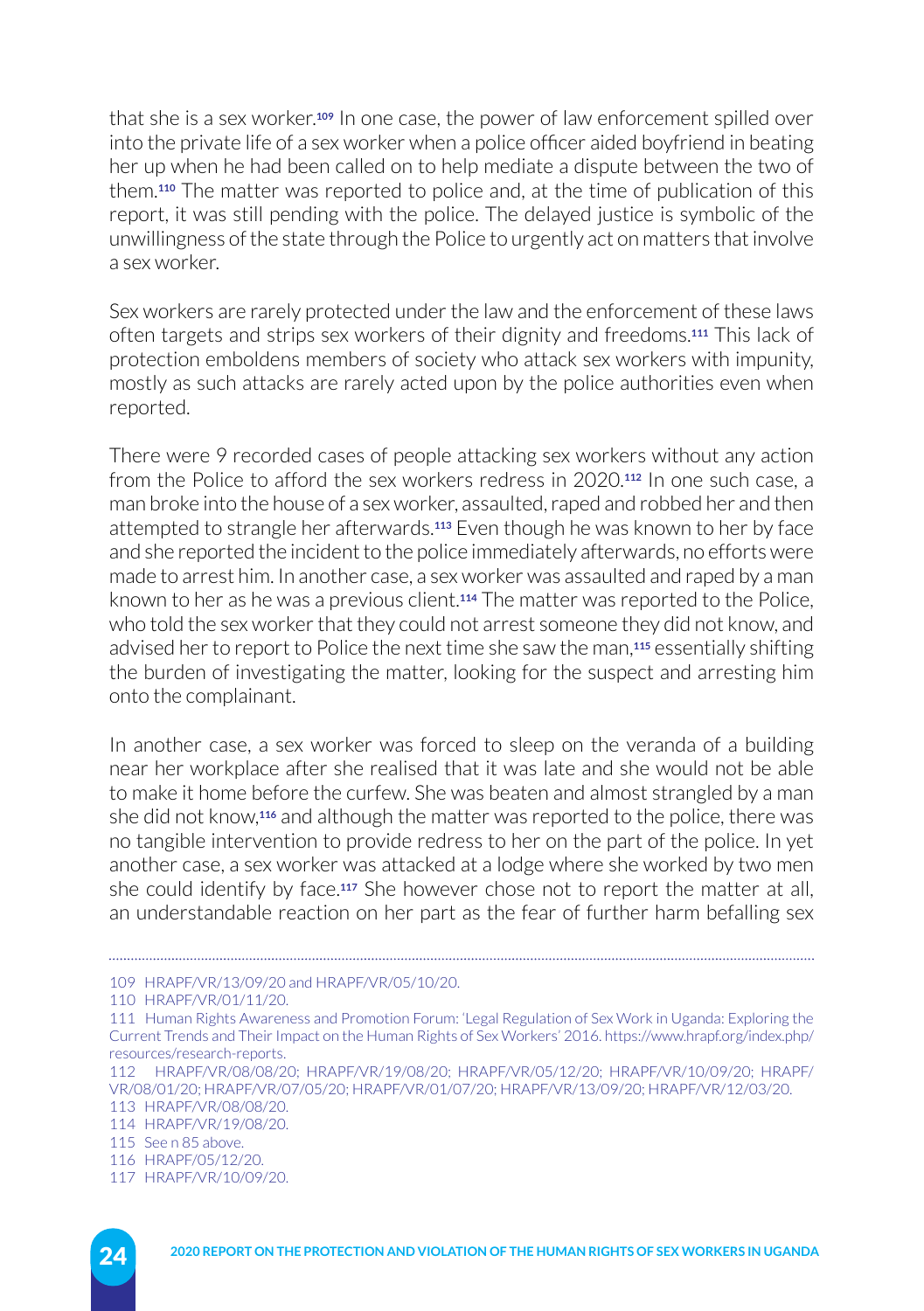workers who report such matters to the police, the consistently biggest violator of sex workers' rights, is widely prevalent among the community of sex workers.**<sup>118</sup>**

In one other case, a sex worker was attacked by a mob on suspicion of having committed an offence.**119** She was attacked by a mob because they suspected that she had kidnapped and possibly killed a 10 year old child, even when there was no basis for this belief, and the police responded by arresting her, allegedly for her own protection, although none of the people who attacked her were ever brought to book.

# *5.2.3. Violation of the right to family*

Article 31(4) of the Constitution gives the right to both parents to raise their children. Ordinarily, this is not a matter of contention for parents merely based on the work that they do. However, for sex workers, coming out or being outed as a sex worker often means that they lose the right to raise their children as they are generally not considered fit and proper persons to raise their children, with this right being denied them on moralistic grounds, in violation of their constitutional right to family. In 2020, there were 12 such violations committed against sex workers, mostly committed by the partners with whom they had the children.**<sup>120</sup>**

In one case, a sex worker was denied access to her two children by the partner on the basis that she was a sex worker.**121** This denial was not backed by any legal order taking away parental rights of the sex worker but based on moralistic grounds that the sex worker would 'mislead' or 'spoil' the children. In another case, a sex worker had voluntarily let the child go to the father, but when she tried to visit the child, the father told her that the child had died in a bid to deny her access to the child.**122** In yet another case, a sex worker was denied access to her eight-year-old daughter by the father on grounds that she is a sex worker. She attempted to negotiate with him for joint custody of the child but the partner was adamant, prompting her to file custody proceedings.**123** In another rather more extreme case, a sex worker's 2 months old baby was taken forcibly from her arms by the father when she went to him to seek monetary support for the baby's medication and, when she tried to report the matter by filing a civil suit for custody, he had her arrested for child abandonment.**<sup>124</sup>**

# *5.2.4. Violations of the right to privacy*

There was one recorded case of the infringement of the privacy of a sex worker. In this case, a sex worker was harassed by the adult children of her intimate partner

118 See n 27 above. 119 HRAPF/VR/14/02/20. 120 See n 97, 98 above. 121 HRAPF/VR/01/01/20. 122 HRAPF/VR/13/07/20. 123 HRAPF/VR/01/08/20. 124 HRAPF/VR/16/08/20.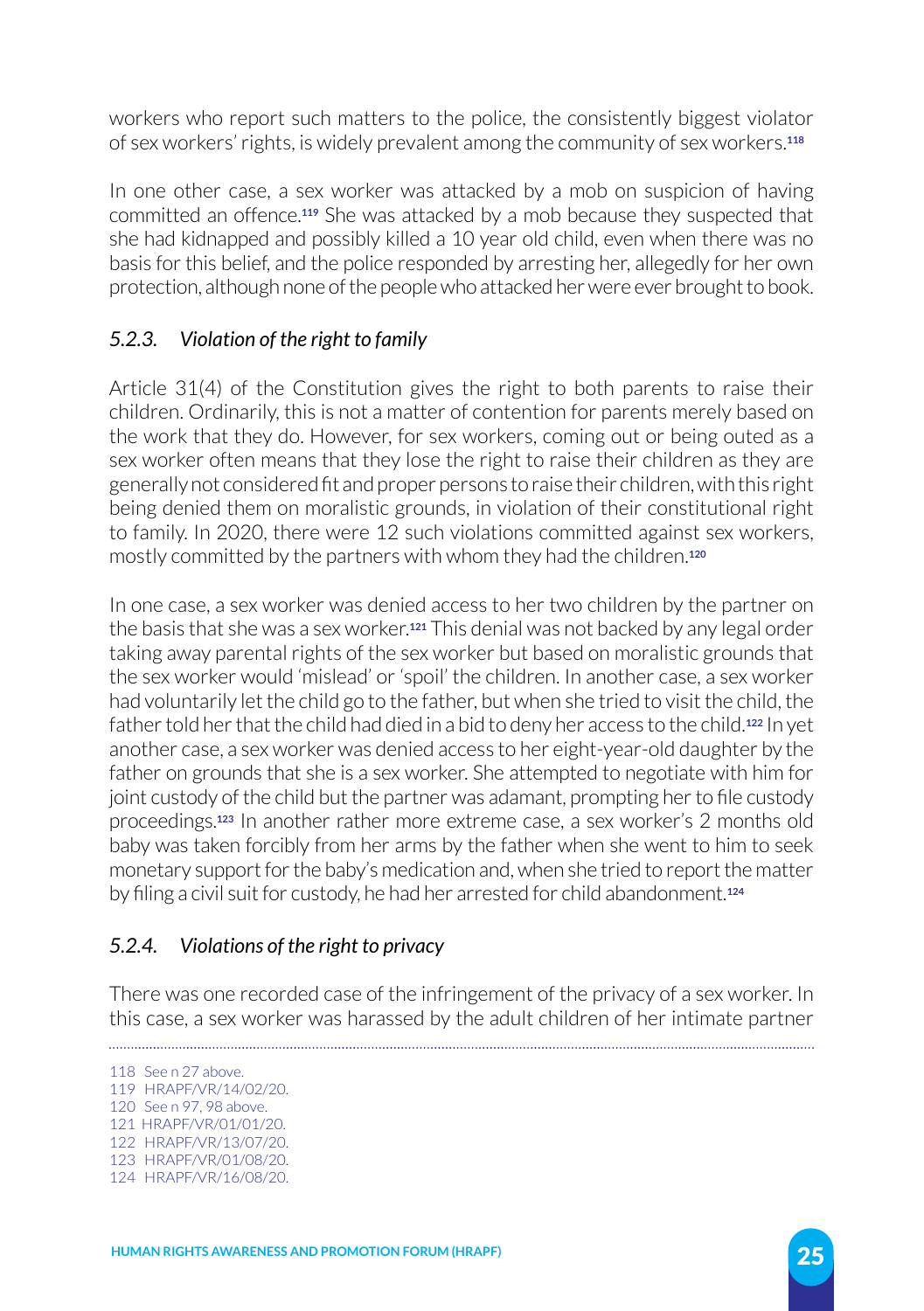who, upon discovering that she was a sex worker, threatened her, used Facebook and other social media channels to harass and defame her and then later posted her nude photos online, all in a bid to end the relationship between their father and a known sex worker. This was not only discriminatory and a breach of her privacy but was also criminal, although the victim chose not to make a criminal complaint for fear of further embarrassment.**<sup>125</sup>**

## *5.2.5. Violations of the right to property*

The Constitution of the Republic of Uganda protects, in Article 26, the right of every person to own property, and to not be arbitrarily deprived of the same. The legal regime on compulsory acquisition of property focuses entirely on land,**126** but even then specifically provides for criteria under which a person's property can be compulsorily acquired, which must be in accordance with a governing law and after fair and adequate compensation has been provided.

In 2020, however, there were three cases in which sex workers were deprived of their property without just cause. In the first case, a sex worker left her place of work and travelled to Kampala for a family emergency, where she stayed for about two weeks. When she returned to her workplace, she found that her landlord, who knew where she had gone, had had one of her friends open the house for him and taken several of her properties from the house in lieu of rent without any notice to her.**127** In another case, a sex worker opened a bar and left her boyfriend in charge of it. When she returned, she found that he had taken over the business and threatened to kill her if she tried to demand for the business.**<sup>128</sup>**

In the final case, a client purchased land and built a house thereon, and entrusted her mother with it while she went away for work. When she returned, she found that her mother had a boyfriend with whom they were living in her house and not only did they refuse to hand over ownership of the house, they went so far as to even deny her access to the property.**<sup>129</sup>**

In all these cases, the victims reported the matters to the police but were not assisted until the cases were taken over by lawyers to demand for enforcement of the rights of the victims in each case.

# **5.3. Non-state perpetrators of violations against sex workers in 2020**

In 2020, there was a total of 69 violations of human dignity arising out of 49 cases

<sup>125</sup> HRAPF/VR/06/12/20.

<sup>126</sup> The Land Acquisition Act, Cap 226, Laws of Uganda.

<sup>127</sup> HRAPF/VR/14/01/20.

<sup>128</sup> HRAPF/VR/10/03/20.

<sup>129</sup> HRAPF/VR/13/03/20.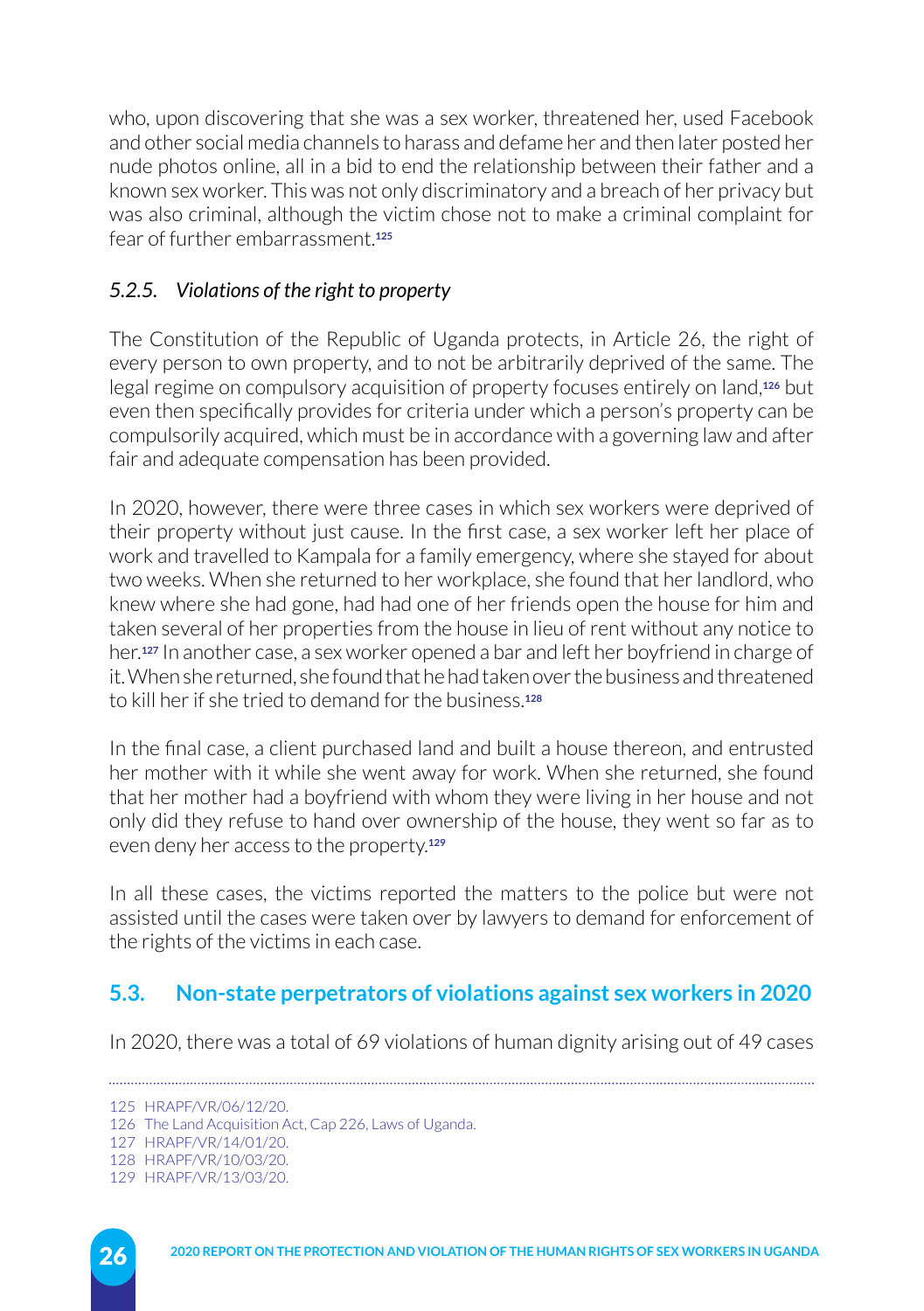committed against sex workers by non-state actors. Out of these, 18 violations were committed by clients of sex workers, 22 were committed by members of the general public, 5 by family members of the sex workers, 4 by fellow sex workers, 2 by property owners (a lodge owner and a sex worker's landlord) and 18 by intimate partners of sex workers.

# *5.3.1. Violations by clients of sex workers*

There were 18 human rights violations committed by clients of sex workers arising from 11 separate cases in 2020. In all these cases, the clients committed acts of violence against the sex workers by assaulting them, threatening them with violence and, in one extreme case, killing the sex worker. Unfortunately, in all these cases, there were no effective remedies by the state, making the state complicit in these violations.

## *5.3.2. Violations by members of the general public*

Members of the general public committed a total of 22 violations of human dignity against sex workers in 2020. These violations were acts of violence against sex workers, including rape and other assaults against sex workers,**130** and discrimination against sex workers. In the majority of these cases, the sex workers were targeted by their assailants primarily because of their engagement in sex work.

## *5.3.3. Violations by family members of sex workers*

There were 4 violations of human dignity committed against sex workers by family members in 2020. These included acts of violence,**131** deprivation of property**132** and 1 act of discrimination against sex workers.**<sup>133</sup>**

### *5.3.4. Violations by intimate partners of sex workers*

The intimate partners of sex workers were responsible for 18 violations of the rights of sex workers in the year 2020. These included 12 violations of the right to family by denying sex workers custody of/ access to their children,**134** perpetrated by ex-intimate partners of sex workers, as well as 1 violation of the right to property**<sup>135</sup>**

and 5 acts of violence/ violations of the right to dignity and freedom from cruel and inhumane treatment.**<sup>136</sup>**

<sup>130</sup> See n 100, 101, 103 and 106 above.

<sup>131</sup> HRAPF/VR/06/12/20; HRAPF/VR/03/01/20.

<sup>132</sup> HRAPF/VR/13/03/20.

<sup>133</sup> HRAPF/VR/03/01/20.

<sup>134</sup> See n 98 above.

<sup>135</sup> HRAPF/VR/10/03/20.

<sup>136</sup> HRAPF/VR/10/03/20; HRAPF/VR/05/12/20; HRAPF/VR/05/10/20; HRAPF/VR/13/09/20; HRAPF/ VR/05/05/20.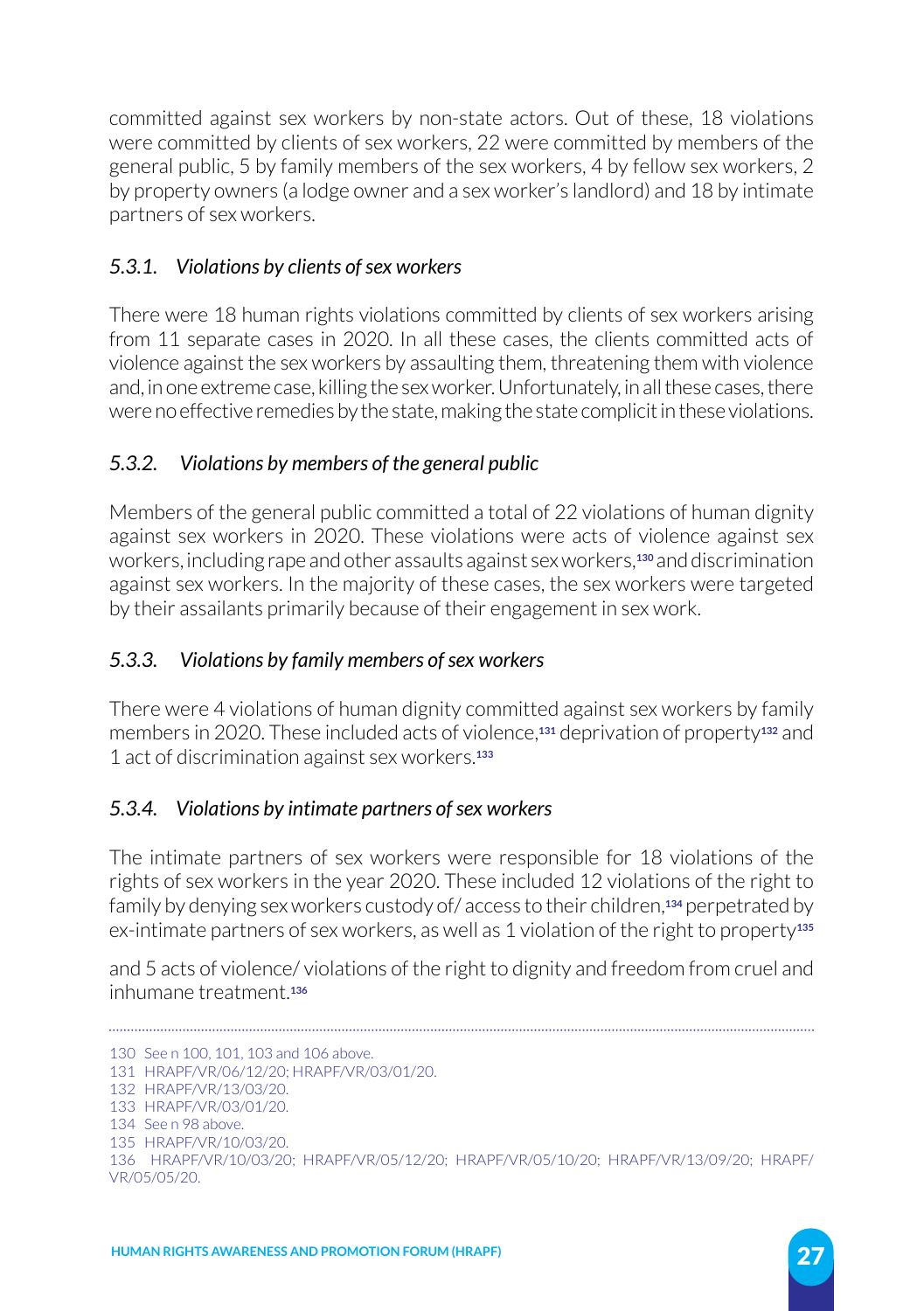### *5.3.5. Violations by other sex workers*

Sex workers are also often perpetrators of violations of human rights against other sex workers. This usually happens through violent confrontations amongst sex workers, deprivation of property as well as breaches of privacy of fellow sex workers. In 2020 there were 5 such violations perpetrated by sex workers against their colleagues. These violations all arose from acts of violence and were violations of the right to freedom from cruel treatment.**<sup>137</sup>**

### *5.3.6. Violations by property owners*

There were 2 violations committed against sex workers by property owners in 2020. In one case, the sex worker was assaulted by a lodge owner with a deadly object in a bid to evict the sex worker injuring the sex worker in the process,**138** while in the other, a sex worker's property was unlawfully alienated without notice by the landlord over a rental dispute.**<sup>139</sup>**

# **5.4. Conclusion**

During 2020 there was a sharp increase in the violations of violations suffered by sex workers at the hands of non-state actors. This sharp increase is partially due to the COVID-19 pandemic and the attendant Regulations to curb its spread, particularly the 'stay at home' directives. These Regulations put sex workers into continuous contact with a society that had a lot of time on its hands to focus on sex workers' work.

<sup>137</sup> See n 86 above, HRAPF/VR/22/10/20.

<sup>138</sup> See n 111 above.

<sup>139</sup> HRAPF/VR/14/01/20.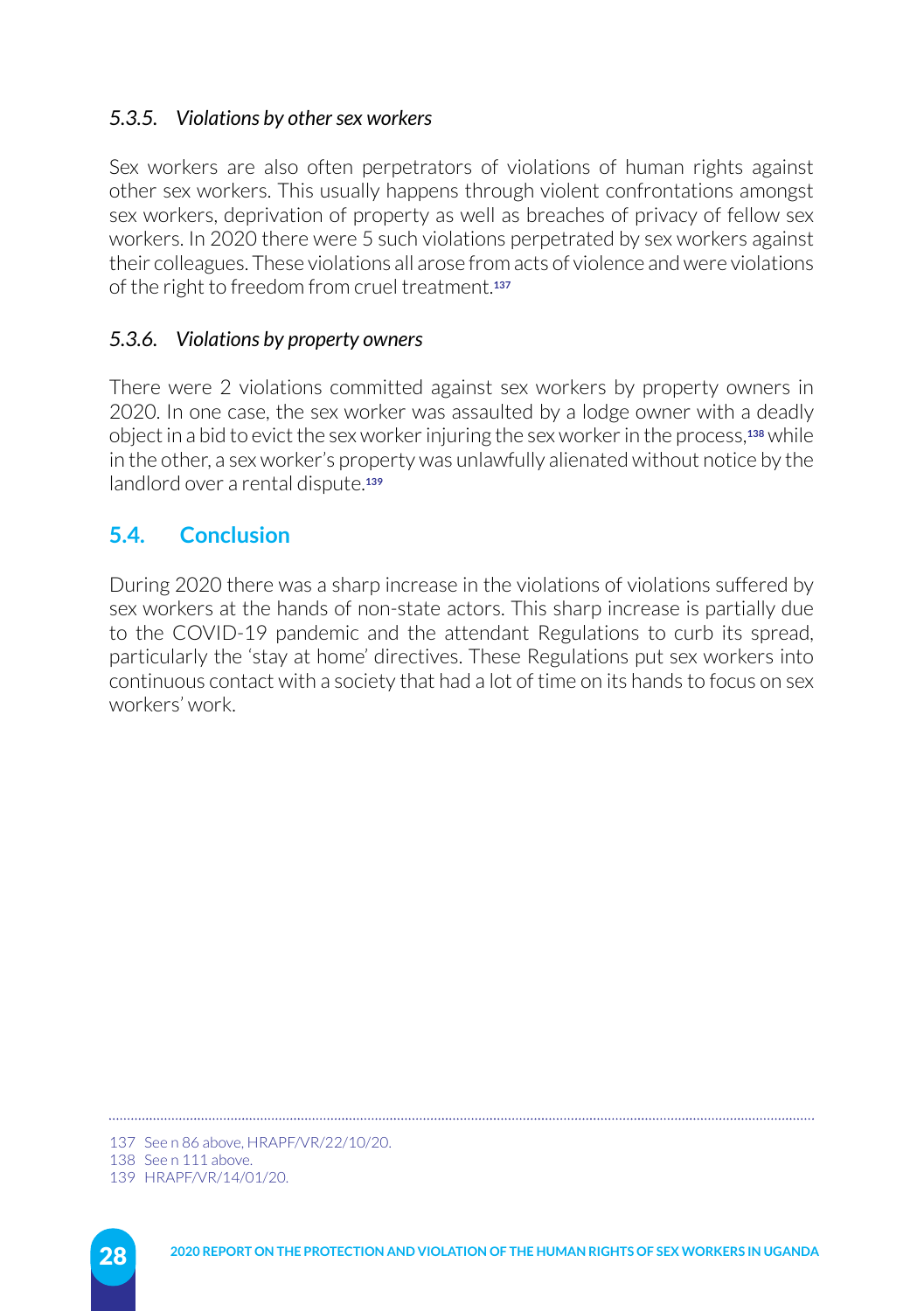# 6. Analysis of Trends In Human Rights Violations Against Sex Workers 2020

# **6.1. Introduction**

There were 237 cases reported to HRAPF and AWAC out of which 167 verified violations of human rights against sex workers were identified, 98 perpetrated by state actors and 69 by non-state actors. Only cases in which violations could be verified with sufficient information on the files were included in the report, but this is by no means the total number of violations recorded as some were simply excluded because they could not be verified independently. This section analyses the trends of violations of human rights and human dignity committed against sex workers in 2020 in comparison with preceding years, that is, 2019, 2018 and 2017.

### **6.2. Trends in the number of human rights violations committed against sex workers over the years**

There were 167 human rights violations committed against sex workers in 2020. This number is higher than the 139 human rights violations reported in 2019 and 2018 (94), although it is lower than that recorded in 2017 (186).**140** This trajectory indicates a continuous increase in incidents of human rights violations against sex workers between 2018 and 2020, with a significant spike in 2020, largely attributable to COVID-19 and the regulatory regime ushered in by the pandemic.

140 See HRAPF (n 27 and 28) above.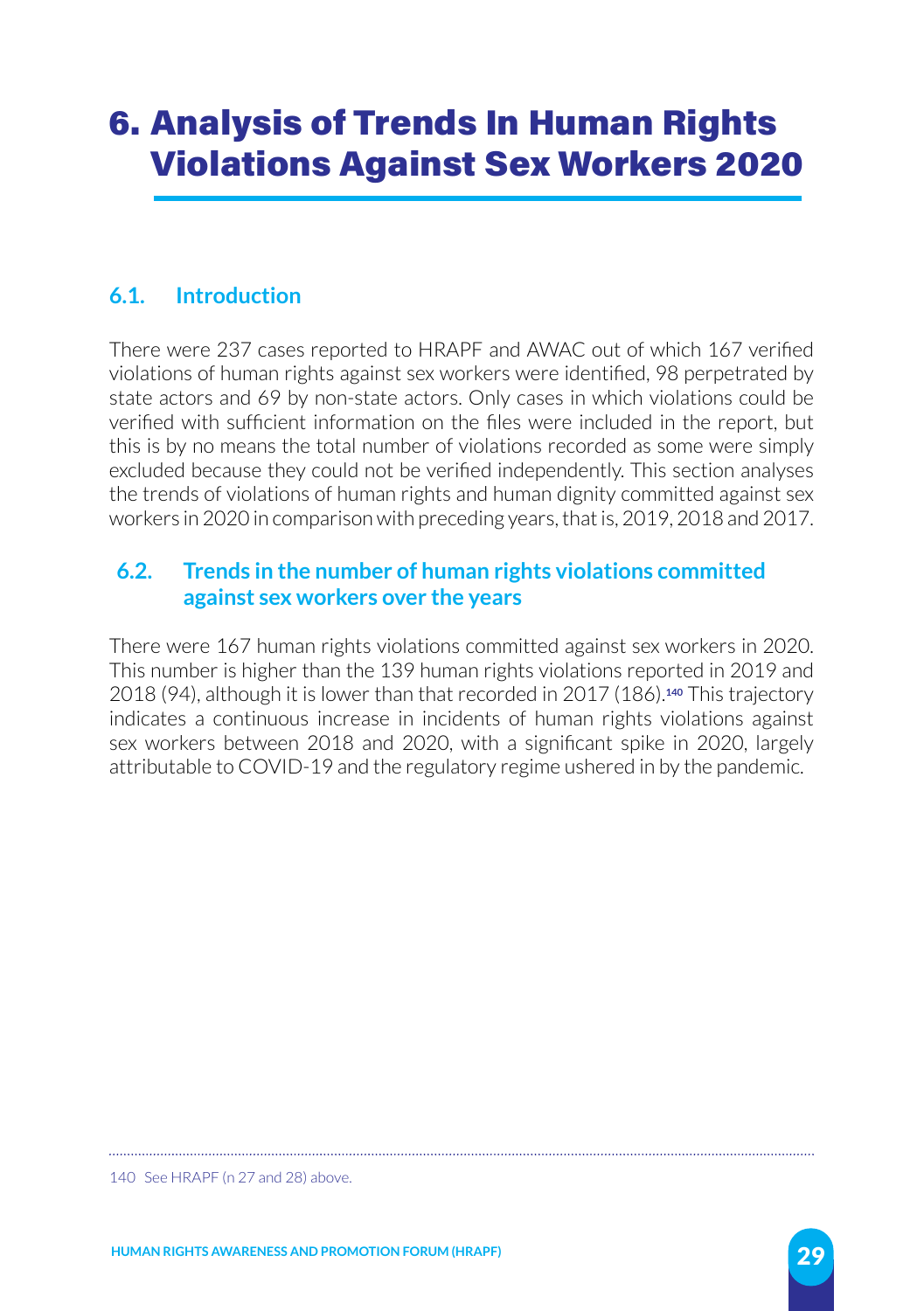



The number of cases reported and giving rise to violations have reduced from those in the previous years. In 2020 there were 82 verified cases giving rise to human rights violations against sex workers compared to the 37 cases involving 139 human rights violations in 2019. In 2018, there were 41 cases in which 94 human rights violations against sex workers were documented, while in 2017, there were 71 cases involving 186 human rights violations.**<sup>141</sup>**

The increase in the number of cases from which human rights violations arise is in part attributable to the COVID-19 pandemic and the restrictions imposed to curb its spread.**142** These Regulations added to the legal regime used to oppress and violate sex workers,**143** contributing greatly to the arbitrary arrests and violence suffered by sex workers in that year.

### **6.3. Trends in nature of human rights violations committed against sex workers**

The human rights that were violated for sex workers in 2020 were the right to liberty (72 violations), the right to dignity and freedom from cruel treatment (54), the right to freedom from discrimination (23), the right to family (12), the right to property (4), right to privacy (1) and freedom of movement (1). In contrast, the recorded violations of the rights of sex workers in 2019 were of the right to liberty

143 See n 2 and 3 above.

<sup>141</sup> See HRAPF (n 27 and 28) above.

<sup>142</sup> See n 1 above.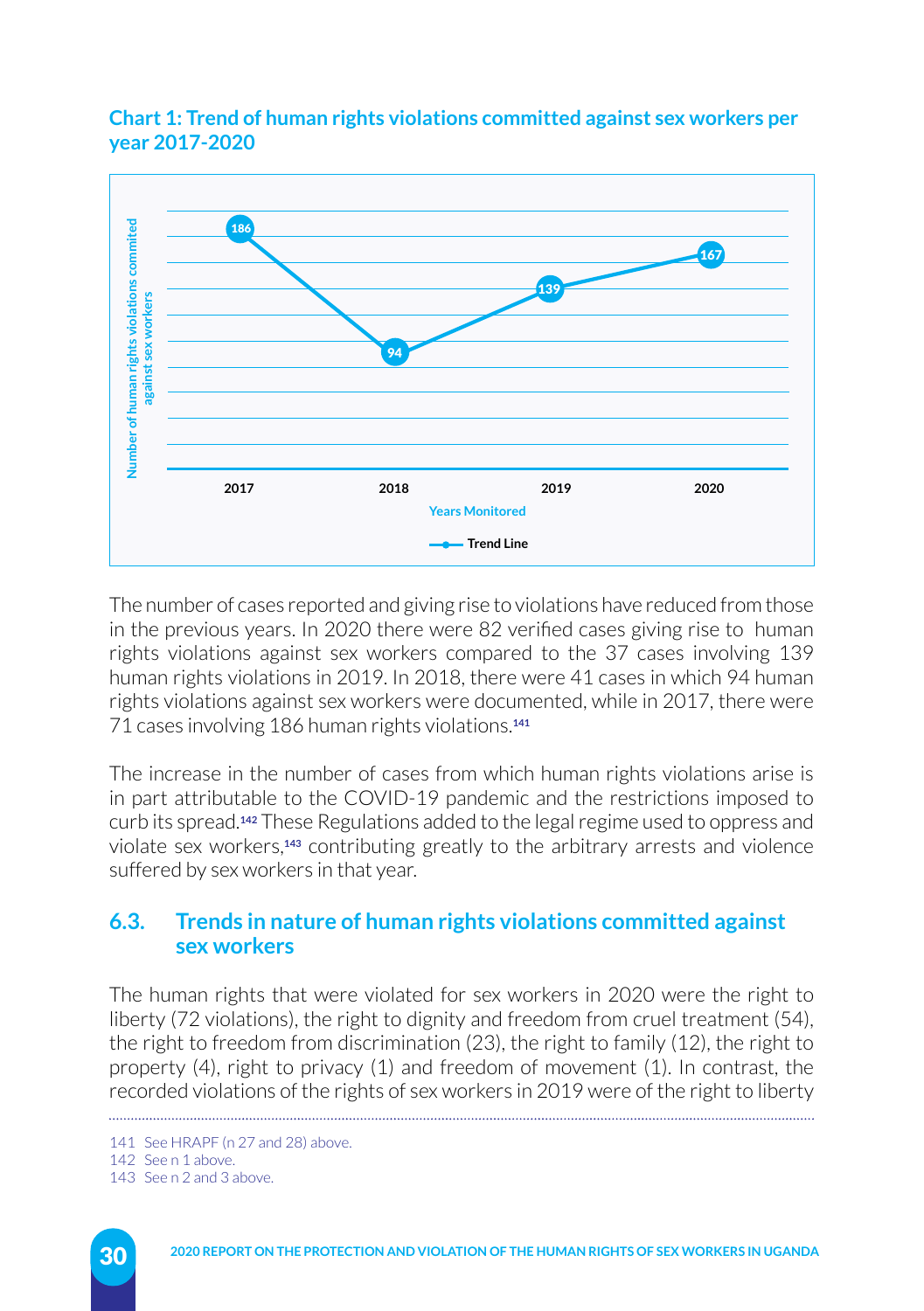(109), the right to freedom from cruel, inhuman and degrading treatment (11), freedom from violence (16), right to privacy (1) and deprivation of property (2).

In 2018, the right to liberty was once again the most violated right, with 61 incidents recorded, followed by the right to dignity and freedom from torture (18 incidents) and the right to equality and freedom from discrimination (4). This trend has held steady since 2017, in which there were 98 verified violations of the right to liberty, 52 violations of the right to dignity and freedom from cruel and degrading treatment, 2 violations of the right to freedom from discrimination and 1 violation of the right to privacy.

### **Table 1: Categories of human rights of sex workers violated in 2020**

| Category of the right violated                                             | <b>Number of violations</b> |
|----------------------------------------------------------------------------|-----------------------------|
| Right to liberty                                                           | 72                          |
| Right to dignity and freedom from torture, cruel and<br>inhumane treatment | 54                          |
| Right to equality and freedom from discrimination                          | 23                          |
| Right to family                                                            | 12                          |
| Right to property                                                          | 4                           |
| Right to privacy                                                           | 1                           |
| Freedom of movement                                                        |                             |
|                                                                            | 167                         |

In the year 2020, the COVID-19 pandemic and the restrictions imposed to curb its spread disproportionately affected sex workers, with the enforcement of regulations targeting them specifically at their brothels, bars and hotspots.**144** The biases that police officers ordinarily have against sex workers were magnified by the additional stigma of the state connecting the spread of COVID-19 to sex work, and thus negatively influenced arbitrary arrests and violence against sex workers by the police, the UPDF and its LDU force.

In addition, due to the criminalisation of sex work as well as the religious, moral and cultural sentiments surrounding the subject of sex work, sex workers are generally viewed as a class of social misfits that are not socially and culturally acceptable to the majority of social groupings in Uganda. As such, they tend to experience discrimination from both state actors and non-state actors, manifesting in the denial of basic socio-legal protection services and exclusion from the wider social life aspects such as parenting, renting homes in certain neighbourhoods, etc.

144 See n 2, n 3, and n 4 above.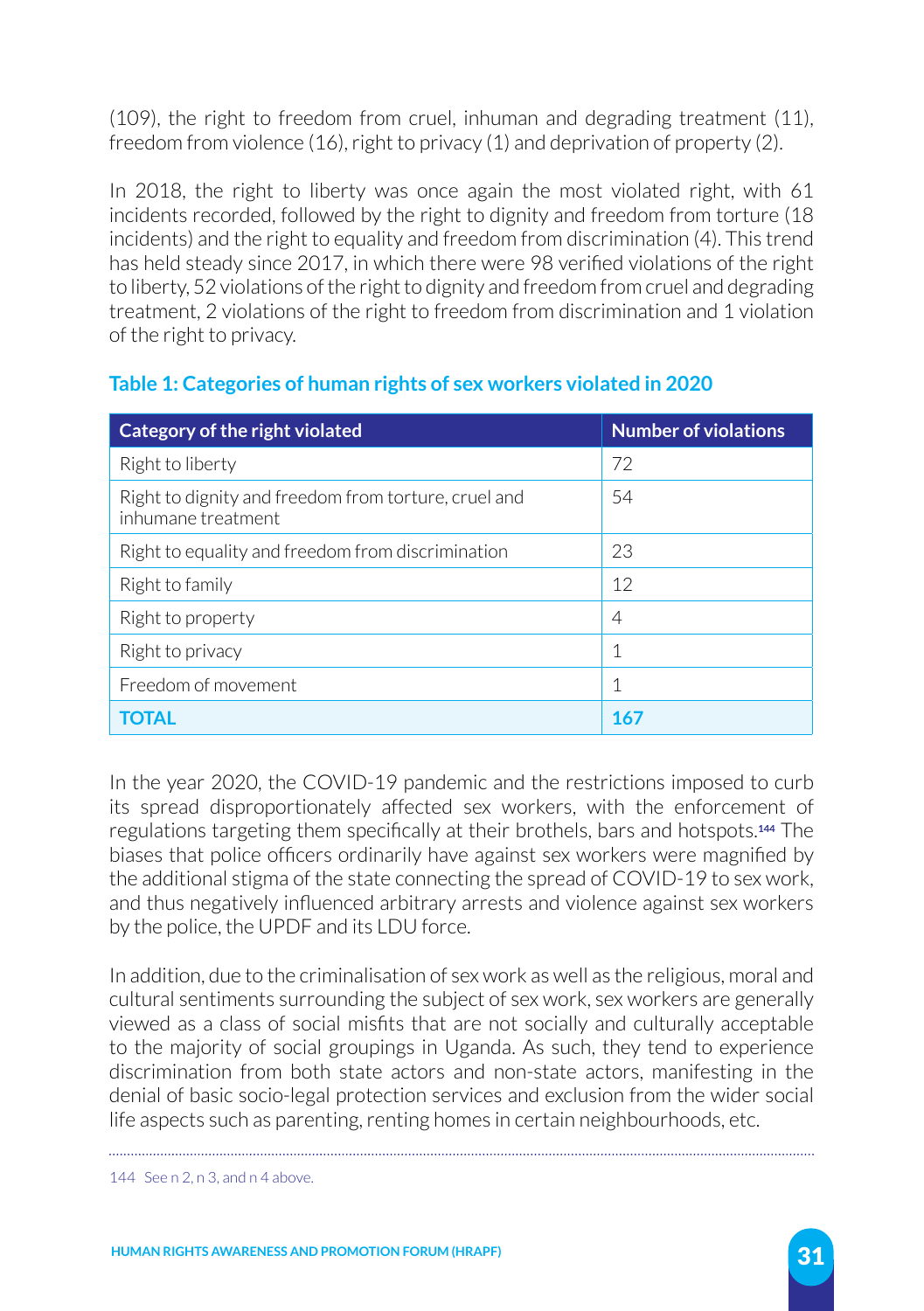Non state actors therefore were also perpetrators of acts of violence against sex workers, particularly the clients of sex workers and the general community in which they live. In 2020, clients of sex workers were responsible for 18 out of 39 verified incidents of violence against sex workers, while the general community was responsible for 8. The general community was also responsible for 13 out of 14 recorded incidents of discrimination on grounds of engagement in sex work. In 2020, the trend of partners of sex workers denying them access to their children purely on grounds of engagement in sex work was also clearly monitored, with 12 such incidents recorded and verified.

This analysis tallies with previous years, in which the biggest violators of the human dignity of sex workers were still clients of sex workers. In 2019, 10 incidents were attributed to clients and 16 incidents were recorded in 2018.**<sup>145</sup>**

The legal framework does not support the promotion and protection of the human rights of sex workers in Uganda even though it's the state's obligation. The state is obligated to move its machinery towards the realisation of the rights of all persons**<sup>146</sup>** and until this done, sex workers remain vulnerable to the violation of their rights, which continues to expose them to the vagaries of both the HIV epidemic and the recent COVID-19 pandemic.

## **6.4. Trends of perpetrators of human rights violations committed against sex workers**

In 2020, there were 98 violations of the rights of sex workers by state actors. Of these, 84 human rights violations were committed by officers of the Uganda Police Force, accounting for 85.7% of the violations perpetrated by the state and 50.3% of all violations suffered by sex workers in 2020. This follows the trend in which the Police has consistently been the biggest violator of the human rights of sex workers. In 2019, the Police committed 119 violations of the rights of sex workers, accounting for 99.1% of the violations perpetrated by the state and 85.6% of all violations suffered by sex workers in that year.

In 2018, state actors committed 68 out of 94 verified violations of human rights against sex workers, of which the Uganda Police Force committed 67, accounting for 71.2% of all violations suffered by sex workers in the year. In 2017, the UPF was responsible for 153 out of the 186 violations of human rights of sex workers, accounting for 82% of the violations. This has remained constant throughout the years, without any significant variations to indicate a significantly positive trend, although there has definitely been an upward spike in the percentage of violations occasioned by the UPF in 2020, attributable to the increased interactions and

145 Above. 146 See SERAC (n 16 above).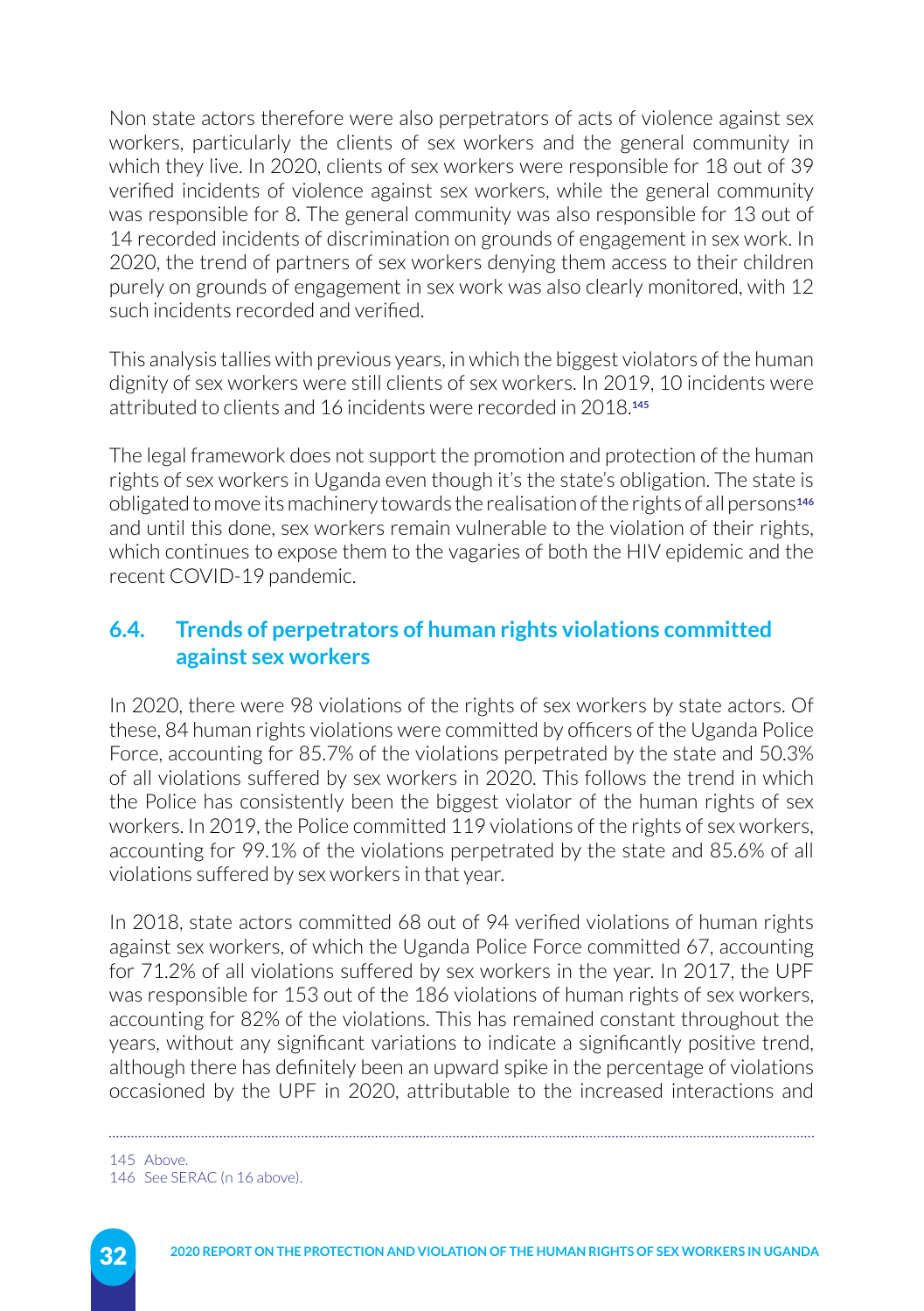tensions between sex workers and law enforcers brought about by COVID-19 related restrictions.

### **Table 3: Perpetrators of human rights violations committed against sex workers within the state during 2020**

| Perpetrator                       | Number of violations committed |
|-----------------------------------|--------------------------------|
| The Uganda Police Force           | 84                             |
| The Uganda Peoples Defence Forces |                                |
| Local Government                  |                                |
| Uganda Prisons Service            |                                |
| Total                             |                                |

Besides state actors, non-state actors were responsible for 67 violations of the rights and human dignity of sex workers during 2020. The perpetrators of these acts include clients of the sex workers, members of the general public, lodge owners, fellow sex workers and family members of the sex workers.

### **Table 5: Perpetrators of violations of human dignity against sex workers.**

| Perpetrators of human dignity violations         | <b>Number of violations</b> |
|--------------------------------------------------|-----------------------------|
| Clients of sex workers                           | 18                          |
| Members of the general public                    | 22                          |
| Intimate partners of sex workers                 | 18                          |
| Family members                                   | 4                           |
| Fellow sex workers                               | 5                           |
| Property owners (brothel managers and landlords) | 2                           |
| Total                                            | 69                          |

There was an increase on the violations of human dignity committed by the general public compared to the 7 violations committed in 2019. This is attributable to the stay at home directives issued to curb the spread of the COVID-19 pandemic that brought sex workers into continuous contact with a moralistic society prone to violating the dignity of sex workers. In addition there was an increase in the number of violations of rights of human dignity committed by clients of sex workers compared to the 10 committed in 2019, easily attributable to the fact that, in the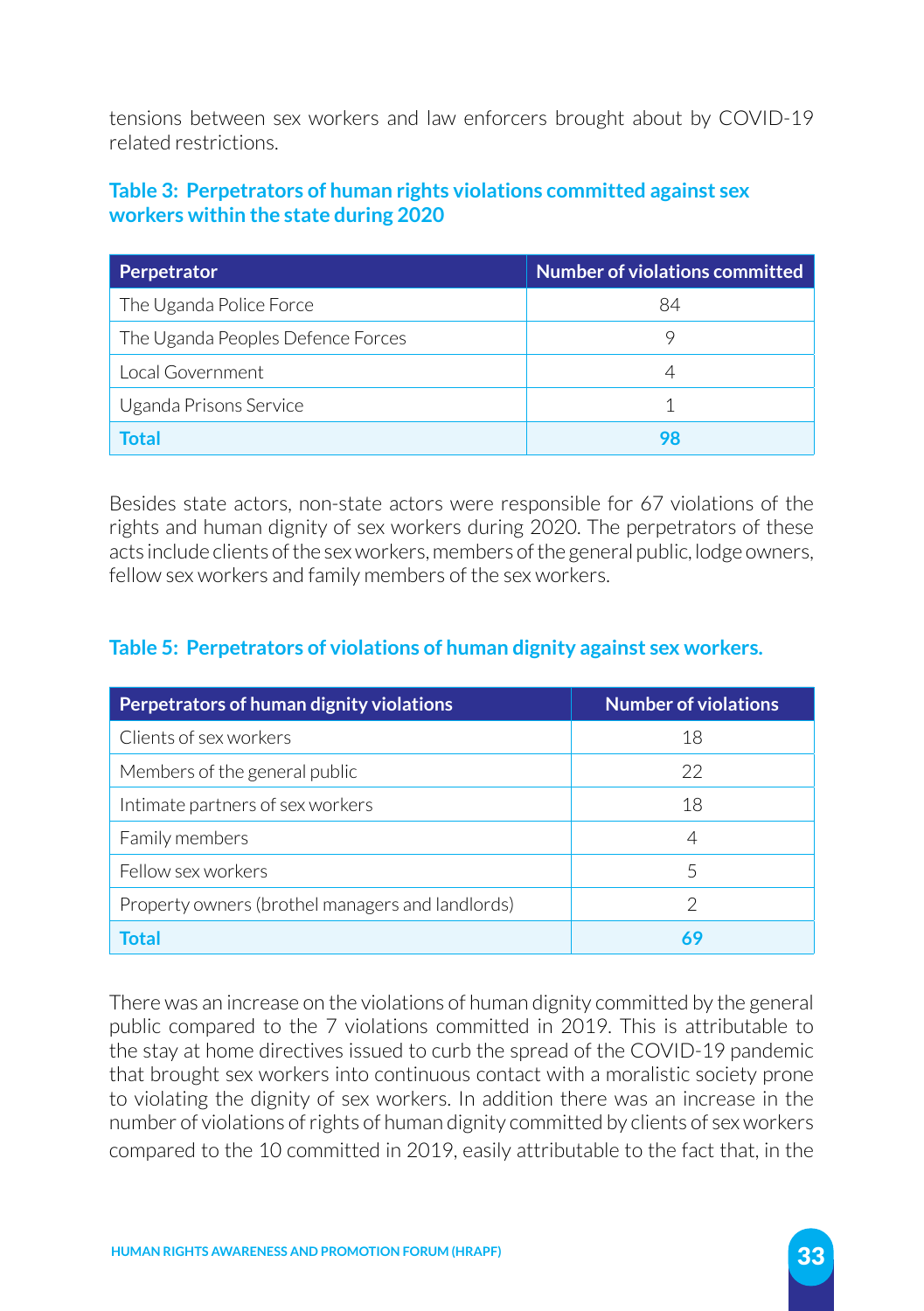wake of the COVID-19 pandemic, sex workers had even less protection as the police and military authorities were so heavily involved in hunting and persecuting them and therefore less available to offer protection, and yet the travel bans and restrictions also made it more difficult for the sex workers themselves to seek protection and support both from law enforcement and legal aid service providers. There were only 8 cases in which the State through its organs offered protection or a remedy to the sex workers that suffered violence.

# **6.5. Conclusion**

As represented by the analysis in this section, the trend of human rights violations and violations of human dignity committed against sex workers by both state and non-state actors has more or less remained constant over the years, with relatively insignificant fluctuations in both directions. However, with the added vulnerability brought on by the COVID-19 pandemic in 2020, the violations of the rights of sex workers increased greatly. It is also quite clear that the state continues to fail in its duty not only to refrain from infringing on the rights of sex workers but also to protect them from violations by other persons/ entities and provide effective redress where violations do occur.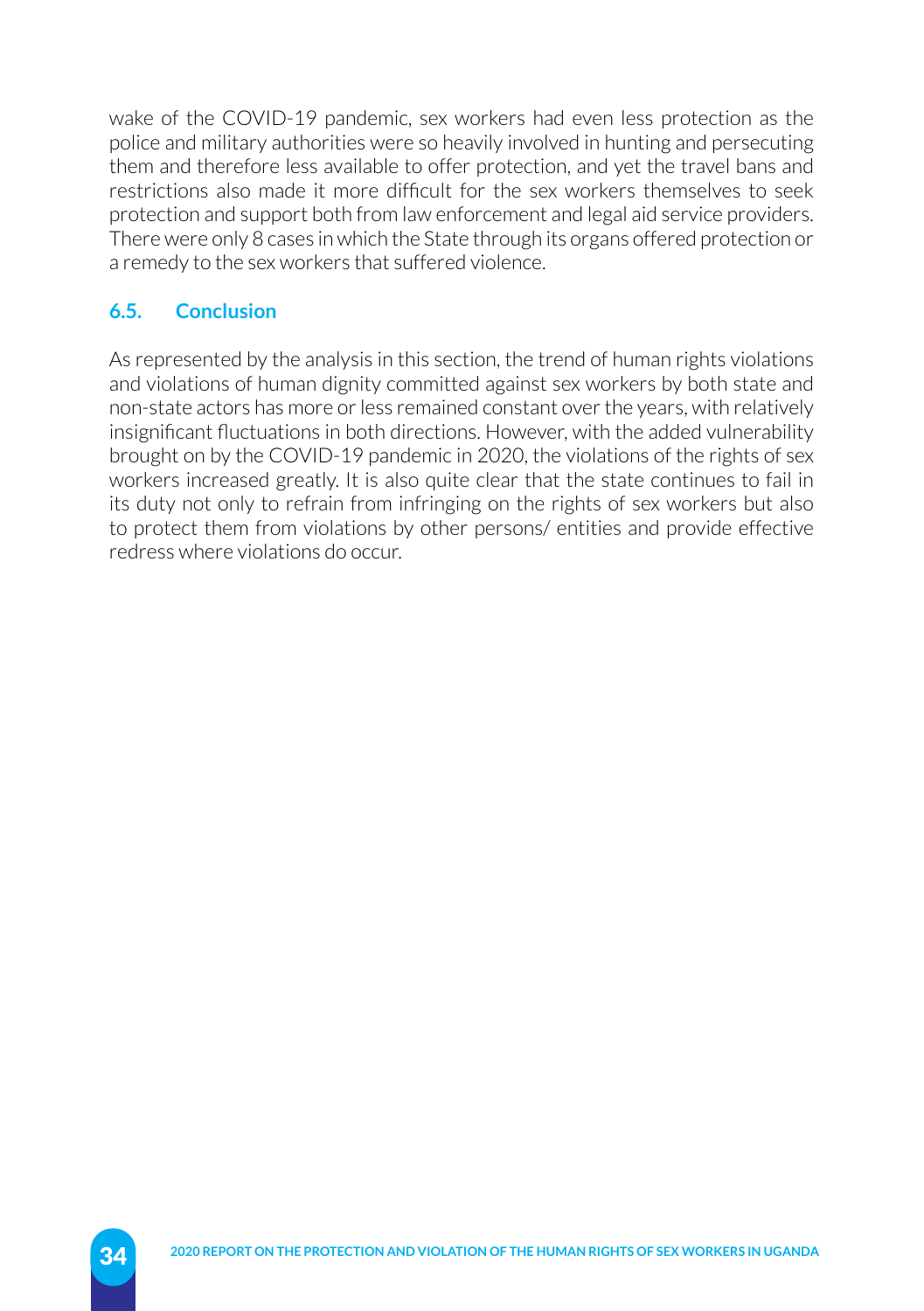# 7. Conclusion and Recommendations

### **7.1. Conclusion**

The state has a positive duty to promote and protect the human rights of all persons in Uganda. To achieve this, the state is obligated to move its machinery towards the realisation of the human rights of sex workers. This involves ensuring that effective remedies from state organs such as the Police, the Uganda Human Rights Commission and the Equal Opportunities Commission are readily available and accessible to sex workers who have been victims of violations. In this duty, the state has failed as sex workers continue to suffer human rights violations and violations of human dignity without redress.

The state further has a negative duty to refrain from interfering with the enjoyment of the human rights of all persons. The continued criminalisation of sex work under sections 138 and 139 of the PCA sustains the vulnerability, stigmatisation and discrimination faced by sex workers, thereby interfering in the enjoyment of sex workers' human rights. Additionally, these provisions of the law justify the violations of human dignity and the human rights violations faced by sex workers. In 2020, these provisions were buttressed by the COVID-19 Regulations used to disproportionately target and oppress sex workers. The duty to refrain from interfering directly requires that the state should desist from enacting laws that are used to curtail the enjoyment of the rights of a particular category of persons such as sex workers, and to this extent, the state continues to fail in its obligations to respect, fulfil, promote and protect the human rights of sex workers in Uganda.

The year 2020 exposed an urgent need to reflect and act on the barriers faced by the most at vulnerable populations, particularly the community of sex workers. There is a need to engage with the Uganda Police Force, the UPDF and other duty bearers to ensure meaningful reforms of the law and in law enforcement practices that would ensure an improved human rights situation for sex workers in Uganda. There is also need for more evidence based advocacy to ensure that there are available remedies for sex workers who suffer human rights violations and/ or violations of human dignity.

For this reason, HRAPF and partners make several recommendations to various state and non-state entities in accordance with their singular mandates as discussed below.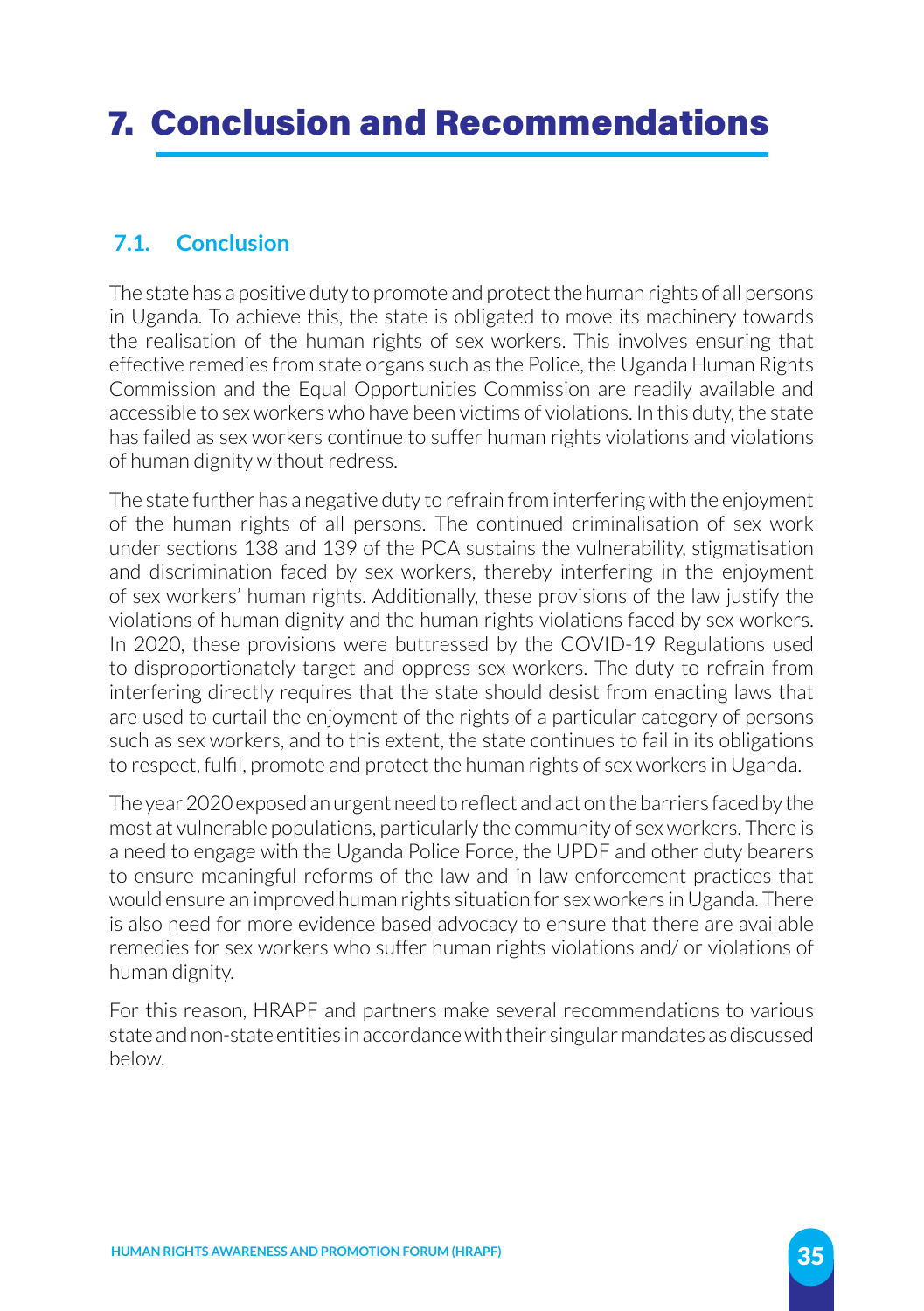## **7.2. Recommendations**

#### **To the President of the Republic of Uganda**

The President is, by authority of the Constitution, vested with powers to assent to or reject bills that are passed by Parliament and tabled before the office of the President. The President, through the Cabinet, can also initiate the enactment or the amendment of laws that unfairly affect sex workers. Additionally, as the Commander in Chief of the armed forces (which include all law enforcement agencies), he can suspend the enforcement of a particular law, as was the case with the offence of being idle and disorderly. In this regard therefore, we call upon the President of Uganda to utilise this authority to:

- 1. Decline to assent to the Sexual Offences Bill and in particular propose changes to the Bill that would maintain the repealing of Sections 137, 138 and 139 of the PCA.
- 2. Move cabinet to propose legislation that decriminalises sex work by repealing sections 137 to 139 of the Penal Code Act in order to create a legal environment that offers better protection for the rights of sex workers.
- 3. Move Cabinet to propose the repeal of all other provisions that justify the arbitrary arrest of sex workers, in particular provisions creating petty offences such as the offences of being a common nuisance, being idle and disorderly and being a rogue and vagabond under sections 160, 167 and 168 of the Penal Code Act respectively.
- 4. Revise the directives on curbing the spread of COVID-19 with a view to lifting or modifying restrictions such as the curfew, which disproportionately limits the livelihood of sex workers and other marginalised persons in Uganda.
- 5. Veto new legislation that promotes discrimination and violence against persons that engage in sex work.
- 6. Withdraw all military personnel from civilian enforcement of laws and limit the interaction between the UPDF and its LDU task force with civilians in relation to law enforcement.
- 7. Mandate compulsory human rights training for all members of the armed forces in order to curb the rising incidents of human rights violations perpetrated by members of the armed forces/ law enforcement agencies against civilians, including sex workers.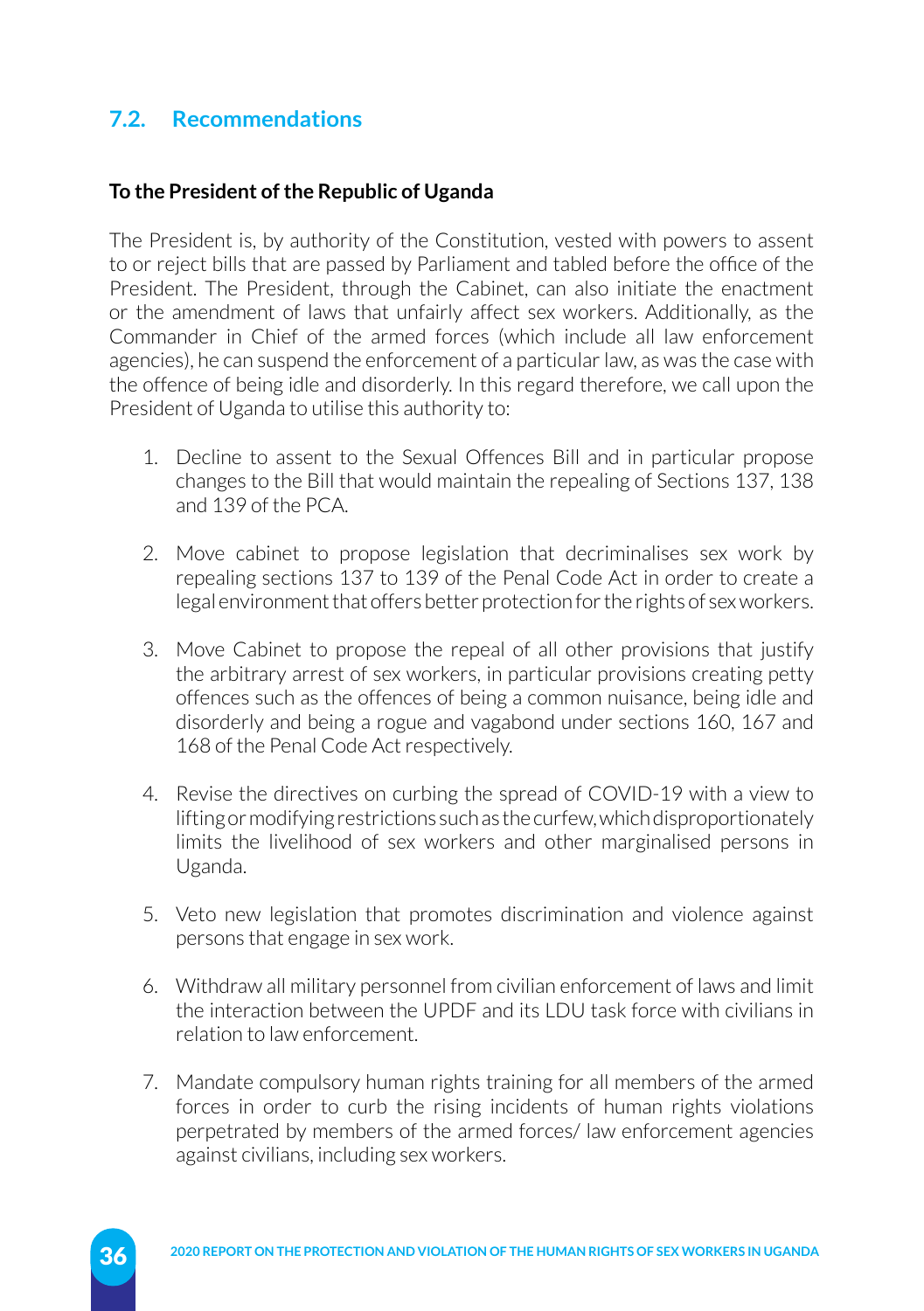### **To the Parliament of Uganda**

The Parliament is the legislative arm of the government with the duty to enact and amend the laws of Uganda. The Parliament has the duty to protect and promote the human rights of sex workers through the enactment and removal of laws used to violate the rights of sex workers. It is recommended that Parliament do the following:

- 1. Repeal laws that are used to justify violence against sex workers as well as deny them equal protection of the law, particularly sections 138, 139, 160, 167 and 168 of the Penal Code Act.
- 2. The Parliamentary Committees on Human Rights, Gender, Labour and Social Development, HIV and related matters should continue to engage sex worker-led organisations and sex workers to better under the needs and challenges faced by sex workers, particularly those arising from the legal framework, in order to better plan for the full realisation of the equal rights and dignity of sex workers in all new legislation.
- 3. Undertake, through the Parliamentary Committee on Human Rights, a comprehensive human rights impact assessment of all proposed laws before the house in order to ensure that parliament does not pass any laws that propagate discrimination and marginalisation of specific sections of society, including sex workers.

### **To the Uganda Police Force**

The Uganda Police Force is the primary actor in the protection and violation of the human rights of sex workers. In addition to their duty to keep law and order and detect crime, the Police also has the duty to ensure that the human rights of all persons are observed and protected against violation. On this note, it is recommended that the Police:

- 1. Strengthen existing mechanisms to address human rights violations committed by personnel of the Uganda Police Force. In particular, strengthen and improve the responsiveness of the Professional Standards Unit in handling reported cases of violations committed by Police Officers.
- 2. Provide equal protection to sex workers under the law by ensuring that violations committed against sex workers are recorded and thoroughly investigated to their logical conclusion, and the perpetrators brought to book.
- 3. Improve collaboration with Civil Society Organisations through the Human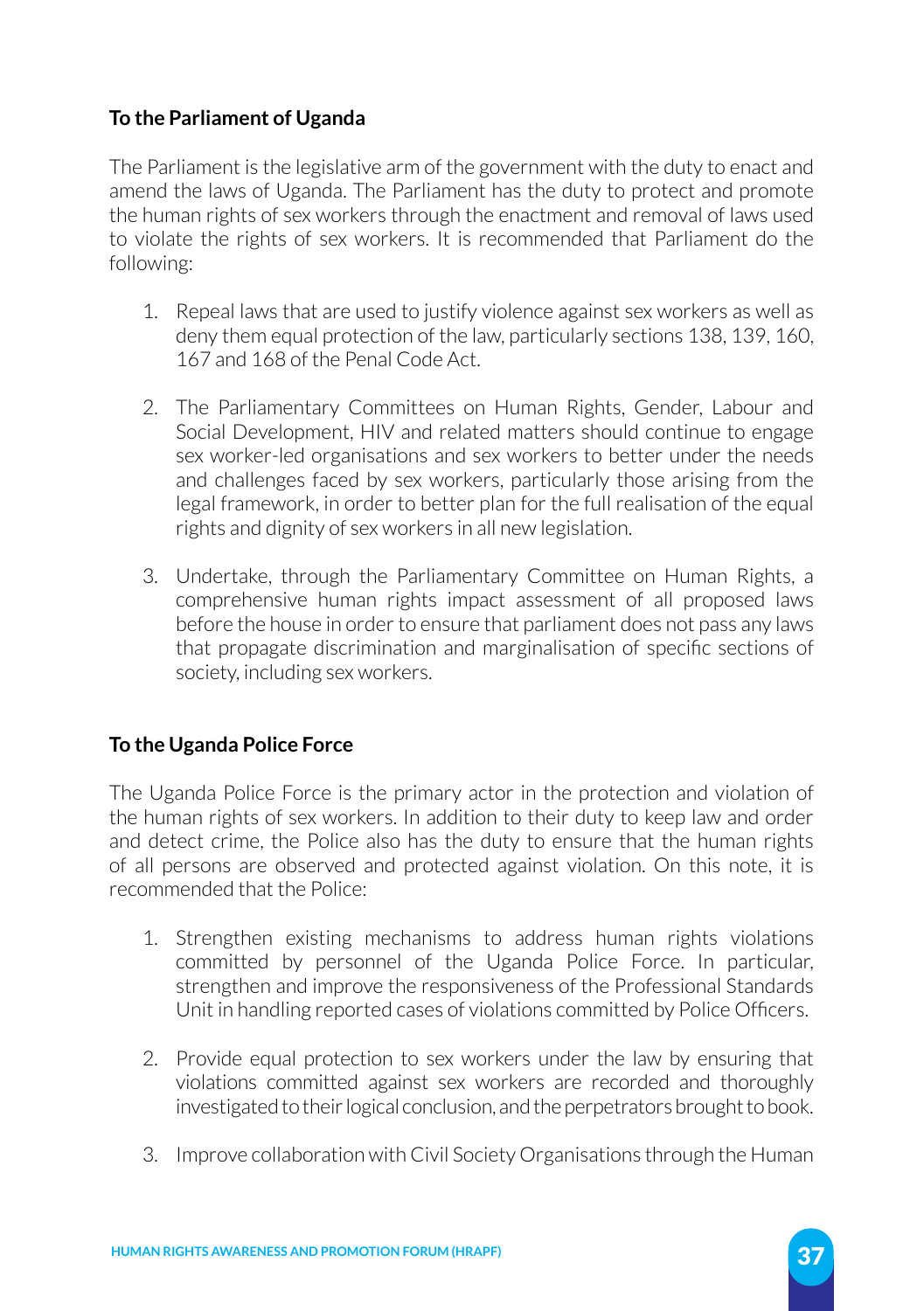Rights and Legal Services Directorate on the continuous training of Police Officers on the human rights of sex workers.

- 4. Institute a human rights-based approach in law enforcement for all police officers across the country, and train all police officers on the same.
- 5. Provide equal protection of sex workers under the law by ensuring that the violations committed against sex workers are recorded and thoroughly investigated to their logical conclusion.

### **To the Uganda Peoples' Defence Forces**

- 1. Mandate all UPDF personnel involved in civilian policing to go through a training course on human rights and the human rights approach to law enforcement prior to their deployment among civilians.
- 2. Ensure that all members of the LDU are given a comprehensive training on human rights, particularly on the duty of the state to respect, fulfil, protect, and promote the rights of all persons, including sex workers. Additionally, LDU personnel deployed to conduct civilian policing must be oriented on the provisions of the Police Act governing arrests, use of force and rights of detainees.

### **To the Uganda Law Reform Commission**

Under Article 248 of the Constitution, the Law Reform Commission is mandated to make a report to Parliament with recommendations on legal reform. It is therefore recommended that the Uganda Law Reform Commission utilise its mandate to:

- 1. Expedite proposals for the amendment of the penal/ criminal laws of Uganda with specific proposals for the repeal of sections 137, 138 and 139 of the PCA, which criminalise sex work.
- 2. Propose recommendations for the repeal of sections of the PCA that allow for the arbitrary arrest of sex workers, specifically section 160 on being a common nuisance, section 167 on being idle and disorderly and section 168 on being a rogue and vagabond.

### **To the Uganda Human Rights Commission**

The Uganda Human Rights Commission under Article 51 of the Constitution is mandated to investigate, on its own volition, incidents of human rights violations and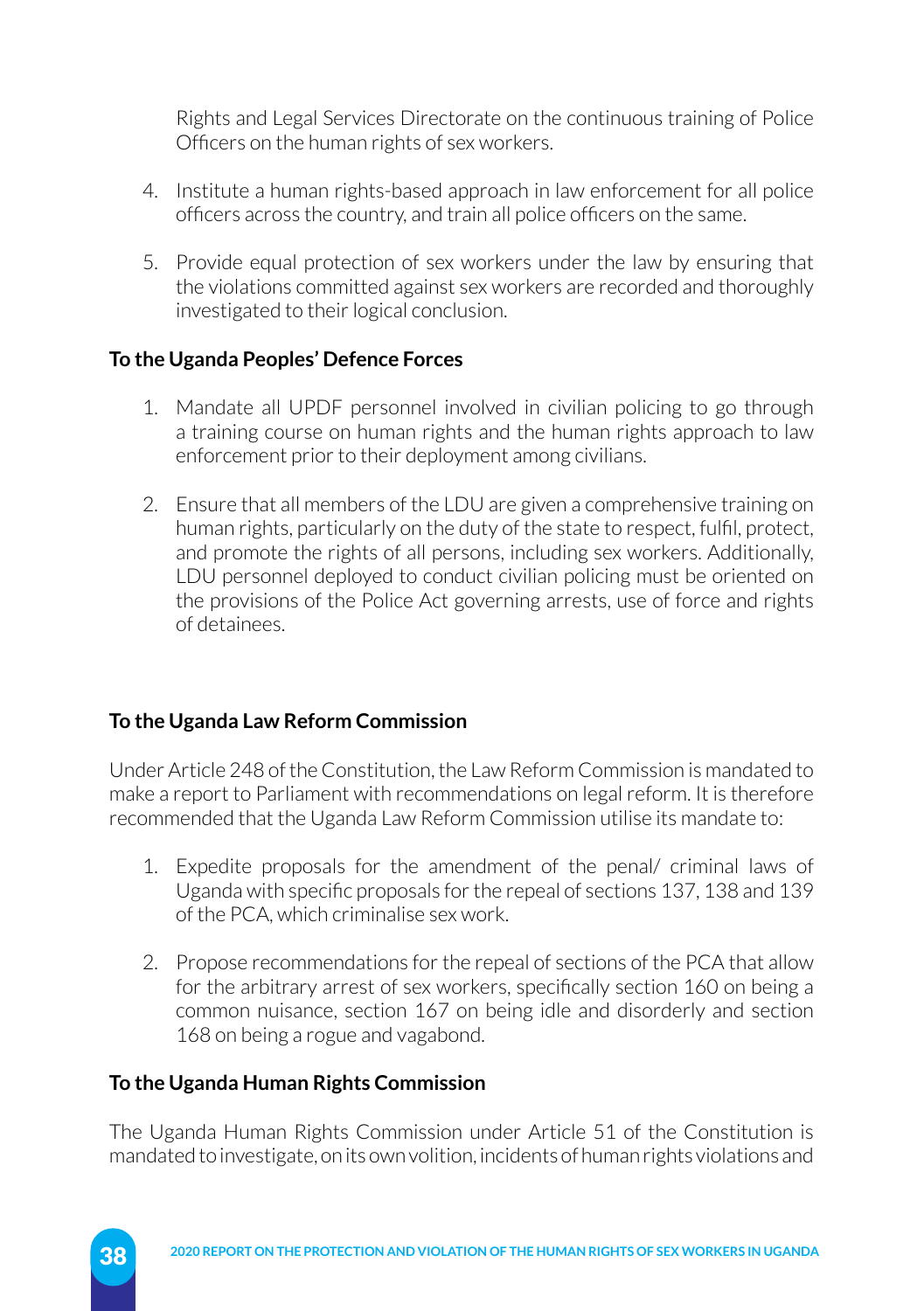provide redress to persons that have suffered human rights violations. In addition, the Commission is mandated to ensure observance of human rights for other state organs and agencies as they carry out their duties, and carry out sensitisation campaigns to increase awareness on human rights in Uganda. To improve the human rights situation for sex workers, it is recommended that the Commission:

- 1. Investigate complaints of human rights violations suffered by sex workers and provide effective remedies such as compensation to the victims.
- 2. Document incidents of human rights violations against sex workers and include these statistics in the annual reports on the state of human rights in Uganda presented to Parliament with proposals for legal reform.
- 3. Strengthen partnerships with and support Civil Society Organisations that work with sex workers to monitor, document and ensure effective remedies for incidents of human rights violations suffered by sex workers.

# **To the Equal Opportunities Commission (EOC)**

The EOC is established under the Equal Opportunities Commission Act, 2007 with a mandate to address marginalisation and discrimination in Uganda. The EOC is therefore an avenue through which violations suffered by persons on grounds of their involvement in sex work can be addressed and remedies provided. In fulfilment of this mandate, we recommend that the EOC:

- 1. Investigate institutionalised and systematic discrimination against sex workers on the basis of their choice of work in the various state organs, particularly in the Courts of Judicature, Local Councils and Police.
- 2. Train staff of the commission on human rights issues relating to sex workers so as to build their capacity in handling matters of stigmatisation and discrimination against sex workers.
- 3. Partner with and support Civil Society Organisations working with sex workers so as to improve the human rights situation of sex workers in Uganda.
- 4. Include issues that affect sex workers in the annual reports on the state of Equal Opportunities in Uganda presented to Parliament.
- 5. Document incidents of discrimination and marginalisation of sex workers to build a body of evidence of these violations and make the necessary recommendations to the relevant stakeholders on how to address this discrimination, marginalisation and stigmatisation.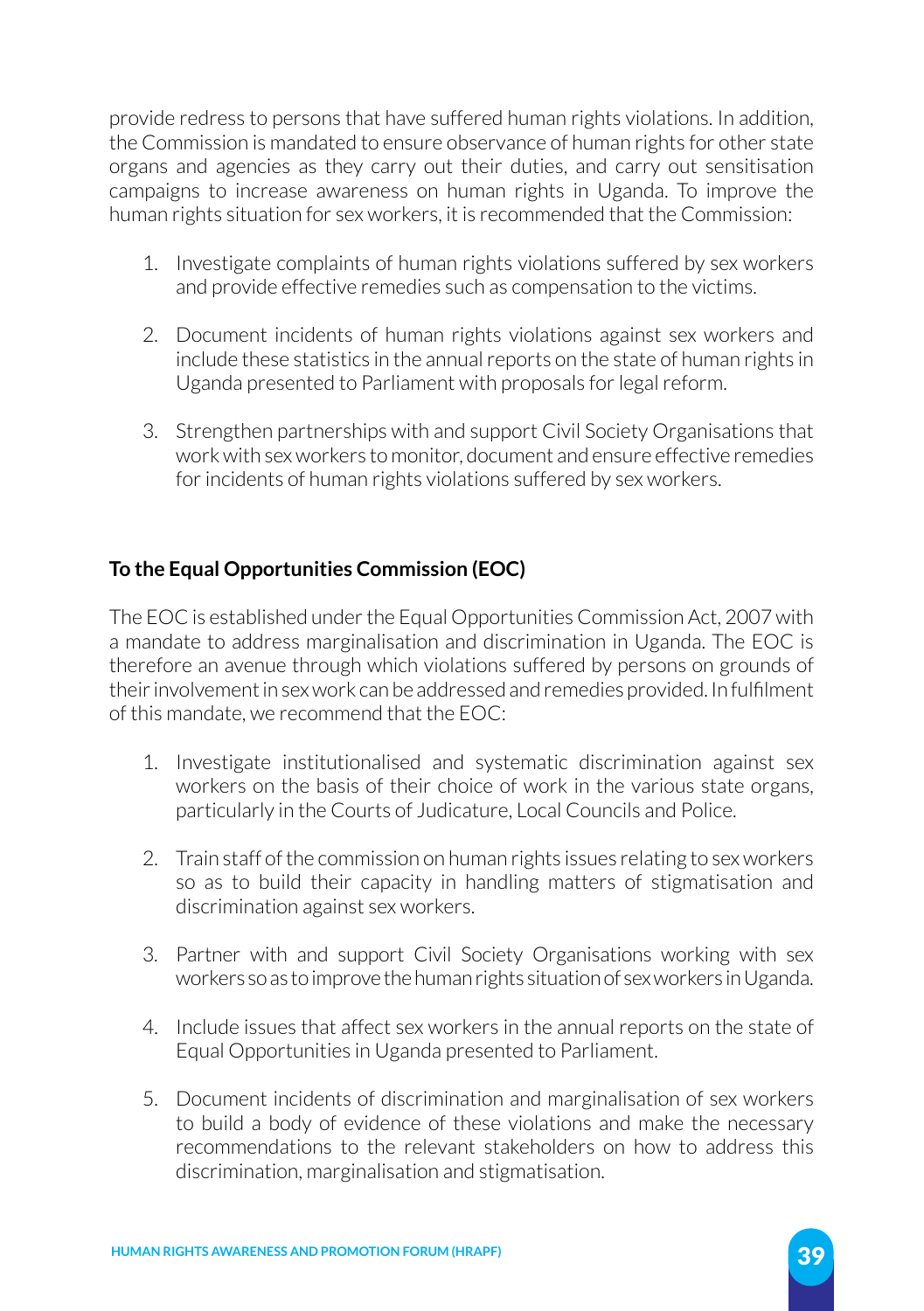### **To sex worker organisations**

Sex worker organisations are an avenue through which sex workers can associate and unify. These organisations can either be sex worker-led or allies of sex workers that work towards the promotion and protection of the human rights of sex workers. They have a duty to ensure that issues that affect sex workers are addressed in the proper fora, and that issues of critical concern for sex workers, including human rights protection for sex workers, are included in the state's programing. In light of the above roles and duties, it is recommended that sex worker organisations:

- 1. Improve documentation of cases of human rights violations against sex workers based on their engagement in sex work and use the documented evidence to inform advocacy for an improved human rights situation for sex workers.
- 2. Ensure the observance of the state's mandate to promote and protect the human rights of all persons, in particular sex workers, by holding the state accountable for all reported human rights violations. This can be achieved by monitoring the state's response to human rights violations and violations of human dignity suffered by sex workers as well as documenting other cases of human rights violations for which the state is directly responsible.
- 3. Engage more government agencies such as the Uganda Human Rights Commission, the Equal Opportunities Commission and the Uganda Police Force's Directorates of Human Rights and Legal Services, Crime Intelligence and Investigations and Operations to train personnel of these institutions on issues that affect sex workers, their duty towards sex workers and their role in ensuring the equal protection of sex workers.
- 4. Develop and maintain partnerships with other organisations to monitor and document human rights violations against sex workers.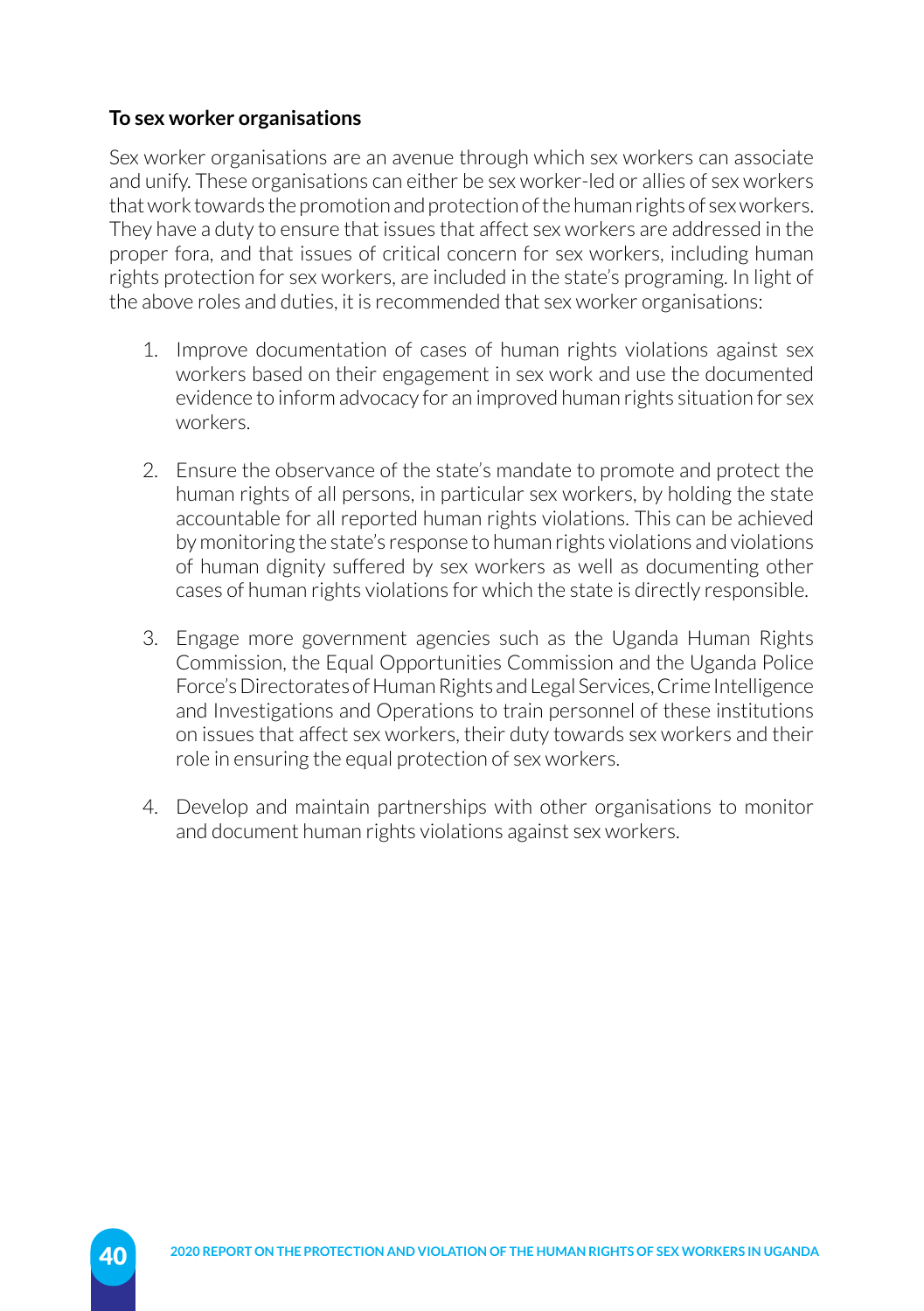# About HRAPF

### **Background**

Human Rights Awareness and Promotion Forum is a voluntary, not for profit and non-partisan Non-Governmental Organisation. HRAPF works towards full realisation of the human rights of marginalised persons and most at risk populations through legal aid service provision, human rights awareness, research, legislative advocacy and community capacity enhancement. HRAPF was established in 2008 with a vision of promoting the observance of human rights of marginalised persons in Uganda.

### Legal Status

HRAPF is incorporated under the laws of Uganda as a company limited by guarantee and is registered with the Non-Government Organisation Bureau as a Non-Government Organisation. HRAPF also operates a legal aid clinic that is fully licenced by the Uganda Law Council.

### Vision

A society where the human rights of all persons including marginalised persons and Most at Risk Populations are valued, respected and protected.



6

### **Mission**

To promote respect and protection of human rights of marginalised persons and Most at Risk Populations through access to justice, research and advocacy, legal and human rights awareness, capacity enhancement and strategic partnerships.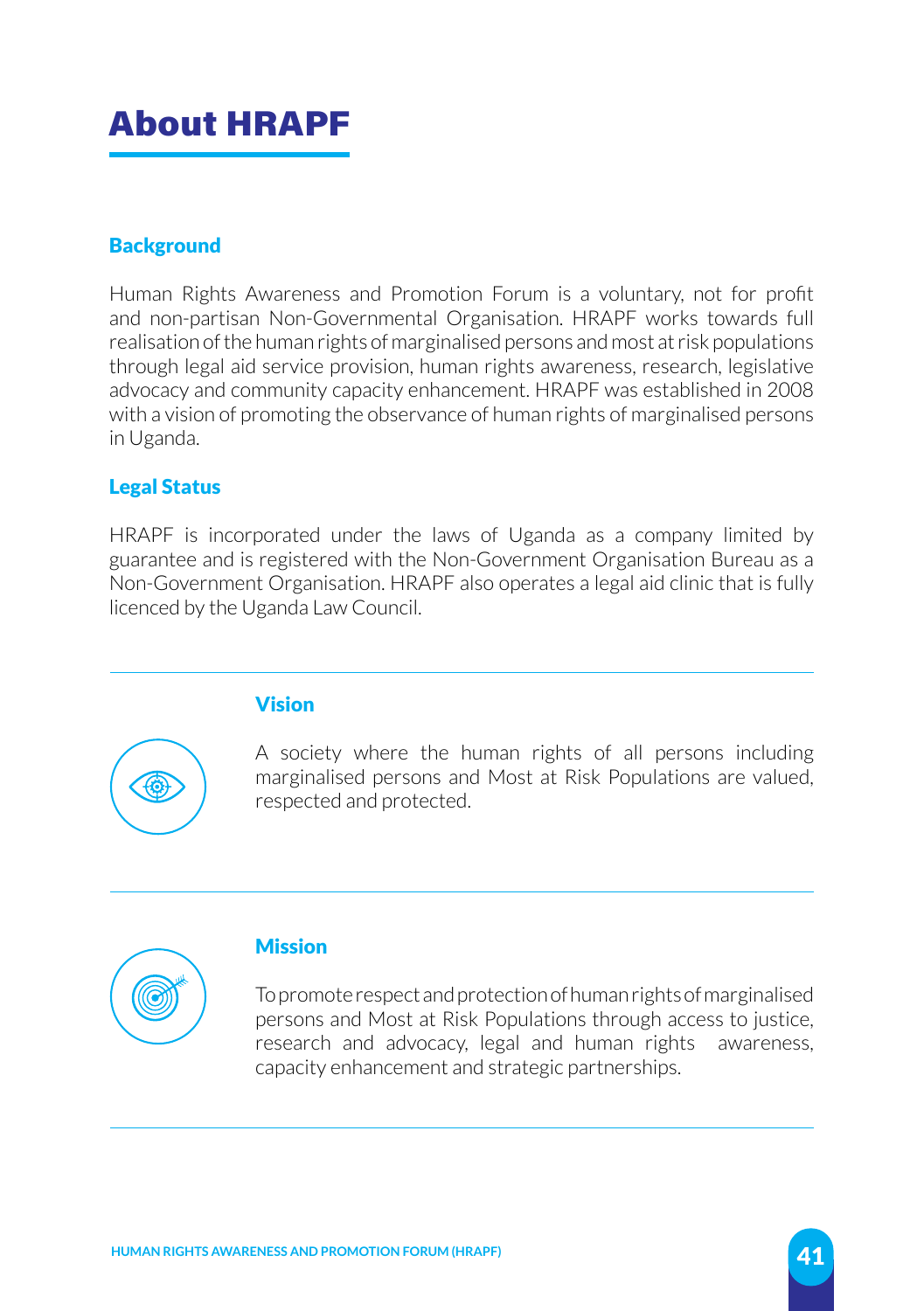### HRAPF's Objectives

- 1. To create awareness on the national, regional and international human rights regime.
- 2. To promote access to justice for marginalised persons and Most at Risk Population groups.
- 3. To undertake research and legal advocacy for the rights of marginalised persons and Most Risk Population groups.
- 4. To network and collaborate with key strategic partners, government, communities and individuals at national, regional and international level.
- 5. To enhance the capacity of marginalised groups, Most at Risk Populations and key stakeholders to participate effectively in the promotion and respect of the rights of marginalised persons.
- 6. To maintain a strong and vibrant human rights organisation.

### Our target constituencies

- 1. Lesbian, Gay Bisexual and Transgender (LGBT) persons.
- 2. Intersex Persons
- 3. Sex workers



- 5. Persons who use and inject drugs (PWUIDs)
- 6. People living with HIV and TB (PLHIV/TB)
- 7. Poor women, children and the elderly with land justice challenges
- 8. Victims of SGBV in refugee settings

### HRAPF Values

- Equality, Justice and Non-discrimination
- Transparency, Integrity and Accountability
- Learning and Reflection
- Quality and Excellence
- Teamwork and Oneness
- Passion and Drive
- Networking and Collaboration

### Slogan

#### Taking Human Rights to all.